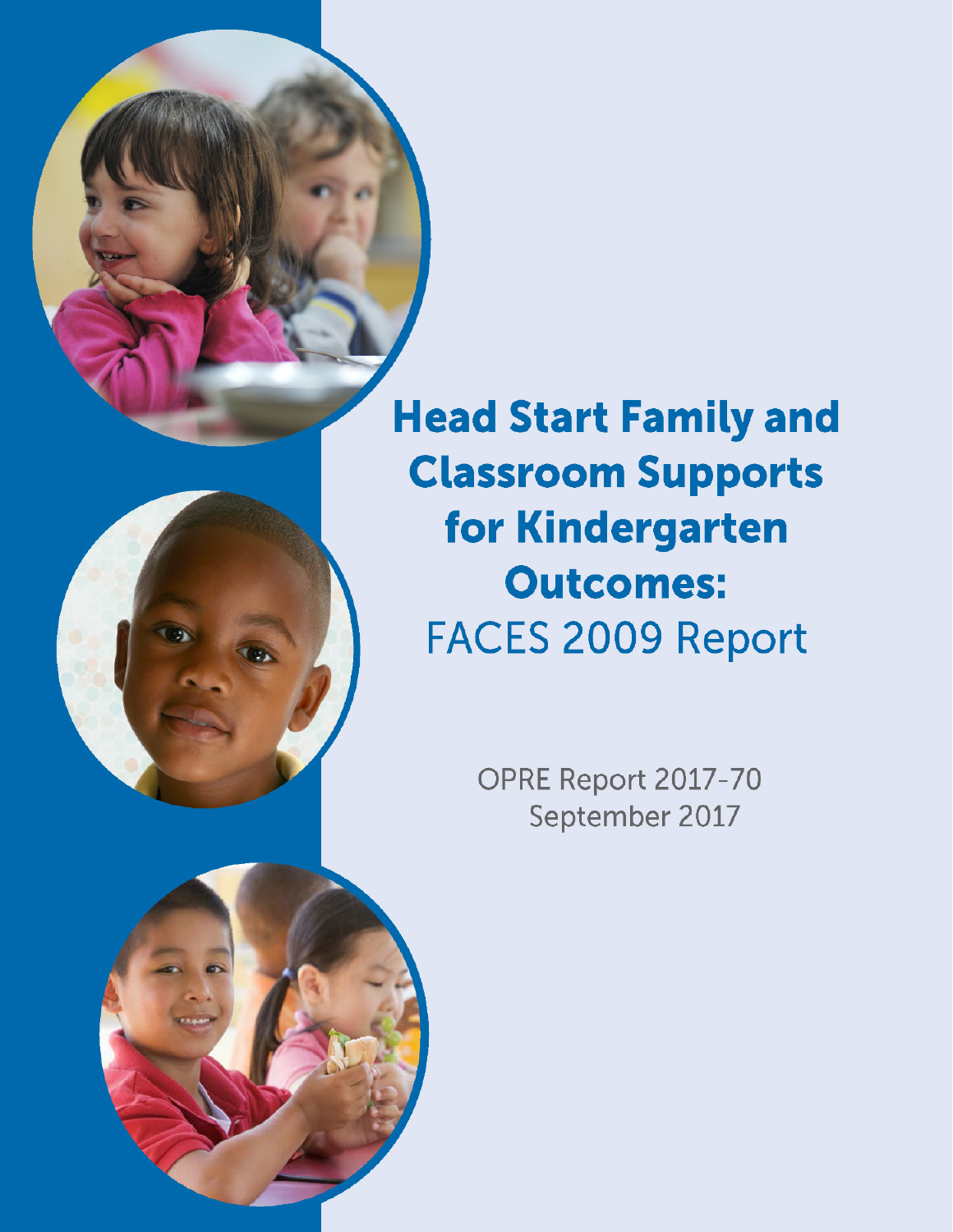#### **DISCLAIMER:**

The views expressed in this publication do not necessarily reflect the views or policies of the Office of Planning, Research and Evaluation, the Administration for Children and Families, or the U.S. Department of Health and Human Services.

This report and other reports sponsored by the Office of Planning, Research and Evaluation are available at http://www.acf.hhs.gov/programs/opre/index.html.

#### **ACKNOWLEDGMENTS:**

The authors would like to express their appreciation to our Project Officer Maria Woolverton and other federal staff at OPRE and the Office of Head Start. We thank the Mathematica team, including Annalee Kelly, Barbara Carlson, Anne Bloomenthal, Jennifer McNulty, Emily Moiduddin, Sara Skidmore, Melissa Dugger, Marcia Comly Rigby, Brian Takei, John Carsley, Erin Slyne, Ann Ponti, Dan O'Connor, Felicia Hurwitz, Kevin Manbodh, Anca Dumitrescu, Timothy Bruursema, Katherine Burnett, Kristina Rall, Serge Lukashanets, Katherine Bencio, Miriam Loewenberg, Cheri Vogel, Amanda Bernhardt, Laura Bernstein, Kimberly Ruffin, Alfreda Holmes, as well as Francene Barbour, Joan Gutierrez, Patti Vinci, and Jenny Smith at the Survey Operations Center and all of the Mathematica field and telephone staff who collected the data. The report also benefited from careful editing by Lisa Ferraro Parmelee and Carol Soble. We are also grateful for the contributions of our partners at Juárez and Associates and the Educational Testing Service as well as of members of our Technical Work Group. Most of all, we offer our gratitude to the staff, families, and children of the 60 FACES 2009 programs across the country, who once again opened their doors and shared their time with us.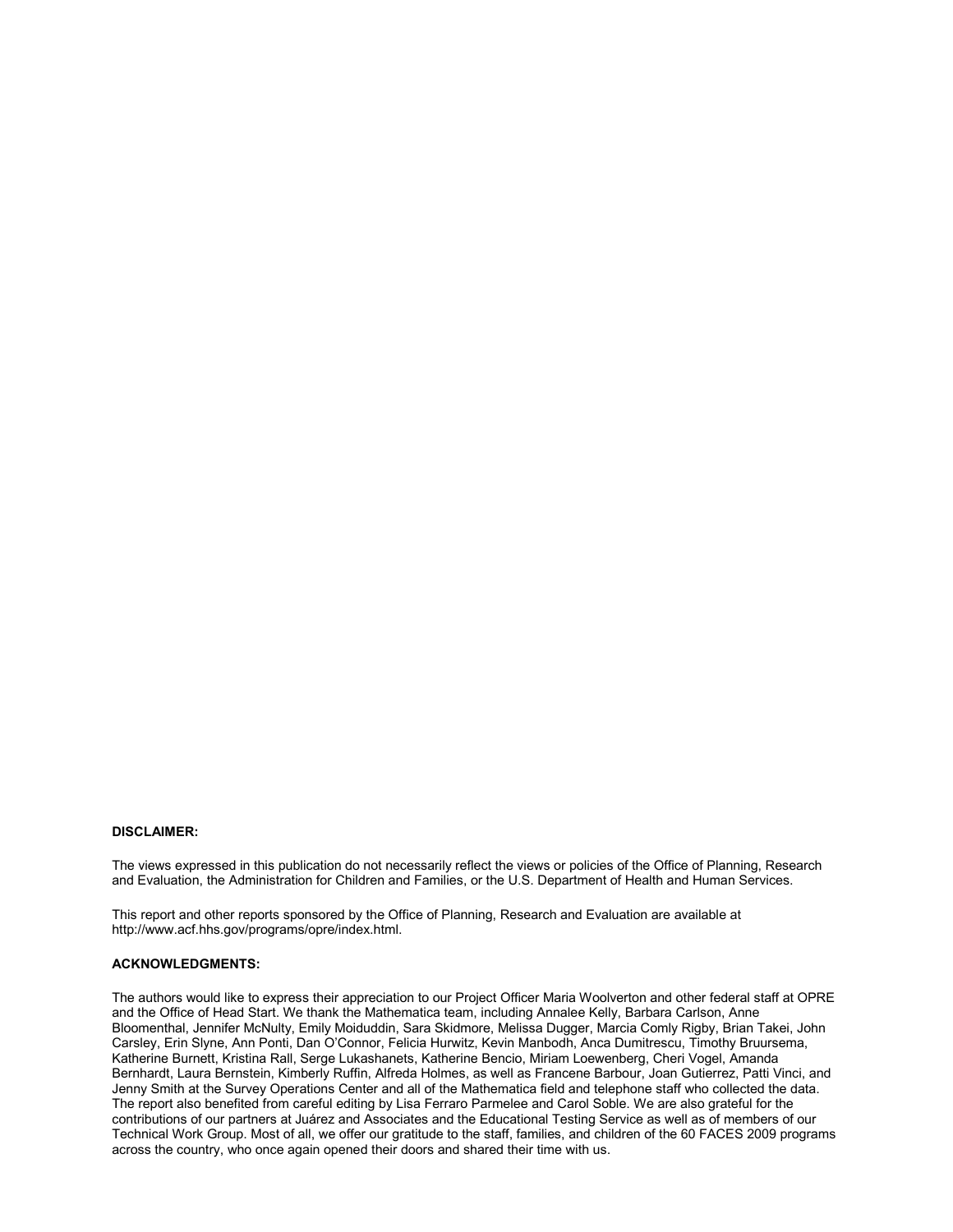# **Head Start Family and Classroom Supports for Kindergarten Achievement**

# **FACES 2009 Report**

# **OPRE Report 2017-70 September 2017**

*Submitted to:* **Maria Woolverton**, *Project Officer* Office of Planning, Research and Evaluation Administration for Children and Families U.S. Department of Health and Human Services

*Submitted by:* **Lizabeth Malone Ashley Kopack Klein Nikki Aikens Jessica F. Harding Jerry West Louisa Tarullo** Mathematica Policy Research

*Project Director:*  **Jerry West**, Mathematica Policy Research 1100 1st Street, NE, 12th Floor Washington, DC 20002-4221

Contract Number: HHSP23320092900YC Mathematica Reference Number: 40142.118

*This report is in the public domain. Permission to reproduce is not necessary.*

# *Suggested citation:*

L. Malone, A. Kopack Klein, N. Aikens, J.F. Harding, J. West, and L. Tarullo. (2017). *Head Start Family and Classroom Supports for Kindergarten Achievement: FACES 2009.* OPRE Report 2017-70. Washington, DC: Office of Planning, Research and Evaluation, Administration for Children and Families, U.S. Department of Health and Human Services.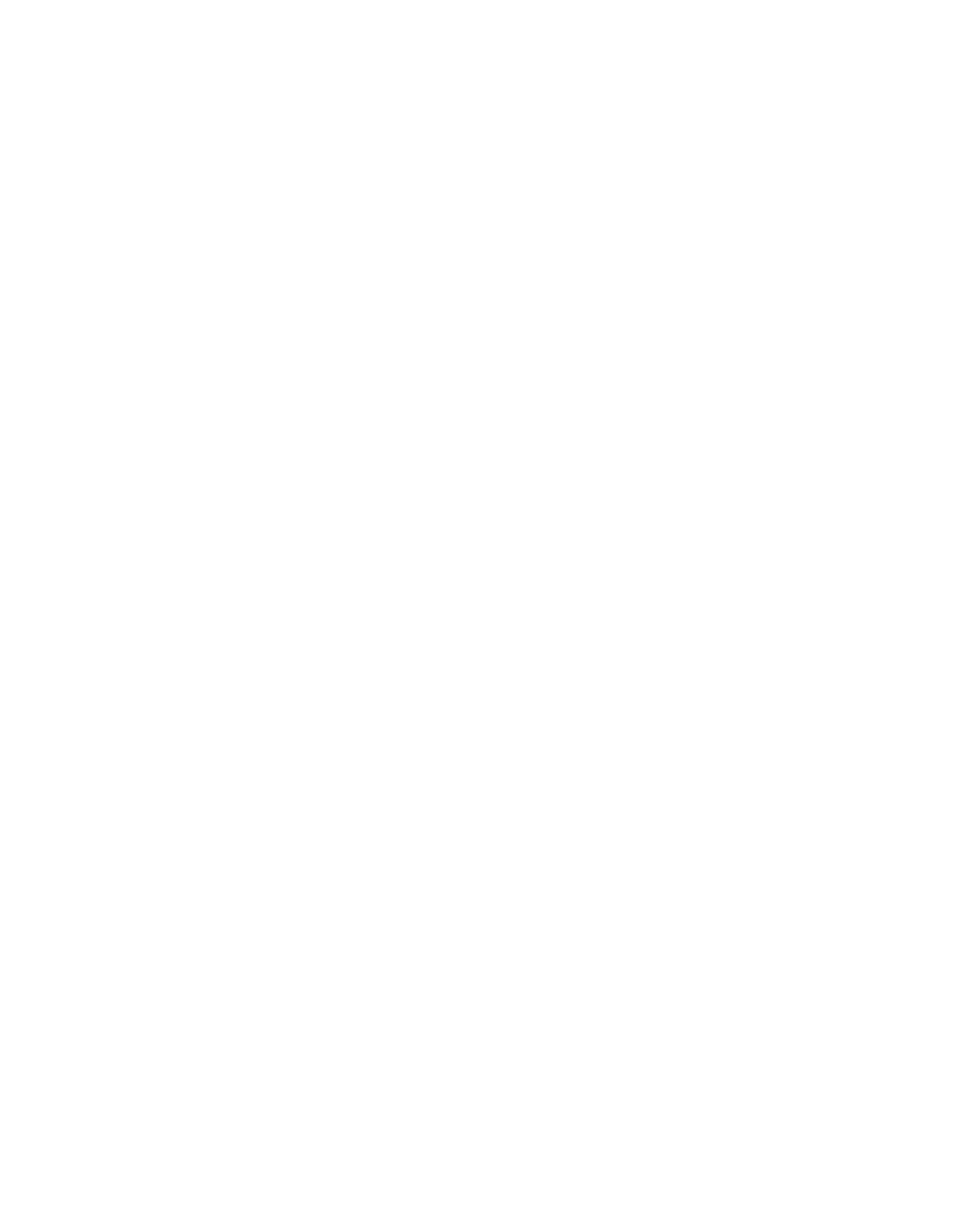# **ABSTRACT**

This report focuses on describing aspects of Head Start children's family and classroom environments that may support children's kindergarten achievement, drawing on data from the 2009 cohort of the Head Start Family and Child Experiences Survey (FACES 2009). Other FACES 2009 reports describe the characteristics of children and their families, classrooms, and programs as children entered Head Start in fall 2009 (Hulsey et al. 2011) and during their first year in the program (Moiduddin et al. 2012) and child outcomes from program entry through program exit (Aikens et al. 2013). Another report takes a closer look at Head Start programs (Moiduddin et al. 2017). The current report extends the portrait of children, their family lives, and their classroom experiences to the spring of kindergarten. A related brief explores children's developmental progress and kindergarten environments in more depth (Aikens et al. 2017). This report focuses on the population of children who entered Head Start for the first time in fall 2009, completed one or two years of the program, and were attending kindergarten in spring 2011 or 2012.

## **Key findings**

- Our first goal is to describe Head Start children's family and home environments, with a focus on aspects of the environment that can support children's development. Examining home and family supports for children's development across Head Start and kindergarten shows the majority of Head Start families are healthy, working toward self-sufficiency, and supporting their children's development. On average, children experience most of the home language and literacy, math, and supportive activities measured. Cognitive/cultural home activities are less commonly experienced, but, on average, children still experience over half of these activities. One-fifth to one-third of children, however, live in families still in need of support in areas such as mental health, food security, education, and participation in their children's education.
- Our next goal is to describe aspects of children's Head Start classroom environments that can support their learning. Children's classroom learning environments provide a variety of experiences. The average child experiences most of the measured language and literacy and math activities daily or almost daily. On average, children's classrooms score in the low to middle range on measures of observed classroom quality.
- We next compare supports related to learning activities across children's home and classroom environments. Children's level of participation in these activities is similar across the home and classroom learning environments or higher in the classroom environment than in the home. Most children experience at least half of the activities in both settings.
- Finally, we explore whether home and classroom learning activities and classroom quality during Head Start are associated with children's kindergarten developmental outcomes. Overall, we find few associations between children's outcomes and home activities, classroom activities, and observed classroom quality. However, while not causal, some evidence indicates that Head Start family and classroom supports are correlated with kindergarten achievement. In particular, experiencing more home language and literacy activities is associated with higher receptive vocabulary and phonetic skills. Observed classroom quality in terms of materials is correlated with receptive vocabulary, and the quality of teacher-child interactions is associated with math achievement. The limited associations detected between outcomes and learning environments may reflect the limitations of measures of learning environments. Furthermore, some activities are not fully aligned with all of the skills directly assessed, particularly for math.

FACES 2009 is the fifth in a series of nationally representative cohort studies of Head Start children, their families, and the programs they attend (previous cohorts were initiated in 1997, 2000, 2003, and 2006). The FACES 2009 sample of children was selected to represent 3- and 4-year-old children as they entered their first year of the program, drawing on participants from 60 selected programs from across the country. FACES includes a battery of child assessments across many developmental domains; interviews with children's parents, teachers, and program managers; and observations of classroom quality.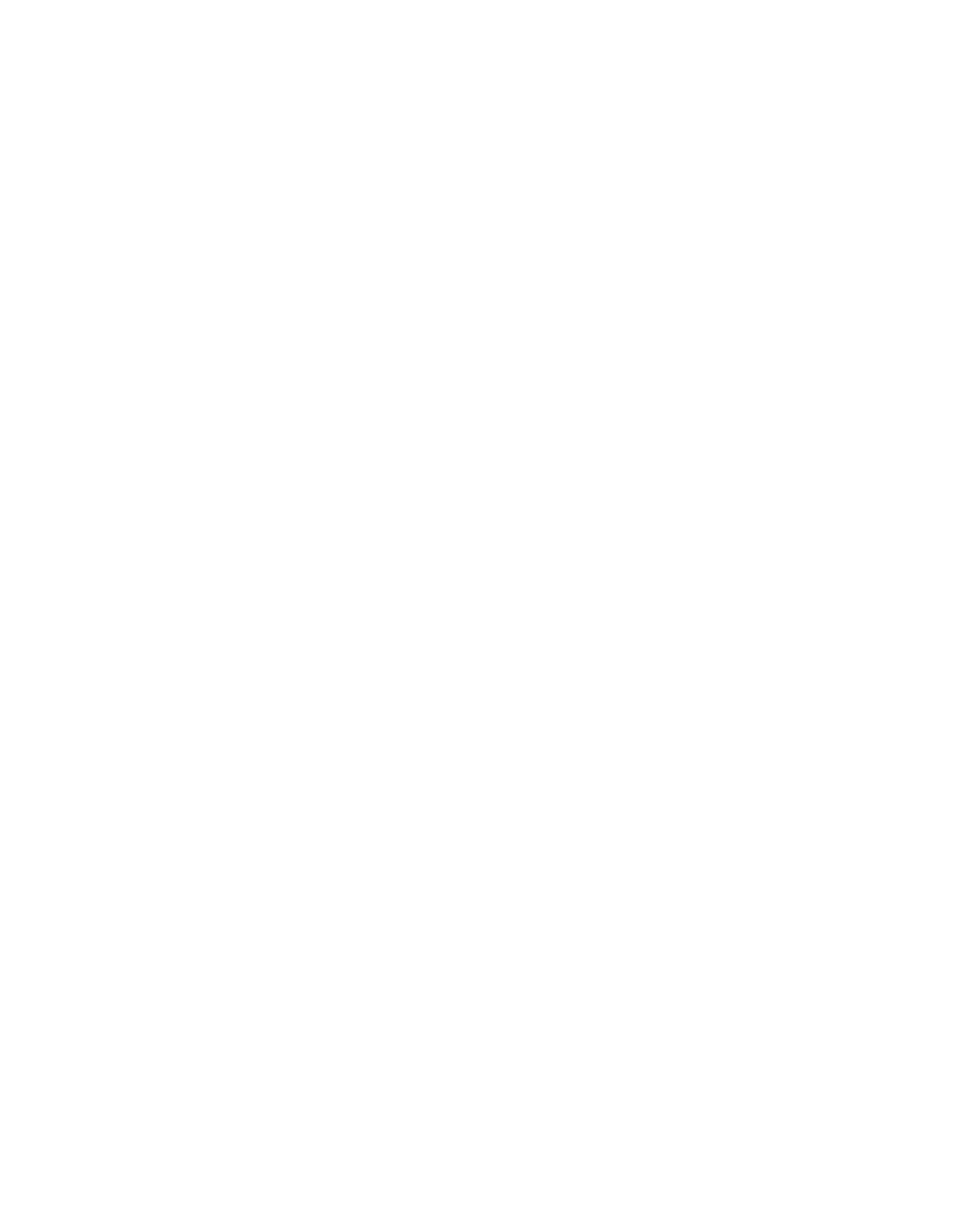# **EXECUTIVE SUMMARY**

This report focuses on describing aspects of the family and classroom environment that may support Head Start children's kindergarten achievement, drawing on data from the 2009 cohort of the Head Start Family and Child Experiences Survey (FACES 2009). Other FACES 2009 reports describe the characteristics of children and their families, classrooms, and programs as the children entered Head Start in fall 2009 (Hulsey et al. 2011) and during their first year in the program (Moiduddin et al. 2012) and child outcomes from program entry through program exit (Aikens et al. 2013). Another report takes a closer look at Head Start programs (Moiduddin et al. 2017). The current report extends the portrait of children, their family lives, and their classroom experiences to the spring of kindergarten. A related brief explores children's developmental progress and kindergarten environments in more depth (Aikens et al. 2017). This report focuses on the population of children who entered Head Start for the first time in fall 2009, completed one or two years of the program, and were attending kindergarten in spring 2011 or 2012. Additional information on the study design, instruments, and measures used for this report appears in the FACES 2009 data file user's manual (Malone et al. 2013) and an accompanying set of data tables (Kopack Klein et al. 2017).

# **Methods**

FACES 2009 draws samples of 3- and 4-year-old children who are entering Head Start for the first time in fall 2009 and are expected to attend the program for one or two years before moving to kindergarten. Hence, in this report, Head Start exit refers to data collected in either spring 2010 (for most children sampled at age 4) or spring 2011 (for most children sampled at age 3), and the spring of kindergarten refers to data collected in either spring 2011 (for most children sampled at age 4) or spring 2012 (for most children sampled at age 3).

In total, 60 programs, 129 centers, 486 classrooms, 439 teachers, and 3,349 children and their parents participated in FACES in fall 2009. Of the 2,324 children enrolled in kindergarten, we interviewed 80 percent of their parents. Kindergarten teachers completed teacher child reports for 74 percent of the children. Direct assessments were completed for 86 percent of the children.

**Data collection.** This report draws on data from children, parents, and teachers at Head Start entry, Head Start exit (spring 2010 or spring 2011), and the spring of kindergarten (spring 2011 or 2012) as well as on Head Start classroom observations carried out at program exit. At each wave, parents and teachers were surveyed and children were administered a battery of direct child assessments. Data provide insight into children's home and classroom learning environments.

**Population estimates.** The statistics in this report are estimates of key characteristics of the population of children who entered Head Start for the first time in fall 2009, completed one or two years of the program, and were attending kindergarten in spring 2011 or spring 2012; of their parents and families; and of their Head Start and kindergarten teachers and classrooms. The data are reported at the child level and weighted to represent the population of children who participated in the study through kindergarten. Unless otherwise noted, all cited differences and coefficients are statistically significant at the  $p \leq$ .05 level.

**Sample.** Children participating in the study during kindergarten are a diverse group. At program entry, 39 percent of children who entered Head Start for the first time in fall 2009, completed one or two years of the program, and were attending kindergarten in spring 2011 or 2012 are Hispanic/Latino, 32 percent are African American, and 21 percent are White. Thirty percent of Head Start children live in households where a language other than English is the primary language spoken to them. Spanish is by far the most prevalent non-English language and the primary language spoken to 27 percent of children at home.

# **What is the nature of Head Start children's family and home supports for children's development into kindergarten?**

Head Start actively supports parents in their role as children's first teachers because children's school readiness skills are built on a foundation of home experiences. Many aspects of the family and home environment can support children's learning. We use the Head Start Parent, Family, and Community Engagement (PFCE) Framework as an organizing framework to describe potential family and home supports for children's learning, including family well-being, parent-child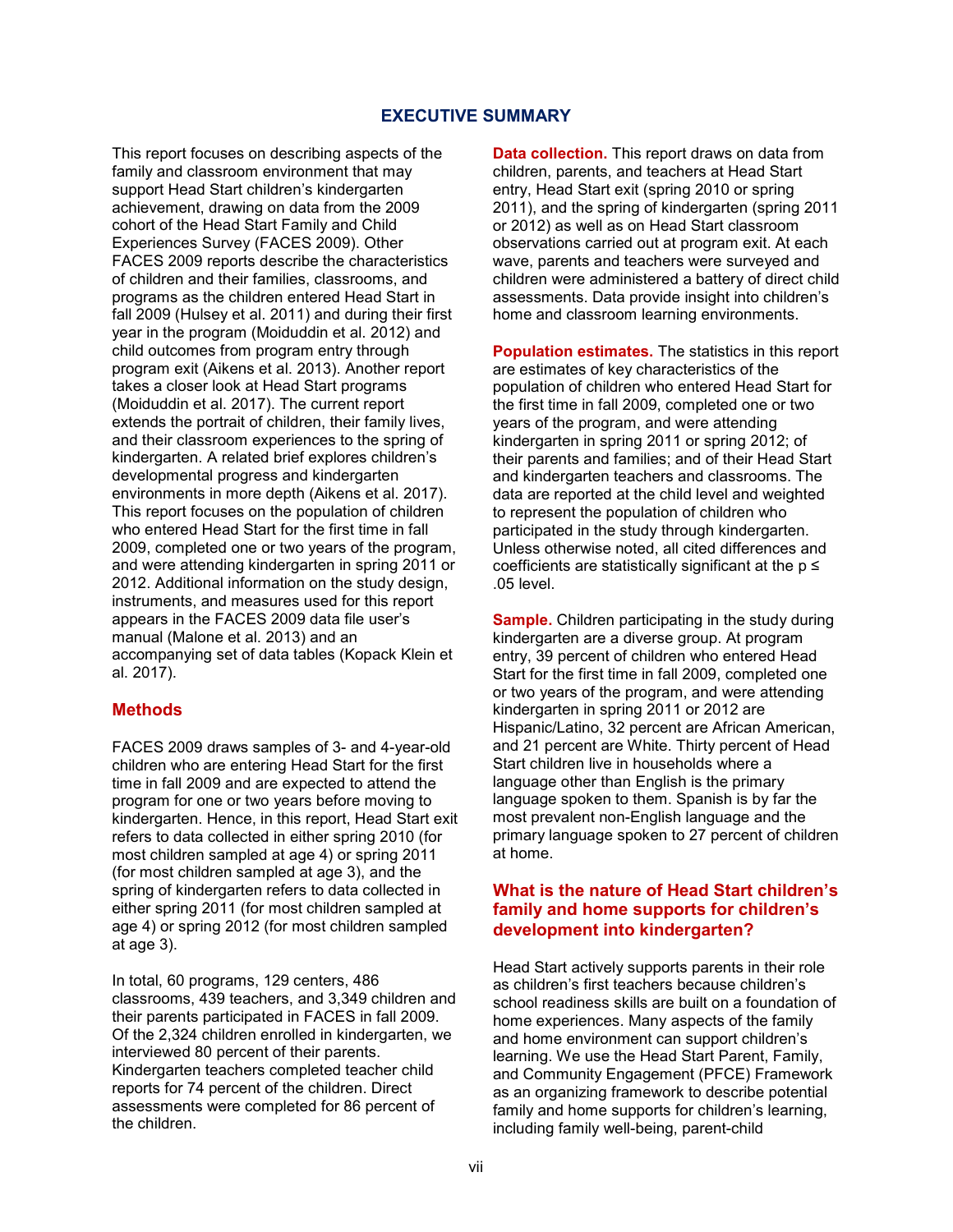relationships, families as educators and leaders, families as learners, and connections to peers and community. We describe these aspects of children's home environments at Head Start entry, Head Start exit, and kindergarten to understand how children's environments both change and stay consistent over time.

**Family well-being.** At least half of children's parents report that they are in very good to excellent health, and about two-thirds have health insurance; both these proportions are similar over time. The majority of children live in homes where parents report alcohol and tobacco are not frequently used. At Head Start entry, most children's parents report no symptoms of depression, but 16 percent report moderate to severe symptoms. From Head Start entry to Head Start exit, the percentage of children's parents who report no symptoms of depression increases. Exposure to violence and crime at Head Start entry is generally infrequent but still occurs for up to 11 percent of children or their parents. The majority of children live with parents who are employed, although unemployment rates increase over time, coinciding with the economic downturn. Across time, about two-thirds of children live in households whose parent-reported total household income is at or below the federal poverty threshold. At all three time points, most children live in rental housing and have not moved in the past year. Although the majority of children live in families that are food-secure at Head Start entry, 21 percent of children's parents report low food security (or reduced quality, variety, or desirability of their diet), and an additional 9 percent report very low food security (with food intake also reduced).

**Parent-child relationships.** Parents more commonly endorse warm and consistent parenting practices rather than harsh and directive ones. Their child-rearing attitudes do not change from Head Start entry to Head Start exit. The percentages of children whose parents reported spanking them in the previous week decreases between entry and exit and between exit and the spring of kindergarten. Although the majority of parents report using "time out" for discipline across waves, the percentage decreases between Head Start exit and the spring of kindergarten. Many children have regular family routines, with about two-thirds brushing their teeth nightly and about 90 percent having regular bedtimes over time. Just under half eat dinner together nightly with their families at each time point.

**Families as educators and leaders.** Head Start parents provide a variety of activities to support their children's learning. About three-quarters of children are read to three or more times a week at Head Start entry and Head Start exit, increasing to 81 percent by the spring of kindergarten. Most have access to children's books in the home, with the average number increasing from Head Start entry to exit. More than half participated in a variety of activities with family members in the previous week (such as being told a story or playing with toys or games). Participation increases between program entry and exit for most types of activities but is unchanged from program exit to the spring of kindergarten. Activities generally occurring outside the home (such as visiting a library) in the previous month are less common; generally 30 to 50 percent of children participate in such activities at Head Start entry, increasing somewhat by Head Start exit. Participation is maintained, with no change from Head Start exit to the spring of kindergarten. Children's physical activity is generally under two hours on a typical weekday. The percentage of children spending more than two hours playing outside increases from Head Start entry to exit, when it reaches about one-third.

The majority of children have some exposure to screen media. About one-fifth of Head Start children watch more than two hours of television on a typical weekday. Access to home computers is fairly common and increases from program entry to exit, as children increasingly watch videos or DVDs or play computer games.

Parents report that they participate in their children's Head Start classrooms in a variety of ways, most commonly by attending parent/teacher conferences and observing the classrooms. These patterns continue when children are in kindergarten. Small percentages of parents participate in leadership activities in the Head Start program, such as policy council and committee meetings.

**Families as learners.** Over two-thirds of children have at least one parent who has at least a high school diploma or GED, with no significant change over time. Close to two-thirds of the mothers of children who live with their mothers have attained that level of education, and about half the fathers of children who live with their fathers have done so. Furthermore, parent participation in ongoing education increases from 27 percent at program entry to 36 percent at exit. Among those who participate, about 14 to 17 percent report that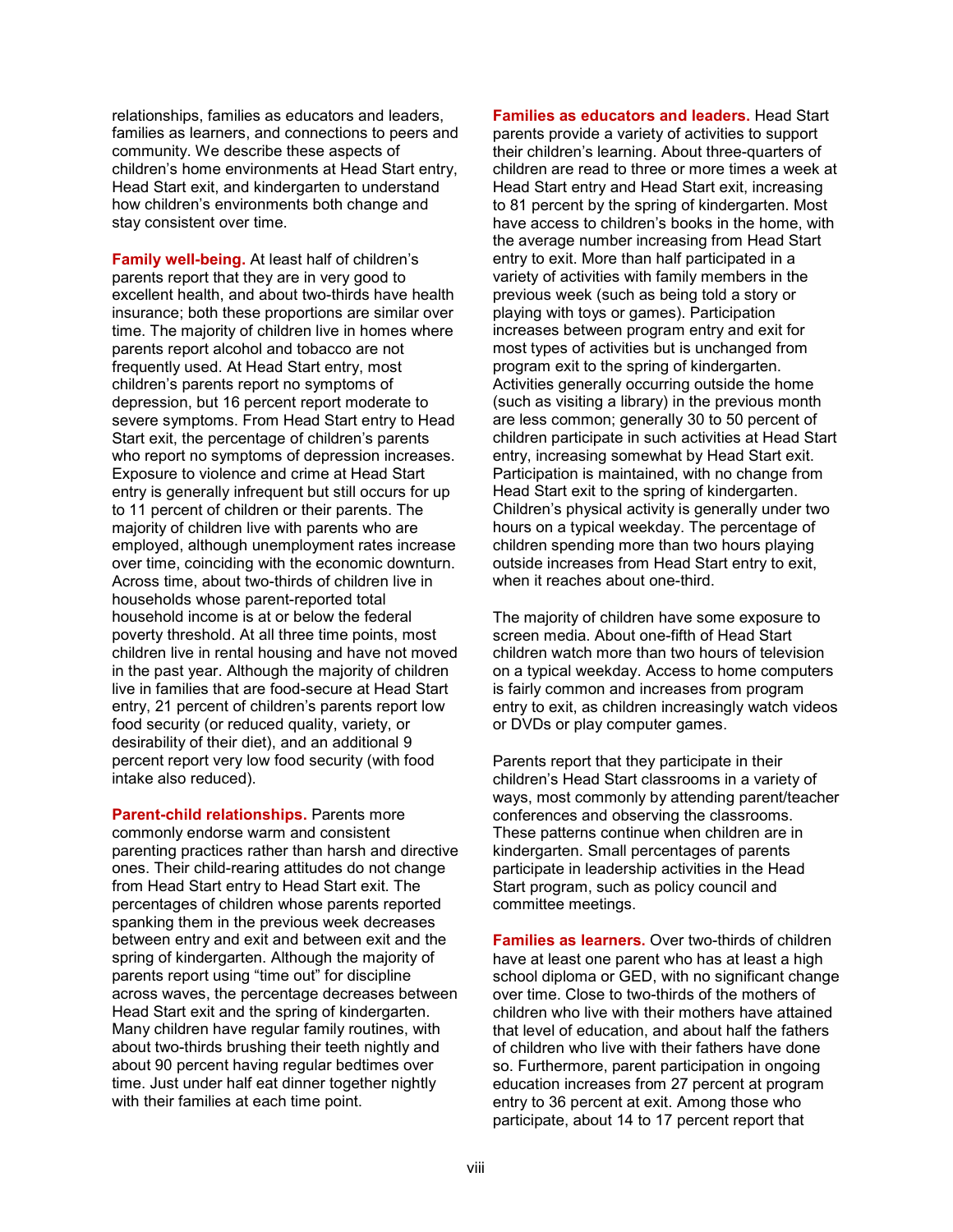Head Start helped them locate or enroll in courses, classes, or workshops. Among those not enrolled, the most common reasons reported for nonparticipation are time constraints and lack of child care or other child-related reasons.

#### **Connections to peers and community.** At the

end of Head Start and in the spring of kindergarten, the majority of children have parents who report that they can always find support to meet various needs, such as finding a ride to take their children to the doctor or finding someone to watch their children. Among potential sources of support, parents are most likely to report that they find family members very helpful.

At program exit, less than one-quarter of Head Start children's parents report that household members have obtained various community services. Among those receiving services, parents most commonly report that Head Start provided assistance to help them attend school or college, obtain help or counseling for family problems, or enroll in classes in English as a second language.

## **What is the nature of Head Start classroom supports for children's development into kindergarten?**

This report also describes children's classroom environments, including learning activities and classroom quality, which have been linked to children's development. Head Start teachers report that they engage in a variety of language, literacy, and math activities in their classrooms daily or almost daily. On average, children's classrooms score in the minimal to good range for classroom materials and arrangement and for the quality of teacher-child interactions, as measured by the Early Childhood Environment Rating Scale-Revised (ECERS-R). Instructional support is rated in the low range and emotional support and classroom organization in the middle range on the Classroom Assessment Scoring System (CLASS), a pattern consistent with those found by other studies.

# **How do supports related to learning activities compare across children's home and classroom environments?**

Little research has examined whether children who experience strong support for learning at home experience similar levels of support in the classroom and vice versa. To compare home and classroom learning supports, we calculated the level of home and classroom learning activities (in terms of the number of activities, although more activities are measured in classrooms than in homes) as reported by parents and teachers, respectively. Activity levels, indicating breadth, but not dosage or quality of the activities, provide information on language and literacy and math activities in both settings and cognitive/ cultural and other supportive activities in the home. During their time in Head Start, most children (90 percent or more) experience at least half of the home or classroom learning activities.

Head Start may influence children's environments indirectly through promotion of parent participation in home learning activities, in addition to directly providing classroom learning activities. Comparison of the home and classroom learning environments shows that the Head Start classroom tends to provide the same foundation for children, regardless of the level of home learning activities.

# **How are home and classroom learning activities and classroom quality during Head Start associated with children's kindergarten developmental outcomes?**

Prior research has found associations between different aspects of the home and classroom environment and children's development, but patterns are not always consistent. We examined associations between home and classroom learning environments during Head Start and children's kindergarten outcomes. We found few associations between outcomes and home activities, classroom activities, and observed classroom quality. However, while not causal, the reported level of home language and literacy activities is associated with Head Start children's receptive vocabulary and phonetic skills into kindergarten. Observed classroom quality in terms of materials (that is, ECERS-R Provisions for Learning) is associated with receptive vocabulary in kindergarten, and the quality of teacher-child interactions (CLASS Instructional Support) is associated to math achievement. The limited associations detected between outcomes and learning environments may reflect the limitations of measures of learning environments, which rely on parent or teacher reports on only a few of all potential learning activities and which demonstrate restricted range. Furthermore, some activities are not fully aligned with all of the skills directly assessed, particularly for math, and the measurement of classroom quality is not domainspecific (that is, not specific to literacy and math). The lack of alignment in measurement may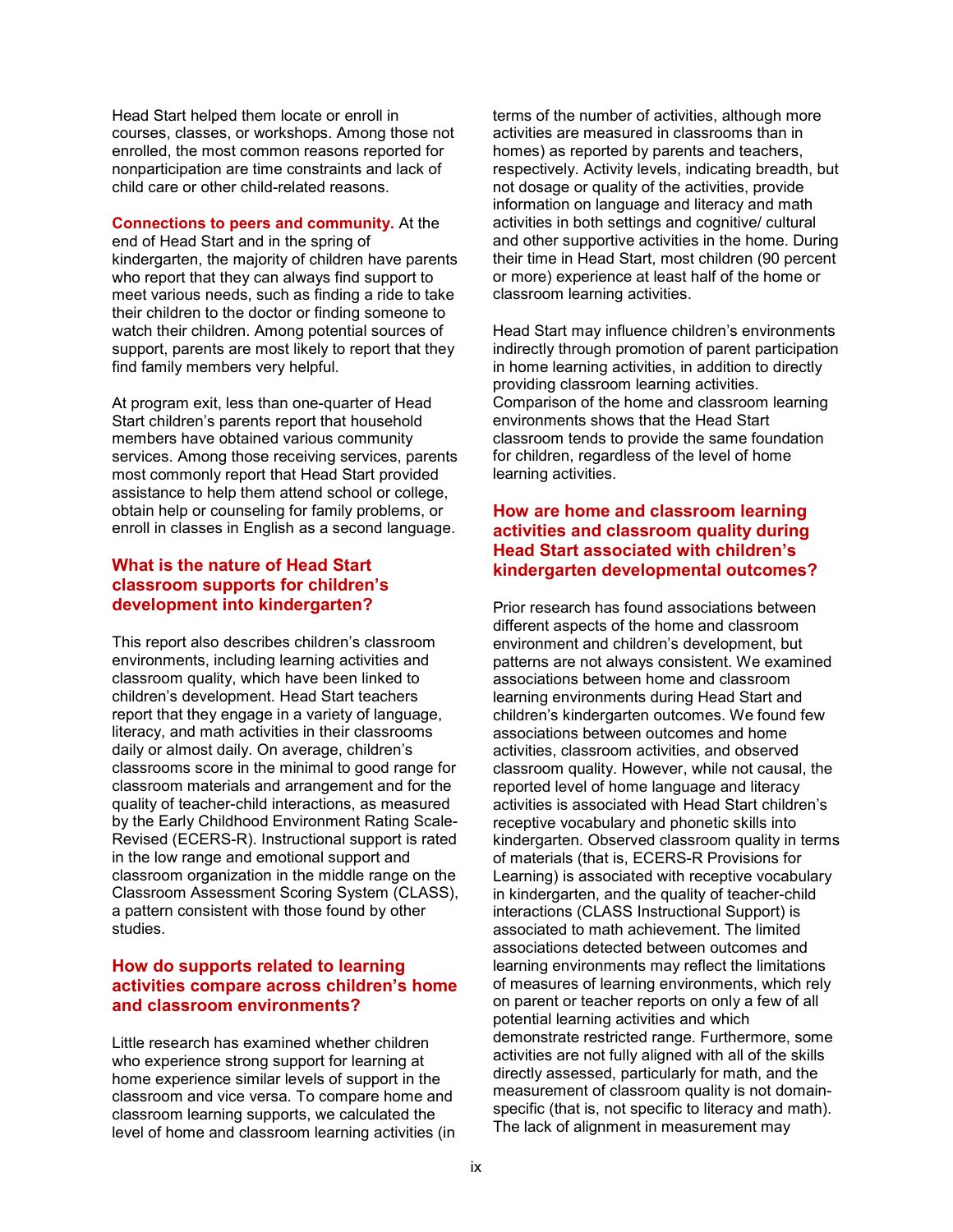underestimate possible associations between home and classroom learning environments and children's outcomes.

Nonetheless, this report provides a comprehensive picture of children's home and classroom environments that can be used to identify areas in which Head Start families may need additional support. Through extending our description of children's home environments into kindergarten, we gain a more complete picture of Head Start children's home and family environments over time. Understanding the role of children's home and classroom environments in supporting development can also support policy and programmatic decisions about how practices can foster children's school readiness in order to sustain development over the long term.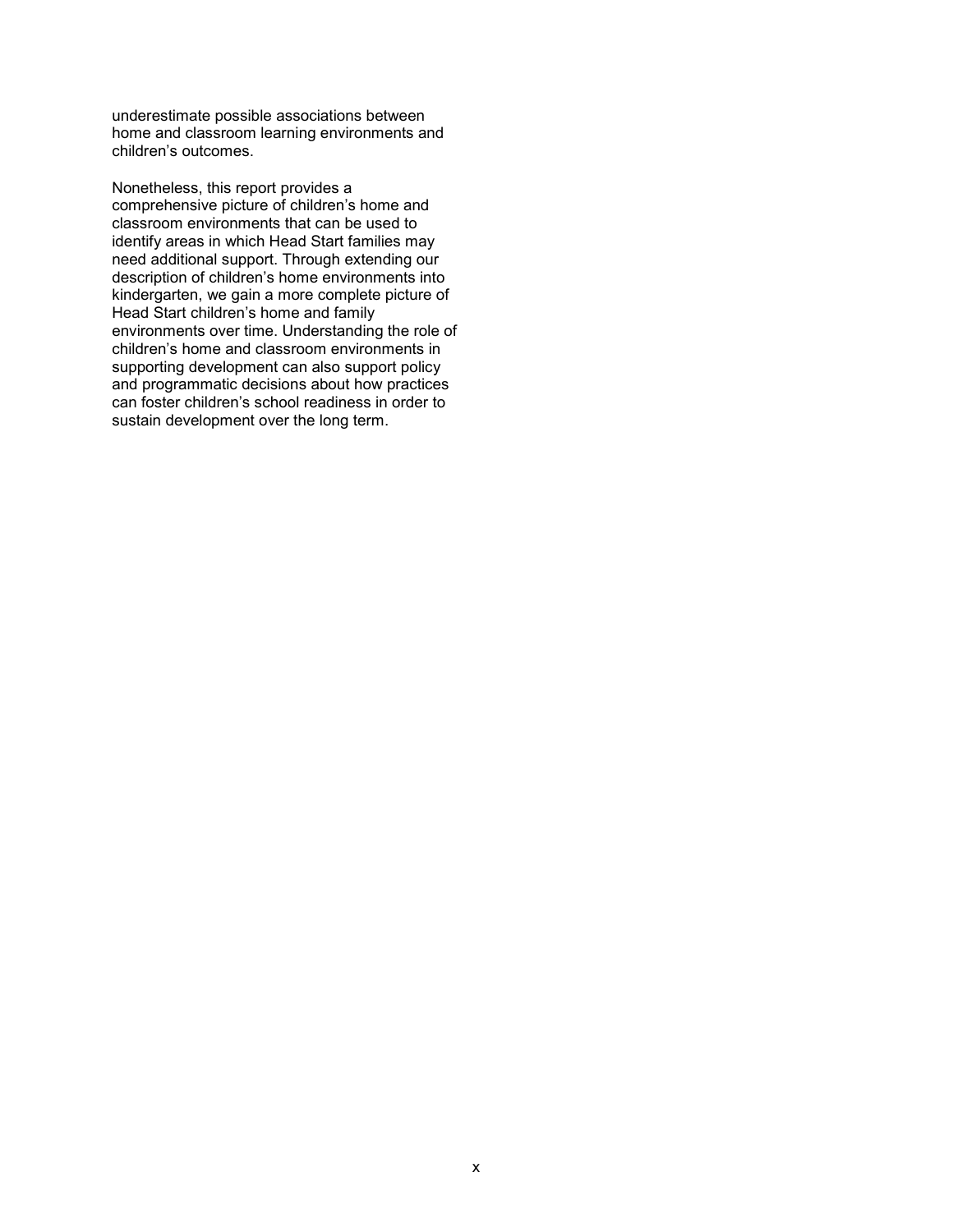## **INTRODUCTION**

This report focuses on Head Start family and classroom supports for children's kindergarten achievement, drawing on data from the 2009 cohort of the Head Start Family and Child Experiences Survey (FACES 2009). Other FACES 2009 reports describe the characteristics of children and their families, classrooms, and programs as children entered Head Start in fall 2009 (Hulsey et al. 2011) and during their first year in the program (Moiduddin et al. 2012) and child outcomes from program entry through program exit (Aikens et al. 2013). Another report takes a closer look at Head Start programs (Moiduddin et al. 2017). This report extends the portrait of children, their family lives, and their classroom experiences to the spring of kindergarten. A related brief explores children's developmental progress and kindergarten environments in more depth (Aikens et al. 2017). This report focuses on the population of children who entered Head Start for the first time in fall 2009, completed one or two years of the program, and were attending kindergarten in spring 2011 or 2012.[1](#page-11-0)

In 2008, the Office of Planning, Research and Evaluation (OPRE) in the U.S. Department of Health and Human Services (DHHS), Administration for Children and Families (ACF), funded Mathematica Policy Research and its partners—Educational Testing Service and Juárez and Associates—to design and conduct FACES 2009, the fifth in the series of nationally representative cohort studies of Head Start children, their families, and the programs they attend. (Previous cohorts were initiated in 1997, 2000, 2003, and 2006.) FACES provides descriptive information on the Head Start population served; staff qualifications, credentials, and opinions; Head Start classroom practices and quality; and child and family outcomes. It includes interviews with children's parents, teachers, and program managers; observations of classroom quality; and a battery of child assessments across many developmental domains. The FACES 2009 child sample was selected to represent 3- and 4 year-old children as they entered their first year of the program, drawing on participants in 60 programs across the country.

## **Conceptual model and framework**

The conceptual framework for FACES 2009 illustrates the complex interrelationships that help shape the developmental trajectories of Head Start children (Figure 1). The child's place is primary and constitutes the central core of the relationships depicted in the figure; broadly construed, Head Start's ultimate goal is to foster the child's progress toward school readiness.

#### **Figure 1. Conceptual model for FACES 2009**

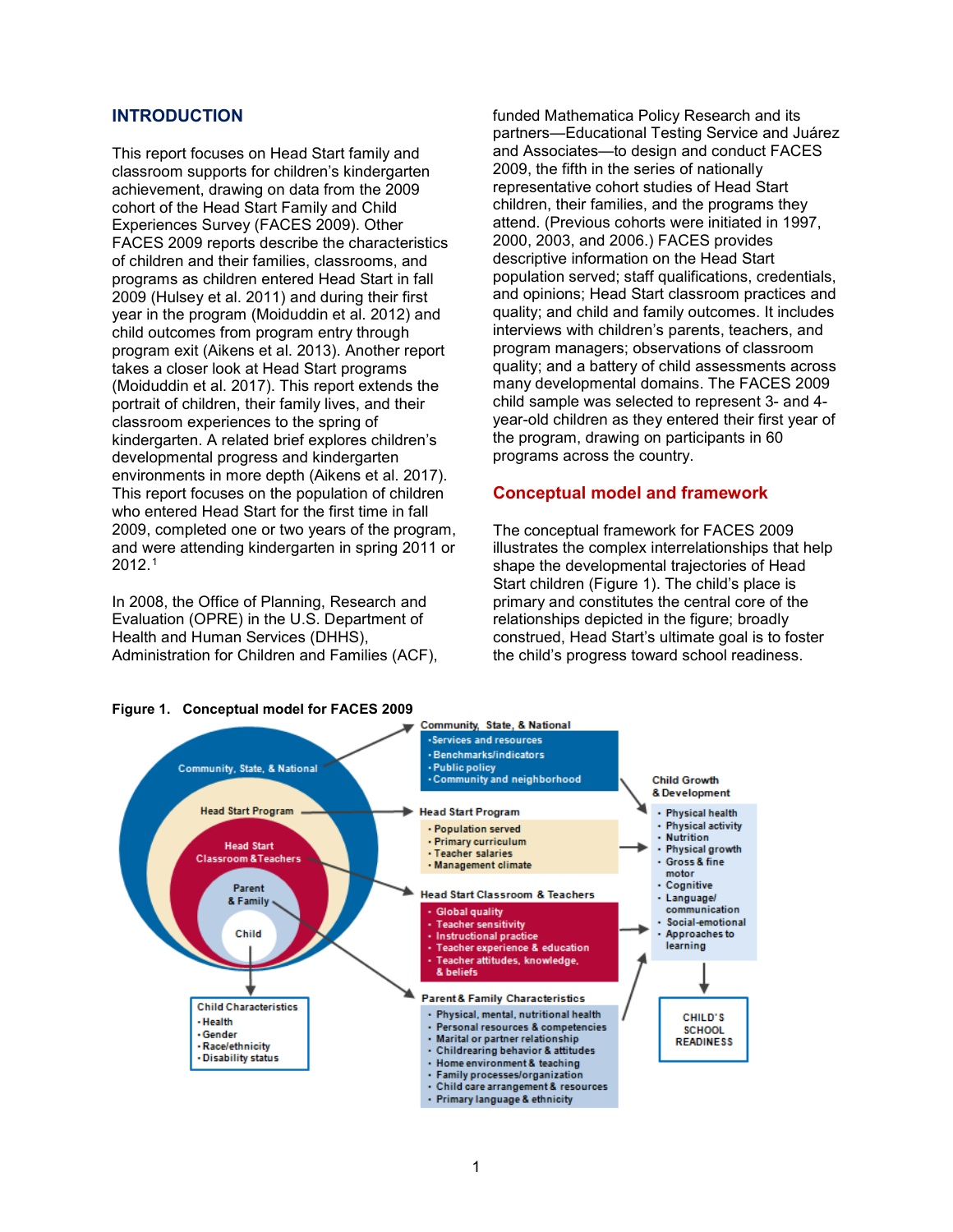<span id="page-11-0"></span>The family context—encompassing health, economic, and educational resources as well as cultural factors—forms the first ring of influences surrounding the child. Membership in the Head Start community is reflected in the rings representing the child's classroom and teachers and the wider Head Start program, all of which influence the quality of the early childhood learning experience. Factors affecting the child's development and well-being also include teacher credentials, classroom quality, and program management. Finally, community, state, and national policy decisions, depicted in the outer ring, also affect the life of a Head Start child. These multidimensional contexts guide all aspects of the FACES study, from the selection of measures to the multilevel analyses needed to address fully the program and policy issues in today's Head Start program.

The Head Start experience is designed to promote short- and long-term goals for children and families. For children, the experience includes preschool education, health screenings and examinations, nutritionally adequate meals, and opportunities to develop social-emotional skills that support school readiness. For parents, the experience provides opportunities to participate in policy and program decisions and chances to participate in the classroom. The program also strives to encourage parents' active involvement in the education and development of their children. In addition, Head Start seeks to promote adult literacy and to further parent education, where needed and appropriate, and to provide parents with career opportunities and training in early childhood education. The program also seeks to promote family self-sufficiency through the provision of case management, assessment, referral, and crisis intervention services. Head Start acts as an advocate for needed familyfocused social services through interagency coordination and agreements.

Measurement of these child and family outcomes, both during the program years and through followup at the end of kindergarten, allows fuller understanding of Head Start's efforts to prepare children and their parents for the school experience.

## **Research background and questions for the report**

Head Start actively supports parents in their role as children's first teachers and sets standards for high quality classrooms, recognizing that

children's school readiness skills are built on a foundation of both home and early care and education experiences. In this report, we describe a broad set of aspects of Head Start children's home and classroom environments that may support learning at Head Start entry, Head Start exit, and kindergarten. We then explore how selected supports during Head Start individually and interactively predict children's kindergarten outcomes.

As the FACES conceptual framework outlines, the family context is the most proximal influence on children's development. This report describes many aspects of Head Start children's family and home environments that can support children's growth and development. We examine these supports at program entry, program exit, and in the spring of kindergarten and discuss change across these time points. We organize our discussion of family and home supports for children's development by drawing on the parent and family outcomes identified in the Head Start Parent, Family, and Community Engagement (PFCE) Framework.[2](#page-19-0) Although FACES 2009 preceded the release of the PFCE Framework, many topics covered in the FACES 2009 parent interview are relevant to family outcomes included in the PFCE Framework, such as family wellbeing, parent-child relationships, families as educators and leaders, families as learners, and connections to peers and community.

These various aspects of the home environment can support children's learning. Family well-being, including parent employment and income and household food security, provides an important context related to children's development and school readiness. Parent-child relationships are the foundation for children's learning and interaction with others in varying environments. For instance, research has found that higher quality mother-child interaction predicts teacher reports of children's social adjustment in kindergarten (Pianta et al. 1997). Further, parents are children's first teachers, and research shows that children with stimulating home learning environments demonstrate higher cognitive skills, better social-emotional development (with more positive social skills and fewer problem behaviors), and more positive approaches to learning (Bradley et al. 2001; Fantuzzo et al. 2004; Foster et al. 2005; McWayne et al. 2004; Weiss et al. 2006). In addition, parents' own learning and education can help parents create stimulating home learning environments and support their children's cognitive development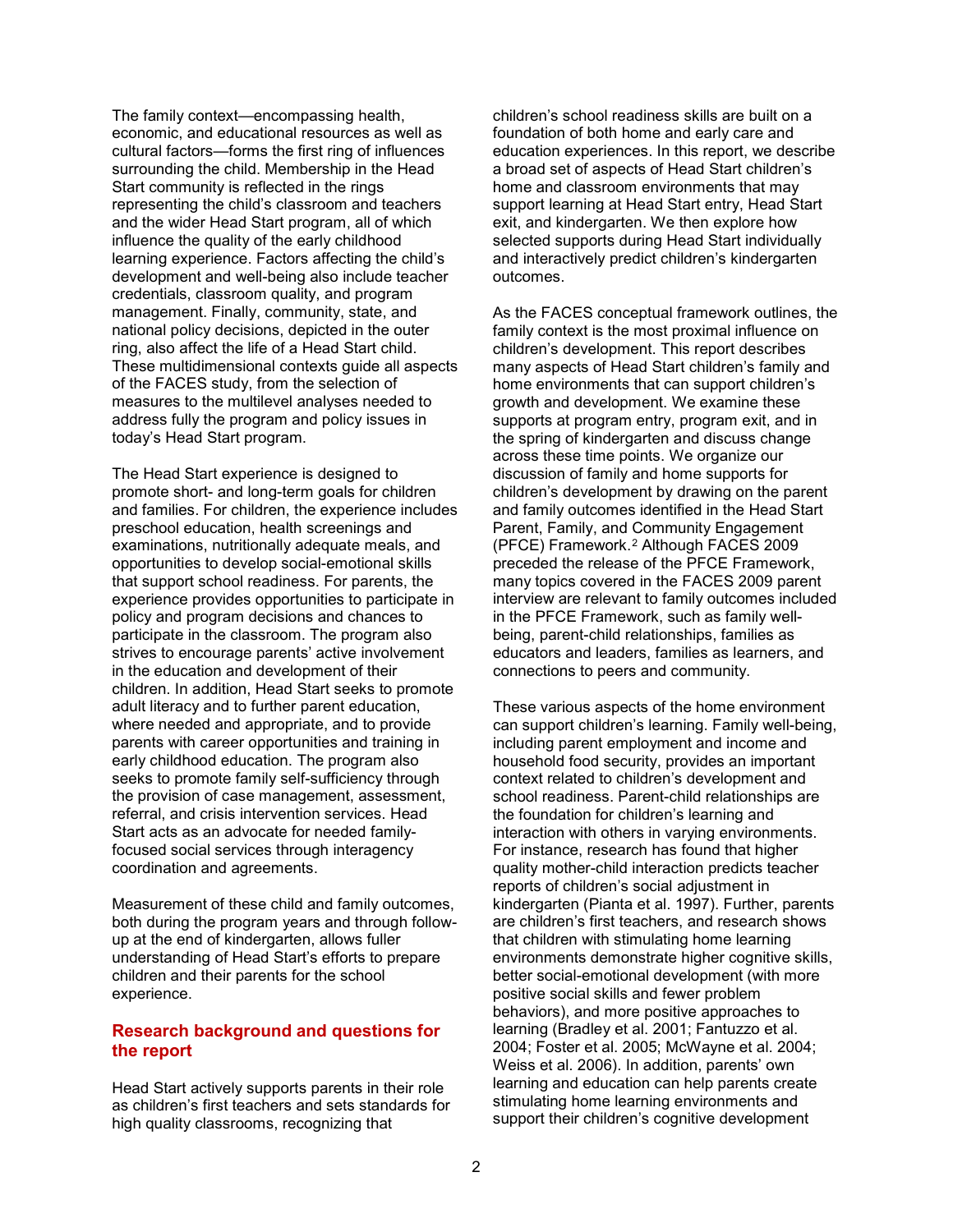(Harding 2015; Magnuson et al. 2009). Finally, parents' supports and networks can enhance their capacity to interact with institutions, such as schools, on behalf of their children (Sheldon 2002). Although we describe all of the home and family supports for children's learning described here, we focus on home learning activities as a predictor of children's development.

The FACES framework also envisions a relationship between the provision of high quality early care and educational services and children's developmental outcomes. This report presents information about children's classroom environments, including learning activities and observed classroom quality, and explores how they may support children's learning. Time spent in learning activities has been linked to children's development; for instance, young children showed somewhat larger gains in literacy and math skills when their teachers spent more time on literacy and math instruction (Zaslow et al. 2016). Furthermore, high quality child care has been shown to relate to positive child development (Zaslow et al. 2010). In classrooms with higher observed quality, improvements in instructional quality were associated with young children's language and literacy outcomes (Zaslow et al. 2016).

This report also explores how supports related to learning activities compare across children's home and classroom environments and how home and classroom environments interact to predict children's kindergarten outcomes. Despite limited information on their potential interaction, research suggests high quality Head Start classrooms may be beneficial regardless of home environment quality. Classroom quality may provide a buffer for homes with fewer resources (Bryant et al. 1994) or provide additional support; that is, Head Start children with richer home environments may experience greater benefits from high quality classrooms than children in home environments with fewer resources (Bulotsky-Shearer et al. 2012).

Overall, the report addresses four central research questions:

- 1. What is the nature of Head Start children's family and home supports for children's development into kindergarten?
- 2. What is the nature of Head Start classroom supports for children's development into kindergarten?
- 3. How do supports related to learning activities compare across children's home and classroom environments?
- 4. How are home and classroom learning activities and classroom quality during Head Start associated with children's kindergarten developmental outcomes? Do classroom learning activities and classroom quality moderate the relationship between home learning activities and children's kindergarten outcomes?

The next section of this report provides a brief background on the study methodology and sample. The remaining sections present findings related to the four research questions. We begin by describing aspects of the family and home environment at program entry, at program exit, and in the spring of kindergarten, focusing on those aspects that can support children's learning. Even though we use the PFCE Framework as an organizing framework to present aspects of the family and home environment, FACES 2009 preceded the release of the PFCE Framework. Thus, not all aspects of the family that can support children's learning presented in that framework may be addressed by using FACES 2009 data.

Next, we present the characteristics of children's learning environments, and build on the information about home learning activities in the previous section to compare home and classroom supports during Head Start. Finally, the last section examines the association of Head Start family and classroom supports (via learning environments) with children's developmental outcomes in the spring of kindergarten. Additional information on the study design, instruments, and measures used for this report appears in a set of accompanying data tables (Kopack Klein et al. 2017). The set of data tables also presents subgroup findings by race/ethnicity, family risk, and family structure.

# **METHODS**

The FACES 2009 sample provides information at the national level about Head Start programs, centers, and classrooms and the children and families they serve. A sample of 65 Head Start programs was selected from the 2007–2008 Head Start Program Information Report (PIR).<sup>[3](#page-19-1)</sup> In all, 60 programs, 129 centers, 486 classrooms, 439 teachers, and 3,349 children participated in the study in fall 2009.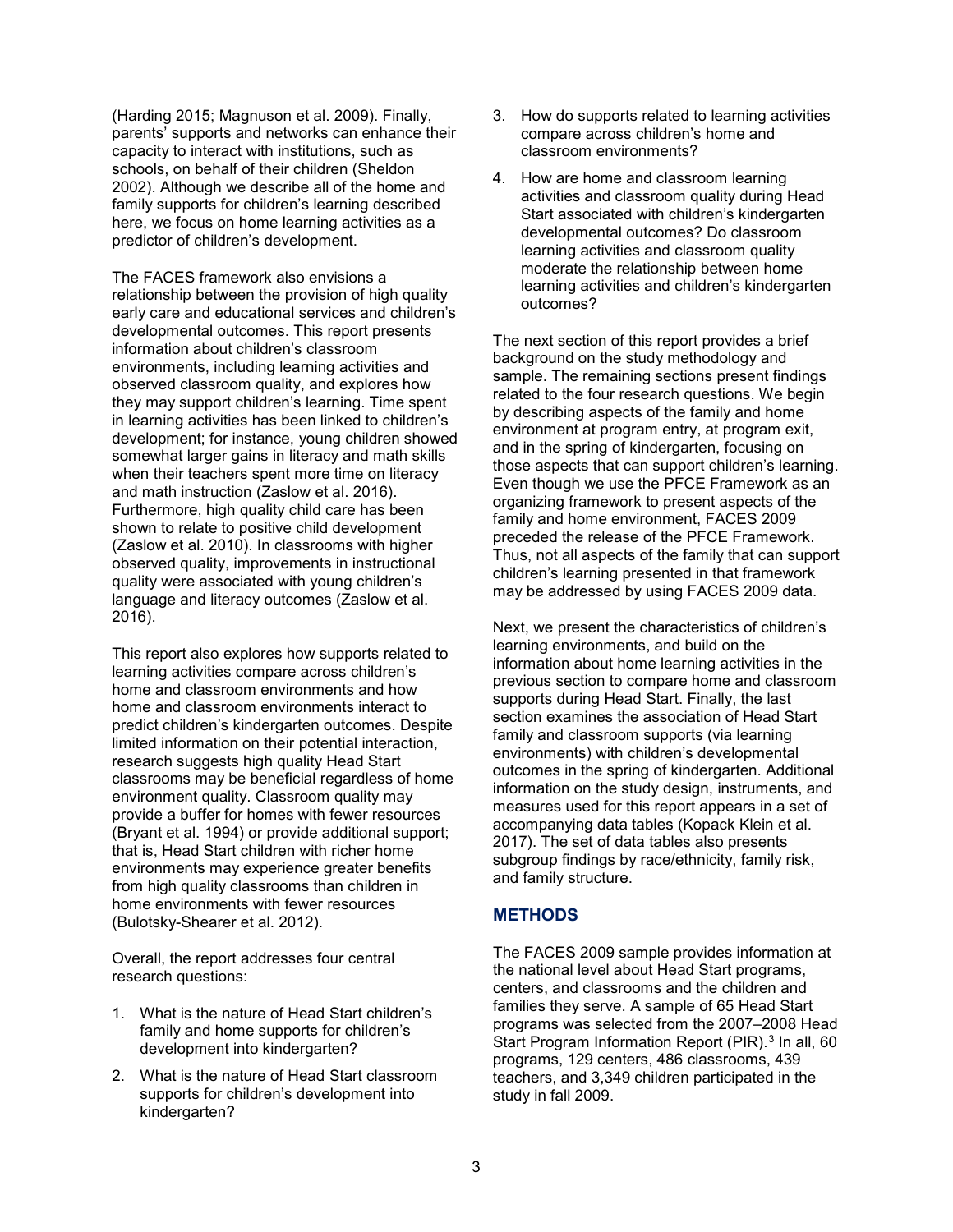Data collection occurred in fall 2009, spring 2010, spring 2011, and spring 2012. FACES 2009 draws samples of 3- and 4-year-old children who are entering Head Start for the first time in fall 2009 and are expected to attend the program for one or two years before moving to kindergarten. Hence, in this report, Head Start exit refers to data collected in either spring 2010 (for most children sampled at age 4) or spring 2011 (for most children sampled at age 3), and the spring of kindergarten refers to data collected in either spring 2011 (for most children sampled at age 4) or spring 2012 (for most children sampled at age 3).

At each wave of data collection, children in the study participated in a battery of direct child assessments, their parents and teachers completed surveys, and teachers completed a set of ratings about the children in their classrooms.[4](#page-20-0) In addition, in fall 2009, interviews were conducted with the directors of the programs and centers in the sample and with education coordinators. In spring 2010 and spring 2011, children's Head Start classrooms were observed. More details on the study design and its implementation appear in the FACES 2009 data file user's manual (Malone et al. 2013).

This report draws data from the parent interviews, the surveys of Head Start and kindergarten teachers and the teacher child reports, Head Start classroom observations, and direct child assessments. Parent interviews were completed for 80 percent of the 2,324 children who were enrolled in kindergarten in spring 2011 or spring 2012.[5](#page-20-1),[6](#page-20-2) Kindergarten teachers completed teacher child reports for 74 percent of the children in spring 2011 or 2012.<sup>[7](#page-20-3)</sup> Direct child assessments were completed for [8](#page-20-4)6 percent of children.<sup>8</sup>

# **Parent interviews**

FACES 2009 used computer-assisted personal interviewing (CAPI) to collect information from Head Start parents in a variety of topic areas, including characteristics of households and household members.[9](#page-20-5) Parents reported information regarding aspects of the child's home life, such as routines, resources, screen time, physical activity, and home learning activities. Parents also reported their participation in Head Start and kindergarten, access to and use of community services, and sources of social support.

## **Teacher surveys and teacher child reports**

Using CAPI, FACES 2009 conducted surveys with Head Start children's lead teachers about their backgrounds and classroom activities. In this report, we focus on teachers' reports on the frequency of various language, literacy, and math activities.

Children's kindergarten teachers were asked to complete a web-based survey,  $10$  including questions about the schools where the FACES children were enrolled and teachers' backgrounds, credentials, and teaching experience. Teachers completed a teacher child report to rate each FACES child in their classrooms on their skills and behaviors, including approaches to learning.

# **Classroom observations**

In FACES 2009, measures of the Head Start classroom environment were obtained from fourhour observations conducted in spring 2010 and spring 2011. The protocols included an abbreviated form of the Early Childhood Environment Rating Scale–Revised (ECERS–R; Harms et al. 1998), composed of 21 items, and the full Classroom Assessment Scoring System (CLASS; Pianta et al. 2008). More information on the ECERS–R and CLASS measures appears in the children's learning environments section of this report.

# **Direct child assessments**

The battery of direct child assessments included a set of standardized assessments designed to measure children's cognitive (language, literacy, and math) and physical (height and weight) outcomes in an untimed, one-on-one assessment of each child. Except for a few differences, the procedures used to administer the direct child assessments were the same in each wave. In this report, we examine the following measures of children's developmental outcomes: receptive vocabulary (Peabody Picture Vocabulary Test, Fourth Edition; PPVT–4; Dunn and Dunn 2006); letter-word knowledge (WJ III Letter-Word Identification; Woodcock-Johnson Tests of Achievement, Third Edition; Woodcock et al. 2001); phonetic skills (WJ III Word Attack); math (WJ III Applied Problems); executive functioning (performance on the pencil tapping task; Blair 2002; Diamond and Taylor 1996; Smith-Donald et al. 2007); and social-emotional development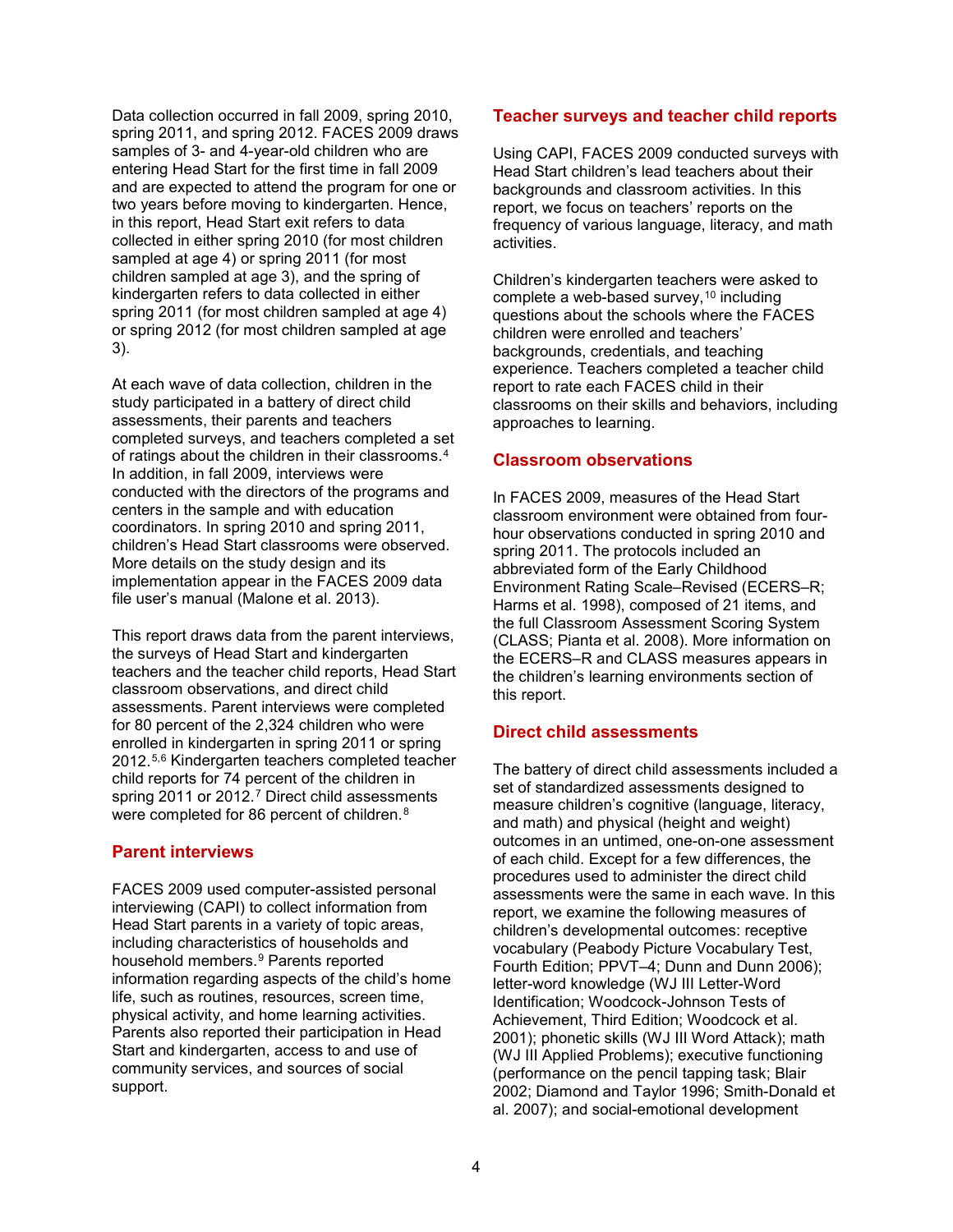(teachers' ratings of children's approaches to learning; U.S. Department of Education 2002).

# **Population estimates**

The statistics in this report are estimates of key characteristics of the population of Head Start children who entered Head Start for the first time in fall 2009, completed one or two years of the program, and were attending kindergarten in spring 2011 or spring 2012; of their parents and families; and of their Head Start and kindergarten teachers and classrooms. The population of Head Start children analyzed in this report differs from the populations analyzed in earlier FACES 2009 reports; the population in this study requires participation in the study through kindergarten. Previous reports analyzed the population of Head Start children who were newly entering in fall 2009 (Hulsey et al. 2011), children who attended Head Start in fall 2009 and spring 2010 (Moiduddin et al. 2012), and children who completed Head Start after one or two years (Aikens et al. 2013).<sup>[11](#page-21-1)</sup> The data pertaining to child, family, school, and classroom/teacher characteristics and child outcomes are reported at the child level and weighted to represent the population of children who participated in the study through kindergarten.[12](#page-21-2) Unless otherwise noted, all cited differences and coefficients are statistically significant at the  $p \leq .05$  level.<sup>[13](#page-21-3)</sup>

# **Sample**

In this section, we present key information on the sample of children and families included in this report—that is, those children who entered Head Start for the first time in fall 2009, completed one or two years of the program, and were attending kindergarten in spring 2011 or spring 2012. Additional information about children's home and family characteristics appears in the "Family wellbeing" section.

Head Start serves a diverse population of lowincome children and their families. Fifty-five percent of children are 3 years old when they first enter the program in the fall of a given school year, and others are 4 years old or older. Children are evenly divided between boys and girls (50 percent in each group). Thirty-nine percent are Hispanic/Latino, and about one-third (32 percent) are African American.<sup>[14](#page-21-4)</sup> Thirty percent of Head Start children live in households where a language other than English is the primary language spoken to them. Spanish is by far the most prevalent non-English language and is the

primary language spoken to 27 percent of children at home. Most children (95 percent) live with at least one of their biological or adoptive parents.<sup>[15](#page-22-0)</sup> Forty-four percent live with both of their biological or adoptive parents. Just over one-quarter (27 percent) live in households with their married parents, and 15 percent live in households with cohabiting parents.

# **WHAT IS THE NATURE OF HEAD START CHILDREN'S FAMILY AND HOME SUPPORTS FOR CHILDREN'S DEVELOPMENT INTO KINDERGARTEN?**

Numerous aspects of children's home and family environments can support children's learning. In this section, we describe the nature of Head Start children's families and homes and the learning supports offered within the home environment as reported by their parents. We examine these supports at program entry, program exit, and in the spring of kindergarten and discuss changes over these time points.[16](#page-22-1) We use the PFCE Framework as an organizing framework to present the FACES topics related to aspects of family well-being, parent-child relationships, families as educators and leaders, families as learners, and connections to peers and community that support children's learning.[17](#page-22-2)

# **Family well-being**

First, we focus on parent reports of family wellbeing: parent health behaviors, parent mental health, family exposure to crime or violence, parent employment status, household income, housing and mobility, and household food security. Understanding family well-being provides an important context related to children's development and school readiness.

**Parent health behaviors.** Family health behaviors and the health status of children's caregivers can affect a child's health, well-being, and development by influencing the physical and emotional resources the caregiver can devote to the child. At Head Start entry, at least half of children's parents (52 percent) report that they are in very good to excellent health, and an additional 46 percent report that they are in fair to good health, and only 2 percent report they are in poor health, with similar percentages reported at Head Start exit and the spring of kindergarten. The proportion of parents with health insurance is consistent over time. About two-thirds of parents have health insurance at Head Start entry, Head Start exit, and the spring of kindergarten.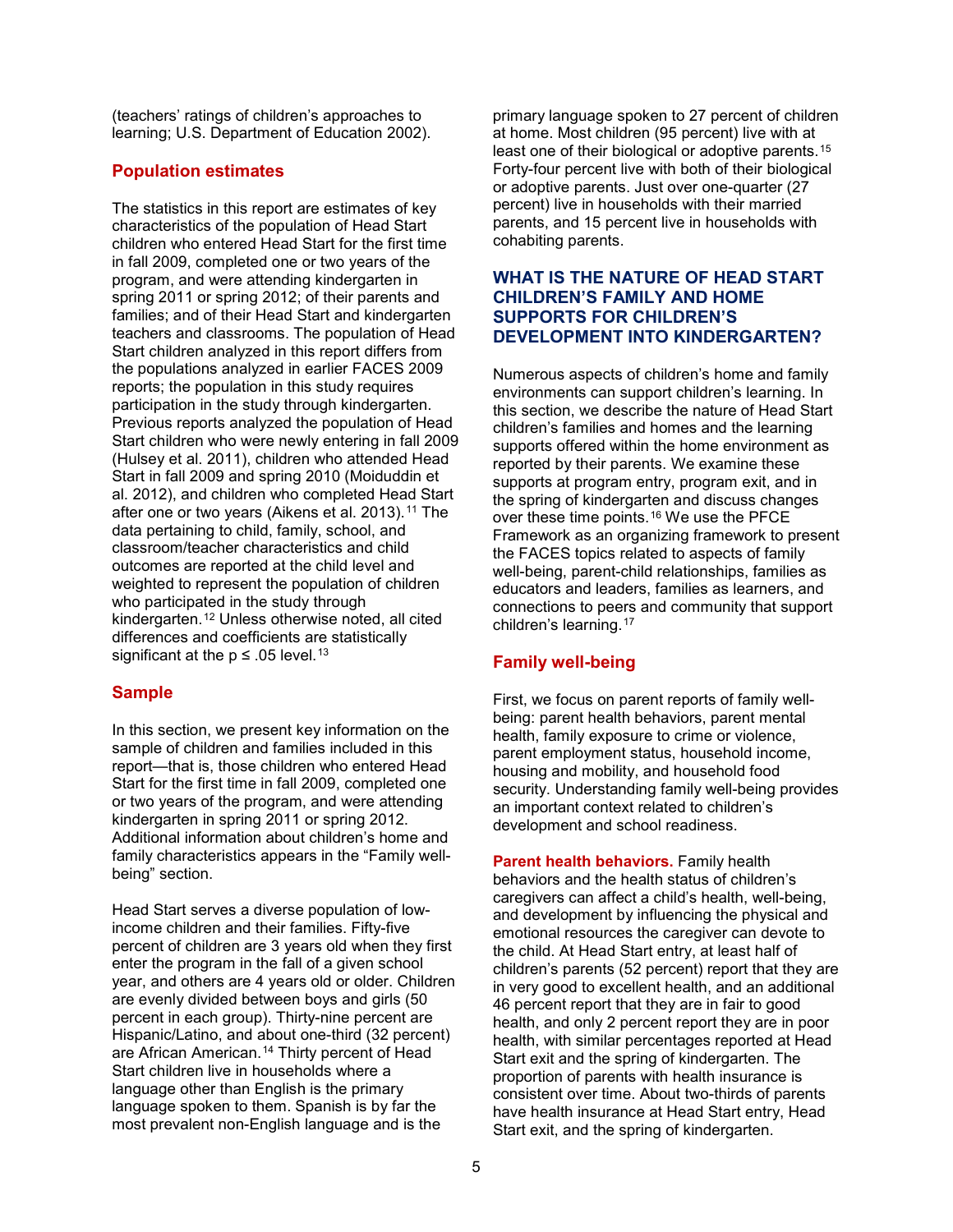Substance use is not commonly reported by Head Start children's parents. As measured at Head Start exit and the spring of kindergarten, about 20 percent of children have a parent who smokes tobacco, and about 30 percent live in households where someone smokes tobacco. Of the 23 percent of children's parents who report drinking alcohol in the past month, over three-quarters have one to two drinks per day. In addition, at Head Start exit, only 2 percent of children live in households where parents report that someone has gotten into trouble with others or missed work or school because of the use of alcohol or drugs in the past year.

**Parent mental health.** The mental health status of children's caregivers is also of concern, as depressed caregivers may have a withdrawn or intrusive parenting style, either of which can lead to children's social and emotional problems (Downey and Coyne 1990; Field 2000; Shonkoff and Phillips 2000). FACES 2009 asks parents a set of questions from the Center for Epidemiological Studies Depression (CES-D) Scale (short form; Ross et al. 1983). Although the majority (63 percent) of children's parents report no symptoms of depression at Head Start entry, 21 percent report mild symptoms of depression, an additional 9 percent report moderate symptoms, and 7 percent report severe symptoms. From Head Start entry to Head Start exit, the percentage of children's parents who report no symptoms of depression increases to 68 percent. No other changes are evident from Head Start entry to Head Start exit or from Head Start exit to the spring of kindergarten.

#### **Family exposure to crime or violence.**

Research suggests that exposure to domestic abuse and/or community violence can lead to educational and behavioral problems in children (Fowler et al. 2009; Veltman et al. 2001). In fall 2009, FACES asked parents about their experiences with and exposure to violence and crime in order to provide context for family needs, identify risk factors affecting child development, and describe the contextual factors that impede or facilitate family well-being. Eleven percent of children's parents know someone who was a victim of a violent crime in their neighborhoods, 9 percent have heard or seen violent crime in their neighborhoods, and 4 percent are victims. Three percent of children's parents report intimate partner abuse, and 5 percent report feeling unsafe because of a current or former partner. In addition, 10 percent report that they or their children feel unsafe or had been victimized in their neighborhoods, while less than 1 percent report that their children have witnessed or have been victims of violent crime.

**Parent employment status.** The data on parent employment reflect employment status from 2009 to 2012, during a time of nationwide economic change. At Head Start entry, 91 percent of children live with at least one parent who is employed (79 percent work full-time and 12 percent work part-time). By Head Start exit, 80 percent of children have at least one employed parent, reflecting an increase in household unemployment (from 9 to 20 percent). At this time, there is also a decline in full-time employment (79 to 61 percent) but an increase in part-time employment (12 to 19 percent). In the spring of kindergarten, 71 percent of children have parents who are employed, reflecting a further decrease in household full-time employment (61 to 53 percent) and an increase in unemployment (20 to 29 percent).

**Household income.** Substantial research has linked higher family income with young children's higher achievement, fewer problem behaviors, and better executive functioning skills (Duncan et al. 2011; Yeung et al. 2002). In general, parentreported household income does not change over time. At Head Start entry and exit and in the spring of kindergarten, almost two-thirds of children live in households in which total household income is at or below the federal poverty threshold (64, 62, and 62 percent, respectively).[18](#page-22-3)

**Housing and mobility.** Housing quality and mobility may affect children's social, emotional, and academic outcomes (Coley et al. 2013; Leventhal et al. 2010). At Head Start entry, families most commonly live in rental housing (59 percent), 24 percent own the homes in which they live, and 12 percent live in public or subsidized housing.[19](#page-22-4) No differences in housing are detected at Head Start exit or in the spring of kindergarten. At Head Start entry, 68 percent of children have not moved in the past year, 23 percent have moved once, and 9 percent have moved at least twice. The percentage of those who have moved between Head Start entry and exit (which would be one or two years) is lower (19 percent) and then higher for the year from Head Start exit to the spring of kindergarten (27 percent).

**Household food security.** Research indicates that food insecurity puts children age 3 and younger at developmental risk and can affect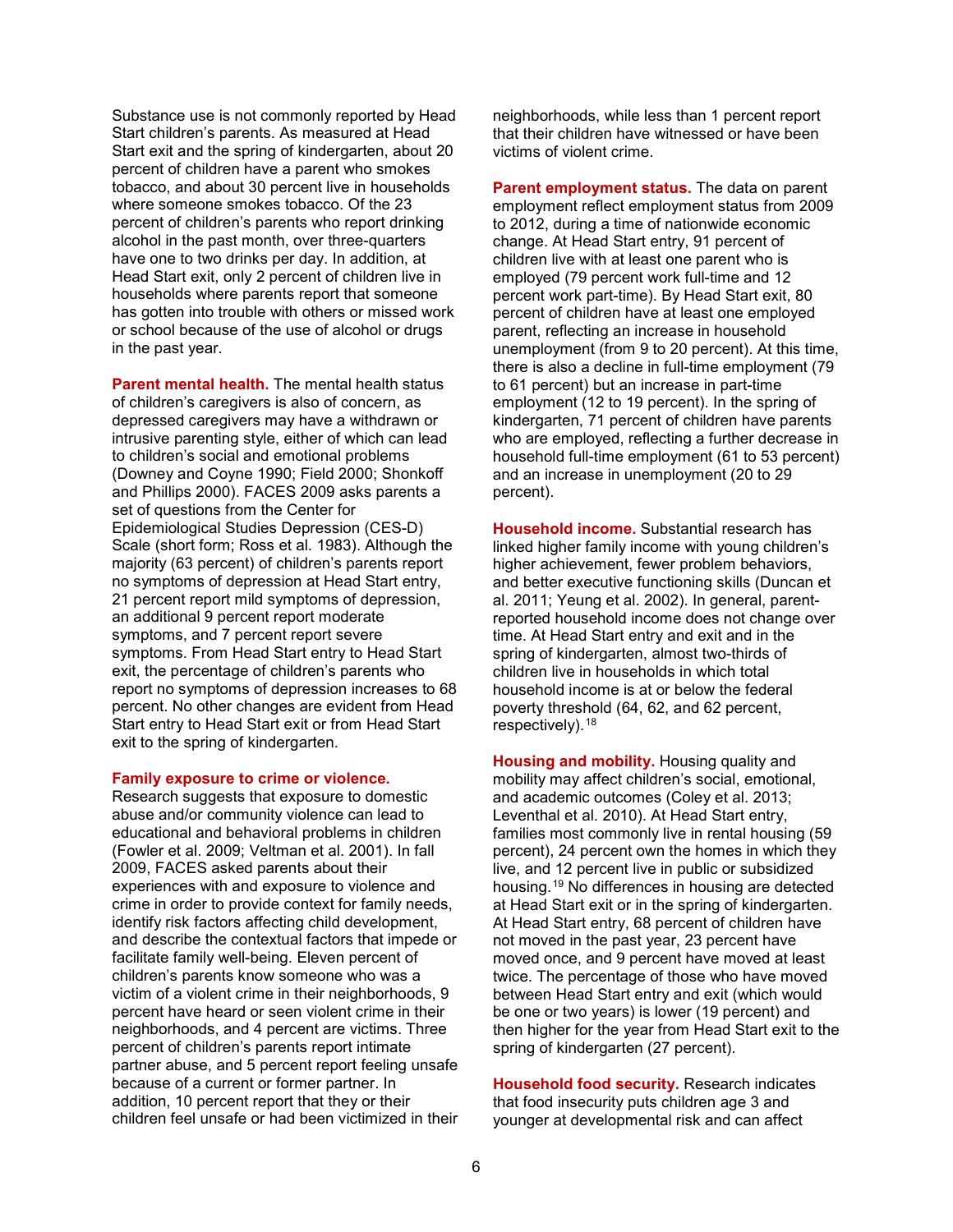older children's academic outcomes, social skills, and weight status (Jyoti et al. 2005; Rose-Jacobs et al. 2008). At Head Start entry only, FACES 2009 asked parents questions to assess their food security in the past 12 months, which provides important context for understanding Head Start children's home environments. We used U.S. Department of Agriculture (USDA) guidelines to create a food security scale with three categories: (1) high/marginal food security indicates no or minimal food access problems or limitations; (2) low food security indicates reduced quality, variety, or desirability of diet but little or no indication of reduced food intake; and (3) very low food security indicates disrupted eating patterns and reduced food intake (Bickel et al. 2000; USDA 2013). The majority of children's parents (70 percent) report high/marginal food security. Twenty-one percent, however, report low food security, and an additional 9 percent report very low food security. Twenty-eight percent of parents report as sometimes true that, in the past 12 months, purchased food did not last and that there was no money to purchase additional food, and 25 percent report as sometimes true that they could not afford to eat balanced meals.[20](#page-23-0) In addition, 18 percent of parents report that they ate less than they should have, and 9 percent were hungry but did not eat because they could not afford enough food.

**Summary.** At least half of children's parents report very good to excellent health, and about two-thirds have health insurance; both proportions remain unchanged over time. At Head Start exit and kindergarten, the majority of children live in homes in which parents report alcohol and tobacco are not frequently used. At Head Start entry, most children's parents report no symptoms of depression, but 16 percent report moderate to severe symptoms. From Head Start entry to Head Start exit, the percentage of children's parents who report no symptoms of depression increases. Exposure to violence and crime is generally infrequent but still occurs for up to 11 percent of children or their parents. The majority of children live with parents who are employed, although from fall 2009 to spring 2011 or 2012, the period coinciding with the economic downturn, unemployment increases. Over time, about twothirds of children live in households in which parent-reported total household income is at or below the federal poverty threshold. Most live in rental housing and have not moved in the past year. Although the majority of children live in families that are food-secure, 21 percent of

children's parents report low food security, and an additional 9 percent report very low food security.

## **Parent-child relationships**

In this section, we focus on topics related to parent-reported views on parenting and parenting practices: child-rearing attitudes, disciplinary practices, and household routines. These topics measured in FACES may relate to the PFCE Framework's family engagement outcome of positive parent-child relationships as the foundation for children's learning and interacting with others in varying environments.

**Child-rearing attitudes.** Parents' attitudes toward child rearing and child-rearing practices can affect children's well-being and development by affecting the relationship and interactions between parent and child as well as the consistency and types of discipline used by the parent. To address parenting approaches during Head Start, parents indicate the extent to which each of 13 items from the "Child-Rearing Practices Report" (Block 1965) describes them. From these items, four subscales are created. The parental warmth scale reflects a warm, supportive parenting model in which the parent encourages curiosity. The parental energy scale indicates the parent's energy and consistency in enforcing rules. The authoritative scale reflects a less harsh parenting style, with greater use of rationales for discipline. The authoritarian scale indicates a stricter, more directive parenting style. Parents indicate the degree to which each item is "like" them on a scale ranging from 1 ("not at all") to 5 ("exactly"). A higher score indicates that the construct is more reflective of the respondent's parenting approach. At Head Start entry, children's parents have a mean warmth score of 4.3, a mean energy score of 4.0, a mean authoritative score of 3.4, and a mean authoritarian score of 2.3. These scores suggest that parents more commonly endorse warm and consistent parenting practices and less commonly endorse harsh and directive parenting behaviors. In general, parents' child-rearing attitudes do not change from Head Start entry to Head Start exit.

**Discipline.** FACES also asks about specific disciplinary practices and routines in the home. Corporal punishment has been associated with children's later aggression and lower quality parent-child relationships, although causality is difficult to determine (Gershoff 2002). The percentage of children who were spanked in the previous week decreases between Head Start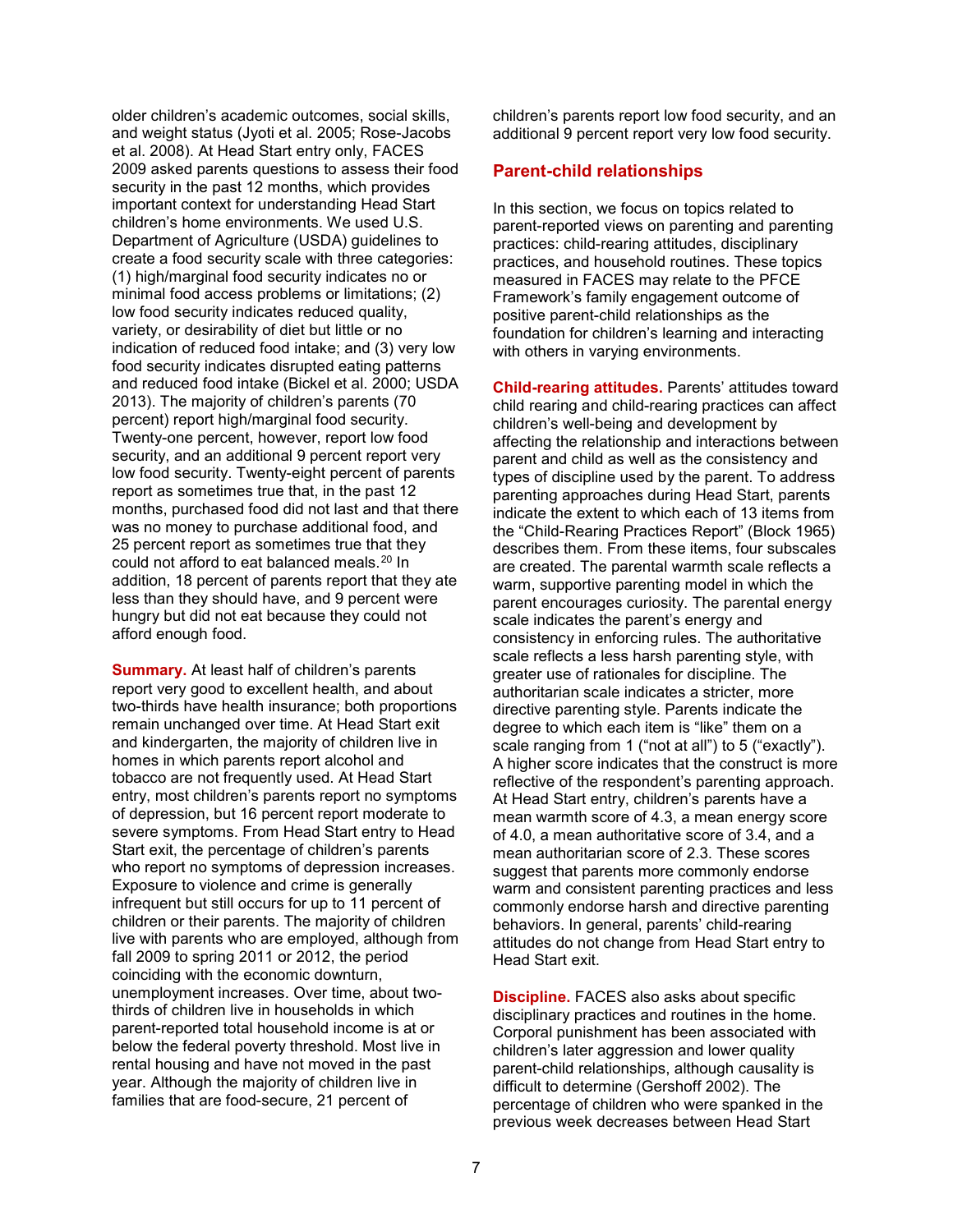entry and exit and between Head Start exit and the spring of kindergarten (32, 27, and 21 percent, respectively). At Head Start entry, 71 percent of parents report using "time out" for child misbehavior in the previous week. The percentage does not vary significantly from Head Start entry to Head Start exit, but it decreases from Head Start exit (68 percent) to the spring of kindergarten (63 percent).

**Household routines.** Parents' interactions with their children at home, including the rules and routines the parents establish for them, set the stage for socialization at school. Studies have found that time spent eating meals together as a family is associated with fewer problem behaviors (Hofferth and Sandberg 2001) and that dinner table conversation supports literacy development (Beals and Snow 2006). The percentages of children's families that report eating dinner together daily are similar at Head Start entry, Head Start exit, and the spring of kindergarten (44, 45, and 43 percent, respectively).<sup>[21](#page-24-0)</sup> The percentage of children brushing their teeth nightly does not change from Head Start entry (61 percent) to Head Start exit (63 percent) or from Head Start exit to the spring of kindergarten (67 percent).<sup>[22](#page-24-1)</sup>

Research has identified associations between the quality and quantity of children's sleep and cognitive and social-emotional outcomes (Gaylor et al. 2010; Hofferth and Sandburg 2001), findings that are echoed in an analysis of FACES 2006 data (Atkins-Burnett and Aikens 2011). In general, the proportion of children with regular bedtimes does not change over time, with about 90 percent of Head Start children reported to have regular bedtimes at program entry and exit and in the spring of kindergarten.

**Summary.** Parents more commonly endorse warm and consistent parenting practices than harsh and directive ones. Their child-rearing attitudes do not change from Head Start entry to Head Start exit. The percentage of children who were spanked in the previous week decreases between Head Start entry and exit and between exit and the spring of kindergarten. Although the majority of parents use "time out" for discipline across waves, the percentage decreases between Head Start exit and the spring of kindergarten. Many children have regular family routines. Across time, parents report about two-thirds of children brush their teeth nightly, and about 90 percent have regular bedtimes. Just under half eat dinner together nightly with their families at each time point.

# **Families as educators and leaders**

Head Start children participate in a variety of activities—both inside and outside the home—that can support their social and cognitive development (Bradley et al. 2001; McWayne et al. 2004). In this section, we focus on topics related to how families support children's development: reading to them, number of books in the home, learning activities inside and outside the home, and frequency of screen time and physical activity. We also describe families' participation in their children's Head Start and kindergarten classrooms. The ways in which parents may engage with Head Start include providing direct support in their children's classrooms (for example, volunteering, joining field trips, or preparing materials), attending parenting/education meetings or events, and participating on parent committees or in fundraising.

**Reading to children.** Parents' reading with their children bolsters language development and school success (Lonigan and Whitehurst 1998). Three-quarters of children are read to three or more times a week (including daily reading) during Head Start, with no significant change between Head Start entry and exit. The percentage increases to 82 percent between program exit and the spring of kindergarten.

**Number of children's books in the home.** The number of children's books in the home may support parents' reading to their children. At Head Start entry, parents report children have an average of 35 books in the home, increasing significantly to 42 books by Head Start exit.

**Learning activities inside the home.** In addition to reading to children, a variety of home activities—such as telling stories, singing songs, and playing games—are related to positive development and school achievement (McWayne et al. 2004; Foster et al. 2005; Senechal 2006). More than half of children engaged with family members during the previous week in most activities measured by FACES (which, for the most part, take place in the home). At Head Start entry, the most common activities (with more than 90 percent of children participating) include learning letters, words, or numbers; playing with toys or games indoors; going along on errands; and talking about Head Start. The percentages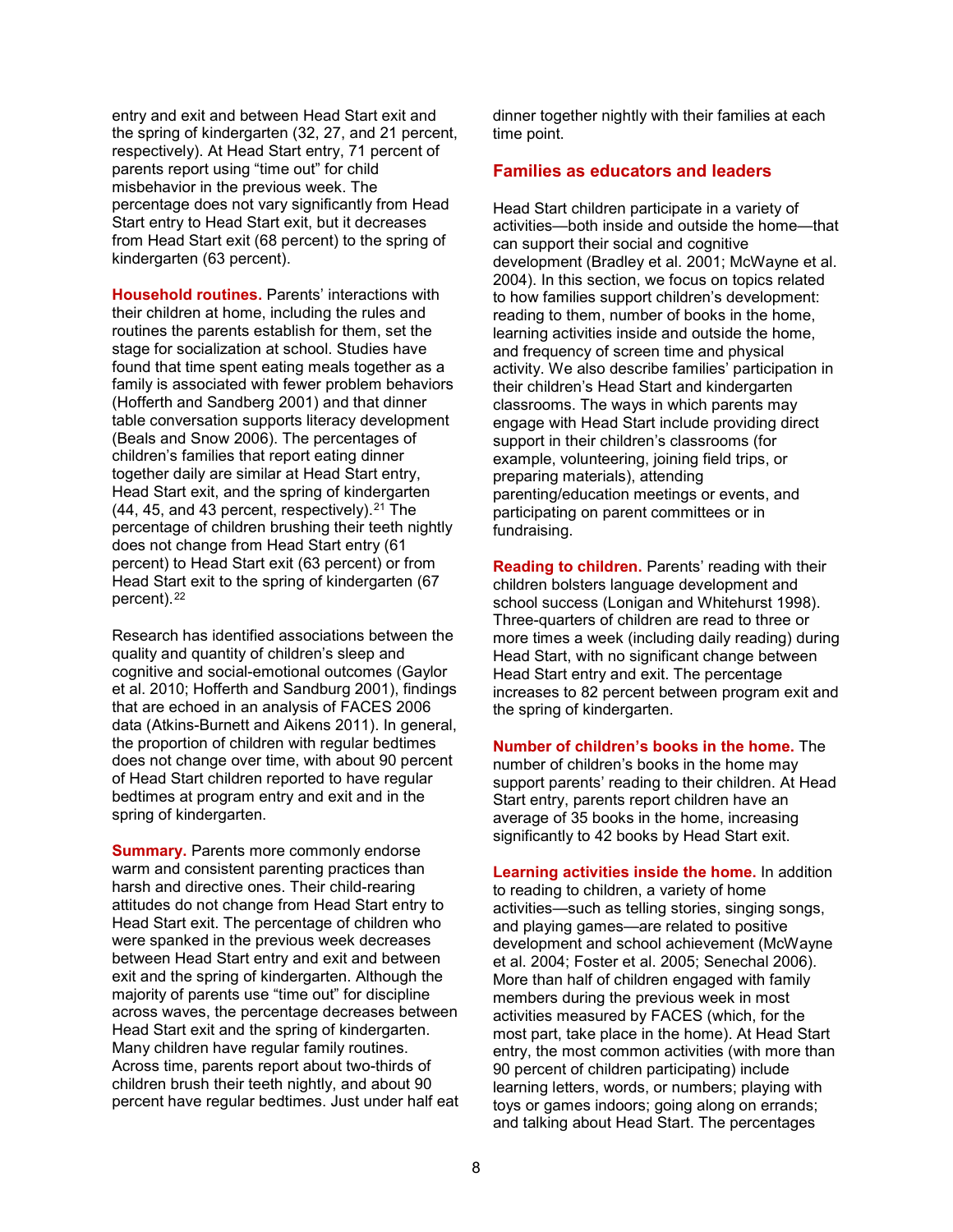increase between Head Start entry and Head Start exit for most types of activities. As shown in Figure 2, the largest increases (by 5 percentage points or more) are in being told a story; working

on arts and crafts; playing games or sports or exercising; talking about TV programs; and playing a board game or card game with family members.





Source: Fall 2009, Spring 2010, and Spring 2011 FACES Parent Interview. Note: Statistics are weighted to represent children who entered Head Start in fall 2009, completed one or two years of the program, and were attending kindergarten in spring 2011 or spring 2012.

'†' indicates that the difference between Head Start entry and Head Start exit percentages is statistically significant at the  $p \leq 0.05$  level.

**Learning activities outside the home.** Families also provide children with learning experiences outside the home—such as visiting libraries, playgrounds, or museums or going to movies that support their development (Foster et al. 2005; Payne et al. 1994). These activities are less common than those inside the home reported for the previous week; generally 30 to 50 percent of children have participated in such activities with family members in the past month. At Head Start entry, the majority of children (50 percent or higher) visit a playground, go to a mall, or attend a church activity. As shown in Figure 3, the percentages engaging in most of these activities increase between Head Start entry and exit. The largest increases (5 percentage points or more) are in going to a library, movie, live performance, or museum/historical site or talking about one's family history or ethnic heritage in the past month. The percentages visiting a playground or attending a sporting event decline. From Head

Start exit to the spring of kindergarten, the percentages of children engaging in various activities do not change except for an increase in visiting the library.

**Physical activity.** Parental encouragement of physical activity and good nutritional choices at home can contribute to children's development of healthy habits and efforts to combat childhood obesity (Koplan et al. 2005). FACES measured physical activity by asking questions on the parent survey about frequency of outdoor play. The percentage of children who spend more than two hours playing outside on a typical weekday increases from 28 percent at Head Start entry to 32 percent at Head Start exit. The change is accompanied by a decrease in the percentage spending no time playing outside (from 18 to 13 percent) during Head Start, perhaps reflecting seasonal variations in the weather.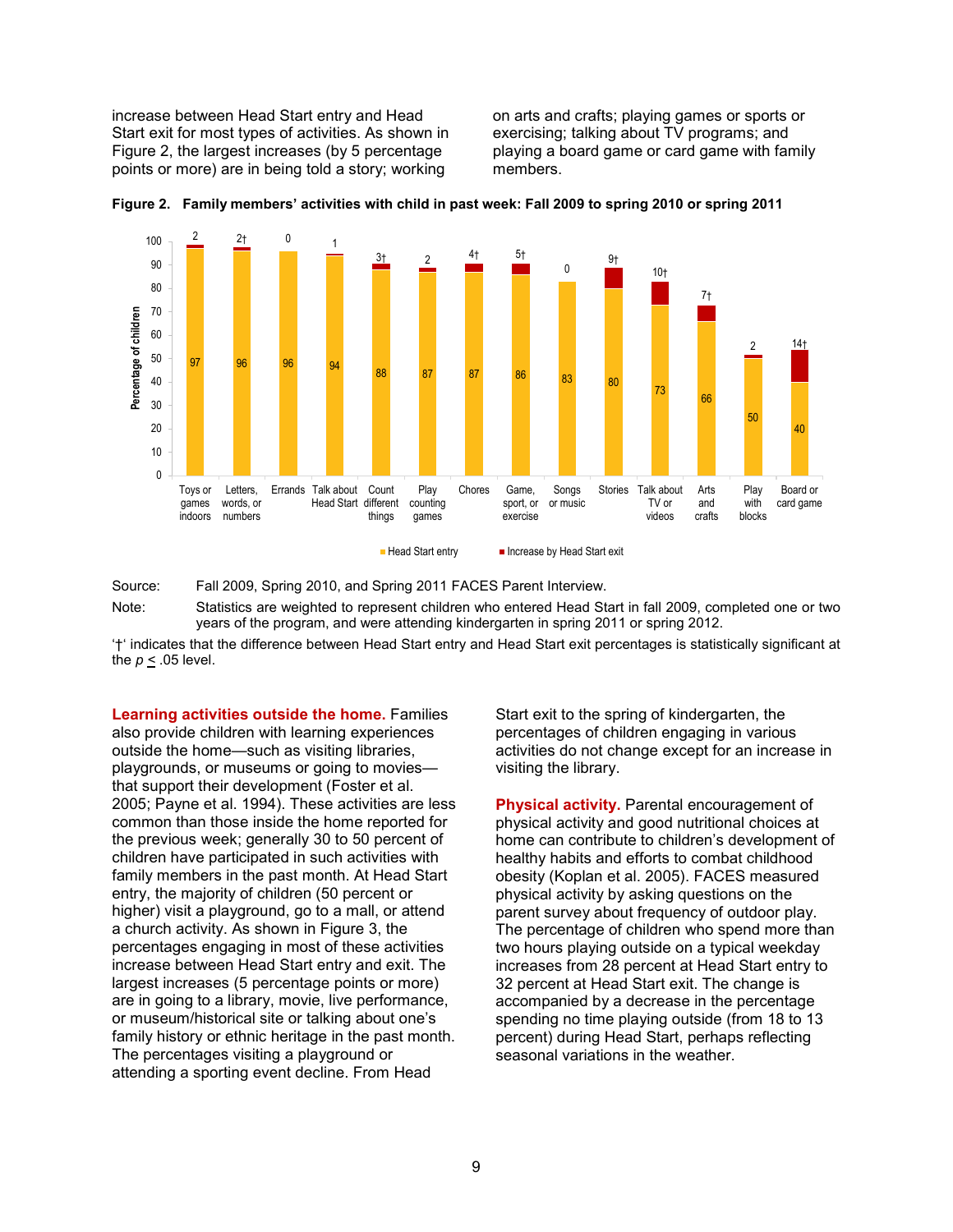<span id="page-19-0"></span>

**Figure 3. Family members' activities with child in past month: Fall 2009 to spring 2010 or spring 2011**

<span id="page-19-1"></span>Source: Fall 2009, Spring 2010, and Spring 2011 FACES Parent Interview.

Note: Statistics are weighted to represent children who entered Head Start in fall 2009, completed one or two years of the program, and were attending kindergarten in spring 2011 or spring 2012.

'†' indicates that the difference between Head Start entry and Head Start exit percentages is statistically significant at the *p <* .05 level.

**Screen time.** During the period of FACES 2009, American Academy of Pediatrics' guidelines recommended that children should watch no more than two hours of entertainment media a day (American Academy of Pediatrics 2001). The percentage of children who watch more than two hours of television on a typical weekday is similar at Head Start entry (18 percent) and Head Start exit (21 percent). From program entry to program exit, however, parents report increases in the percentage of children who spend time watching videos or DVDs on a typical weekday (from 64 to 71 percent).

Many children also spend time using computers. A larger percentage has access to home computers at Head Start exit (70 percent) than at Head Start entry (61 percent). In addition, the percentage of children who spend any time playing computer games on a typical weekday increases from 55 percent at Head Start entry to 65 percent at Head Start exit.

#### **Parent participation in classroom and school**

**activities.** The Head Start experience is designed to promote short- and long-term goals for children and families. To parents, Head Start offers opportunities for participation in policy and program decisions and classroom activities. In the spring of each year, FACES asks parents about

their participation in their children's Head Start program or kindergarten. Such participation provides an opportunity for supporting broader educational goals or assuming leadership roles.

Parents report that they participate in their children's Head Start classrooms in a variety of ways (Figure 4). At program exit, their participation is likely to take the form of attending parent/teacher conferences (87 percent), observing their children's classrooms (72 percent), and volunteering in the classroom (57 percent). The least common activities for parents include helping with field trips or special events (46 percent), participating in fundraising activities (30 percent), participating in parent committees or other planning groups (30 percent), participating in Head Start policy councils (15 percent), and preparing or distributing newsletters (13 percent). Once children are attending kindergarten, parents continue to participate in their children's education, most likely by attending parent/teacher conferences or general school meetings (both 87 percent). The percentage of parents who devote time to volunteering decreases (34 percent), but the percentage attending events increases (62 percent).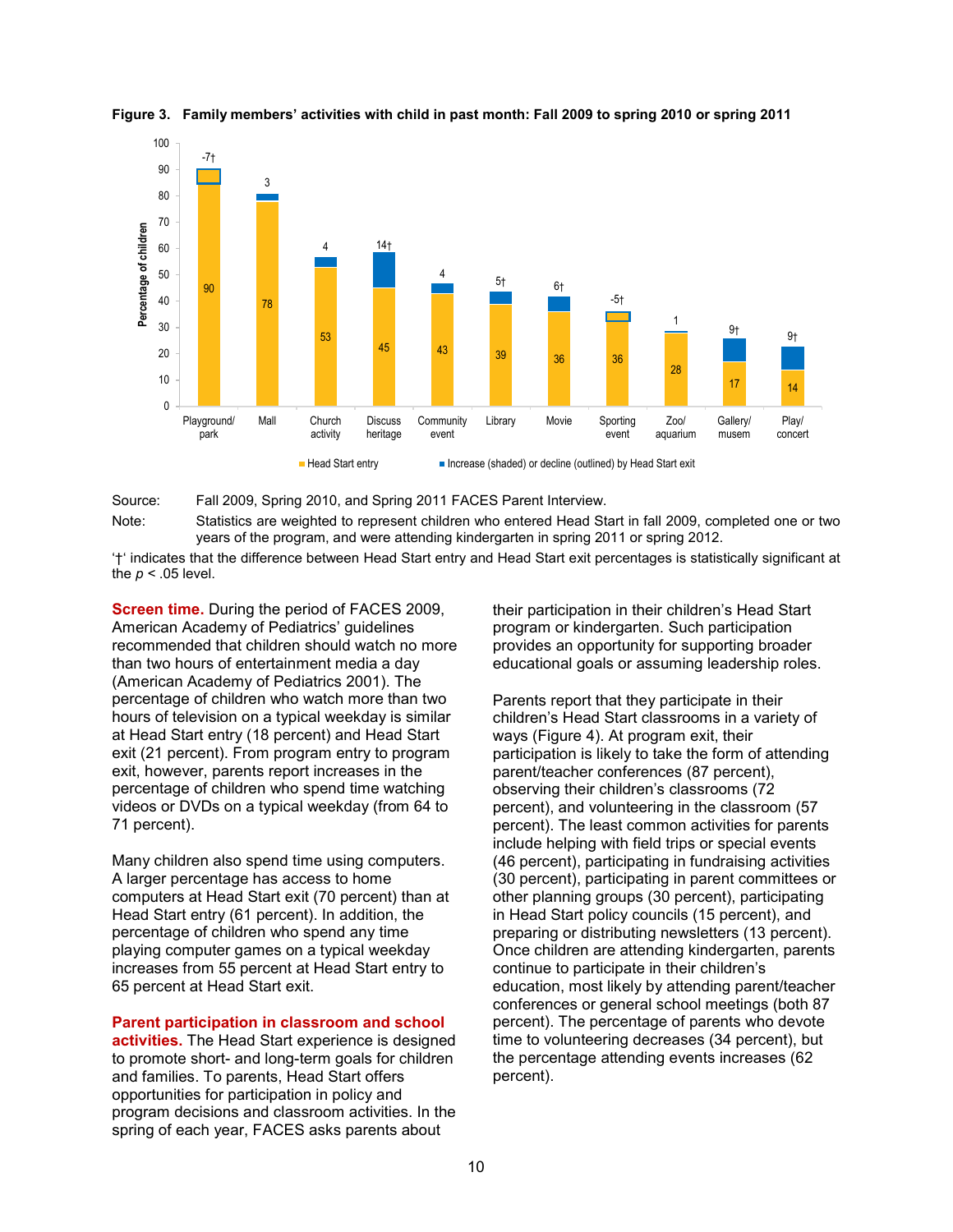<span id="page-20-2"></span>

#### <span id="page-20-1"></span>**Figure 4. Parent participation in classroom and school activities at Head Start exit and spring of kindergarten: Spring 2010 to spring 2011 or spring 2011 to spring 2012**

<span id="page-20-3"></span>Source: Spring 2010, Spring 2011, and Spring 2012 FACES Parent Interview.

Note: Statistics are weighted to represent children who entered Head Start in fall 2009, completed one or two years of the program, and were attending kindergarten in spring 2011 or spring 2012.

<span id="page-20-0"></span>'‡' indicates that the difference between the Head Start exit and spring kindergarten percentage is statistically significant at the  $p < 0.05$  level.

<span id="page-20-4"></span>**Summary.** Head Start parents report that they provide their children with a variety of activities that support their learning. About three-quarters of children are read to three or more times a week at Head Start entry and Head Start exit, increasing to 81 percent by the spring of kindergarten. Most children have access to children's books in the home, with the average number increasing from Head Start entry to exit. Other activities with family members occur as well. More than half of children engaged in a variety of activities with family members in the previous week (such as being told a story or playing with toys or games). Participation increases between program entry and exit for most types of activities but is unchanged from program exit to the spring of kindergarten. Activities outside the home (such as visiting a library) are less common; generally 30 to 50 percent of children participate at Head Start entry, increasing somewhat by Head Start exit.

<span id="page-20-5"></span>Children generally spend fewer than two hours in physical activity on a typical weekday. The percentage of children spending more than two hours playing outside increases from Head Start entry to exit, when it reaches about one-third of children.

The majority of children have some exposure to screen media. About one-fifth of Head Start children watch more than two hours of television on a typical weekday. Access to home computers is fairly common and increases from program entry to exit as children increasingly watch videos or DVDs or play computer games.

Parents report that they participate in their children's Head Start classrooms in a variety of ways, most commonly by attending parent/teacher conferences and observing the classroom. These patterns continue when children are in kindergarten. Small percentages of parents participate in leadership activities in the Head Start program, such as policy council and committee meetings.

# **Families as learners**

The educational advancement of parents can foster career development and improve parenting practices, thus influencing the well-being of children. In this section, we focus on topics measured in FACES related to families as learners—that is, parents' highest education level and parents' ongoing participation in courses, classes, or workshops.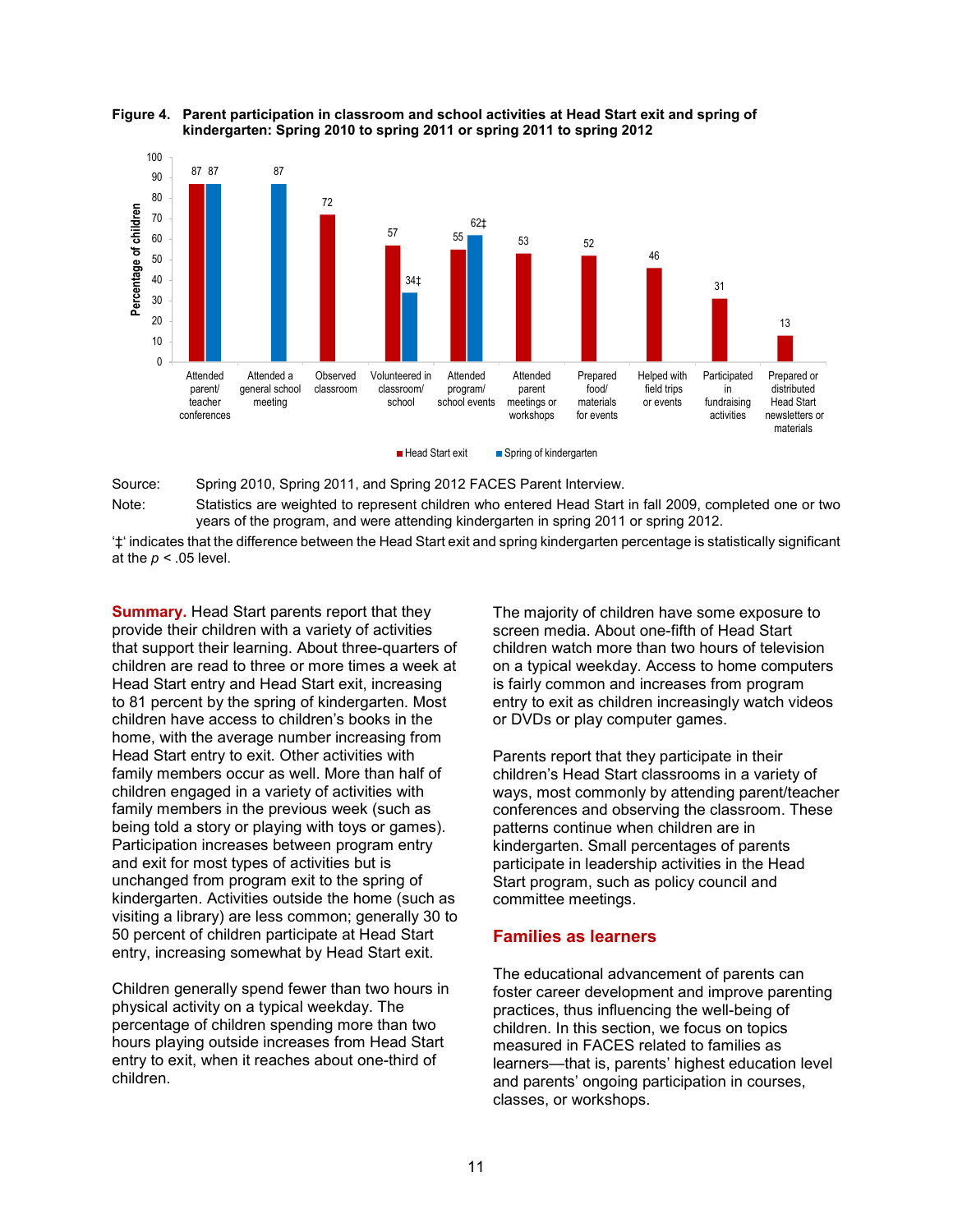<span id="page-21-0"></span>**Parent education.** At Head Start entry, 67 percent of children live with at least one parent who has at least a high school diploma or GED.<sup>[23](#page-21-5)</sup> Among children who live with either their mother or their father, 63 percent of mothers and 50 percent of fathers have at least a high school diploma or GED.<sup>[24](#page-21-6)</sup> On average, no change occurs in parents' highest education level from Head Start entry to Head Start exit or from Head Start exit to the spring of kindergarten, perhaps reflecting the several years required to complete coursework and earn a degree.

<span id="page-21-2"></span><span id="page-21-1"></span>**Ongoing education.** Even though parents' education status may not have changed (during the program year or from program exit to the spring of kindergarten), parents may be participating in adult education, continuing education, or on-the-job training during those periods. FACES 2009 asked parents about ongoing educational opportunities. At Head Start entry, 27 percent of children have at least one parent who currently attends courses, classes, or workshops for work-related or personal reasons, and the percentage increases to 36 percent by Head Start exit. From Head Start exit to the spring of kindergarten, no change in attendance occurs. Among those who participate in ongoing education, about 14 to 17 percent report Head Start helped them locate or enroll in courses, classes, or workshops (representing about 4 percent of children overall). Among parents not enrolled, the most common reasons reported for not participating are time constraints (47 percent at entry and 49 percent at exit) and lack of child care or other child-related reasons (29 percent at entry and 24 percent at exit).

<span id="page-21-6"></span><span id="page-21-5"></span><span id="page-21-4"></span><span id="page-21-3"></span>**Summary.** Over two-thirds of children have at least one parent who has at least a high school diploma or GED, with no significant change over time. Parent participation in ongoing education increases from 27 percent at program entry to 36 percent at program exit. Among parents engaged in ongoing education, they only infrequently mention Head Start as a source to help locate or enroll in a course.

# **Connections to peers and community**

In this section, we focus on topics related to parents' receipt of social and community support: having someone to help out in various situations (for example, needing a ride, talking about child's problems at Head Start), receipt of community services (for example, help in finding a job, gaining access to medical care), and receipt of support from Head Start for those services. We discuss families' social support at exit from Head Start and in the spring of kindergarten and community services at Head Start exit. The supports and networks available to families enhance families' capacity to interact with institutions (e.g., schools) on behalf of their children.

**Social support.** A supportive social network can mitigate stressful life events, the stresses of daily living, and the stresses of parenting and can strengthen families' capacity to support their children's learning and development. Greater social support for parents has been linked to more responsive parenting, lower rates of parental depressive symptoms, and greater involvement in the child's school (Burchinal et al. 1996; Crockenberg 1981; Jackson 1999; Sheldon 2002). FACES asked parents about the types of social support that they receive from various sources, including Head Start. At the end of Head Start, half or more of children have parents who report that they can always find support to meet various needs, with one exception: only 47 percent report that they can always find someone to watch their children so that they can run an errand (Figure 5). By the spring of kindergarten, the majority of parents report that they can always find someone to watch their children (56 percent). Among potential sources of support, parents are most likely to report that they find family members (including those in the household) very helpful (86 percent in Head Start and 87 percent in kindergarten). Fifty-six percent report that they find Head Start staff very helpful. From Head Start exit to the spring of kindergarten, parents increasingly report that they always find support when they need a ride to get a child to the doctor and to talk with someone if their child is having problems in kindergarten. It is important to note that these estimates do not take into account how often parents have such needs, which may also vary.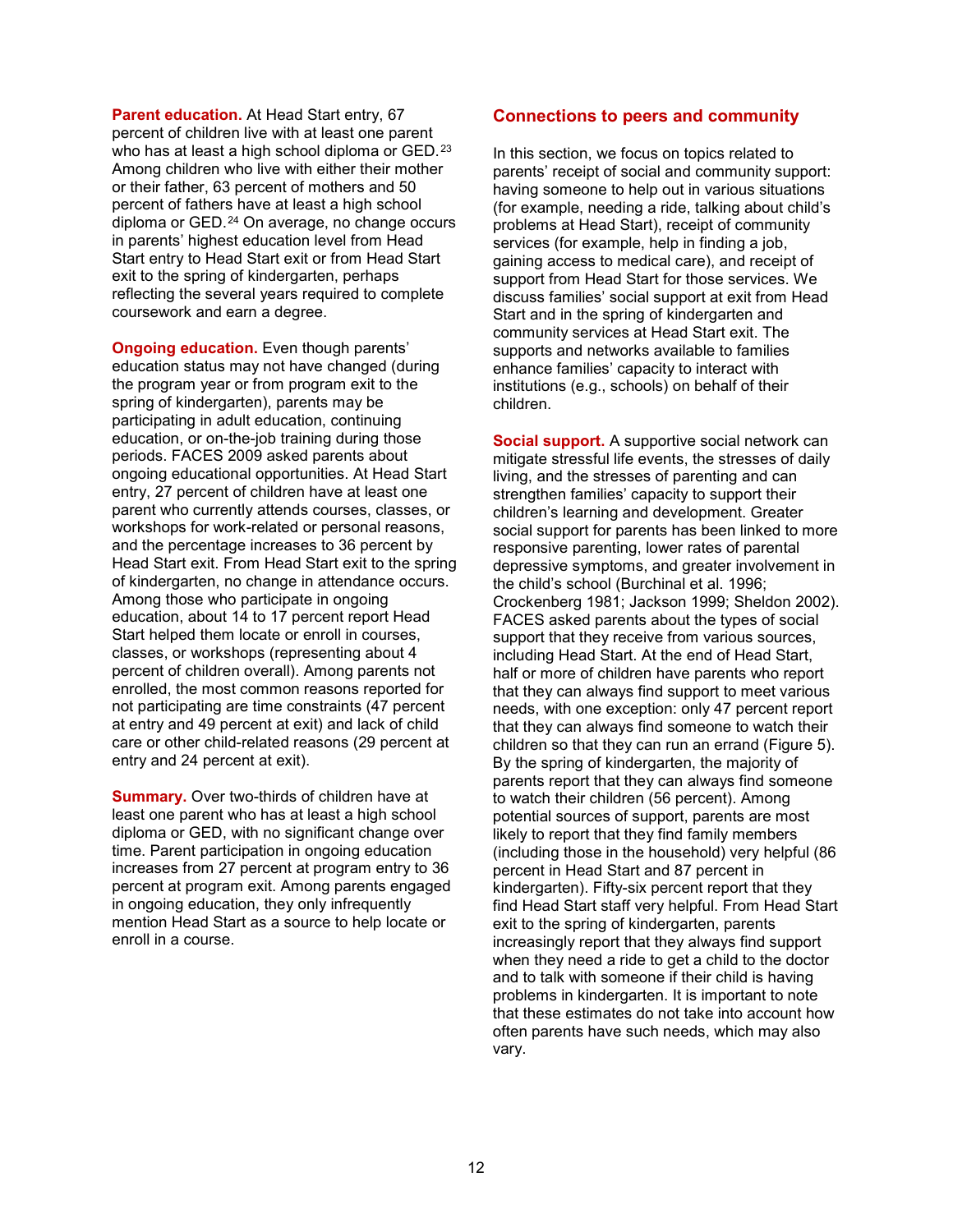<span id="page-22-3"></span>

#### <span id="page-22-2"></span>**Figure 5. Social support received by parents at Head Start exit and spring of kindergarten: Spring 2010 to spring 2011 or spring 2011 to spring 2012**

<span id="page-22-4"></span>Source: Spring 2010, Spring 2011, and Spring 2012 FACES Parent Interview.

Note: Statistics are weighted to represent children who entered Head Start in fall 2009, completed one or two years of the program, and were attending kindergarten in spring 2011 or spring 2012.

'‡' indicates that the difference between the Head Start exit and spring kindergarten percentage is statistically significant at the *p <* .05 level.

<span id="page-22-1"></span><span id="page-22-0"></span>**Receipt of community services.** Head Start seeks to make available needed family-focused social services and acts as an advocate through interagency coordination and agreements. FACES asks parents about different community or government services household members may be receiving, including assistance with school or job training, English as a second language (ESL) classes, and various types of counseling. For those who accessed each type of service, FACES then asks whether Head Start made recipients aware of the community service or helped recipients to obtain it. At program exit, less than one-quarter of Head Start children's parents report that household members have obtained various community services. Nineteen percent report the receipt of dental or orthodontic care, and 13 percent report the receipt of medical care. Small percentages of Head Start children's parents report obtaining other types of community services at program exit (8 percent or fewer for a given service type). Among parents who did receive each community service, they report that Head Start most commonly made the household member aware of or helped the household obtain help to attend school or college (75 percent), help or counseling for family problems (67 percent), and help in identifying ESL classes (66 percent). Parents are least likely to report that Head Start helped make them aware of or helped them obtain

help with housing (17 percent) or medical care (21 percent).

**Summary.** At the end of Head Start and in the spring of kindergarten, the majority of children have parents who report that they can always find support to meet various needs. Among potential sources of support, parents are most likely to report that they find family members very helpful. At program exit, less than one-quarter of Head Start children's parents report that household members have obtained various community services. Among those receiving services, parents most commonly report Head Start provided assistance with attending school or college, obtaining help or counseling for family problems, or enrolling in ESL classes.

# **WHAT IS THE NATURE OF HEAD START CLASSROOM SUPPORTS FOR CHILDREN'S DEVELOPMENT INTO KINDERGARTEN?**

In this section, we describe potential classroom supports for children's learning. We describe the number of classroom activities offered to children daily or almost daily (as opposed to the percentage of children participating in each activity). These measures do not reflect the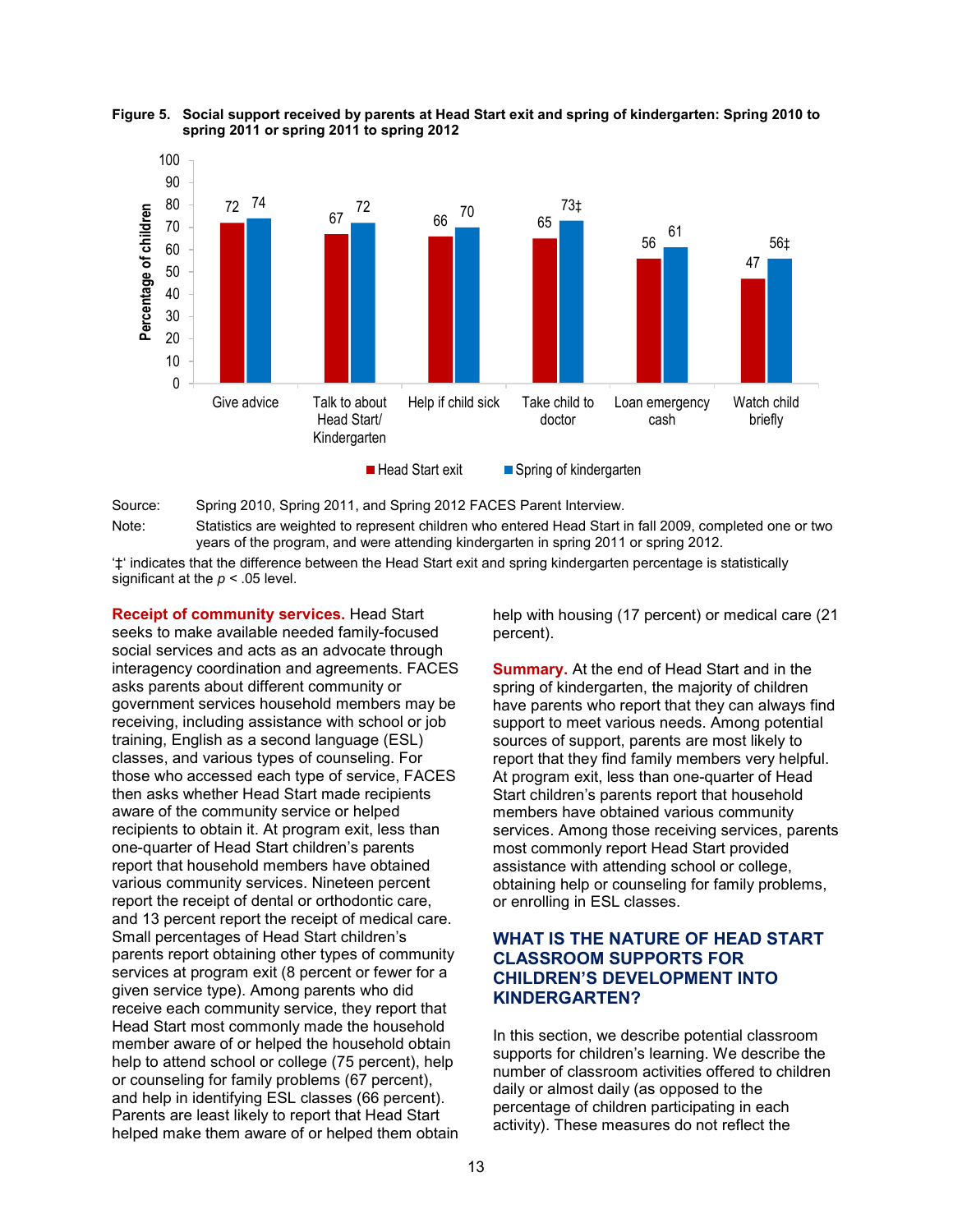intensity or quality of the learning activities at home and in the classroom; rather, they reflect their breadth.

Furthermore, the FACES conceptual framework envisions a relationship between the provision of high quality early care and educational services and children's developmental outcomes. We therefore describe the child's Head Start classroom experiences (in terms of classroom learning activities and observed quality).<sup>25</sup>

## **Classroom learning activities**

FACES 2009 asked teachers about the types and frequency of early literacy and math learning activities commonly used in their classrooms at program entry and program exit. More than half of children's teachers report engaging in most of the activities daily or almost daily (Figure 6). The most common reading and language activities (reported as occurring daily or almost daily in 70 percent or more of children's classrooms) include working on letter naming, practicing writing letters, discussing new words, working on phonics, listening to the

teacher read stories while children see the print, learning about conventions of print, and writing names. Activities occurring less frequently, although still occurring daily or almost daily in at least 50 percent of children's classrooms, include dictating stories to an adult, retelling stories, and learning about common prepositions. Similarly, teachers report frequent math-related activities in their classrooms. As shown in Figure 7, the most common activities (reported as occurring daily or almost daily in 70 percent or more of classrooms) include counting out loud, working with geometric and counting manipulatives, and engaging in activities that are calendar-related and those that involve shapes and patterns. All the other math activities of interest occur less often but still daily or almost daily in at least 50 percent of classrooms: playing math-related games, using music and creative movement or drama to understand math concepts, working with rulers or other measuring instruments, and engaging in activities related to telling time. From Head Start entry to Head Start exit, the percentage of children experiencing literacy and math activities increases.



<span id="page-23-0"></span>**Figure 6. Percentage of children participating in literacy activities daily or almost daily: Fall 2009 to spring 2010 or spring 2011** 

Source: Fall 2009, Spring 2010, and Spring 2011 FACES Head Start Teacher Interview.

Note: Statistics are weighted to represent children who entered Head Start in fall 2009, completed one or two years of the program, and were attending kindergarten in spring 2011 or spring 2012.

'†' indicates that the difference between Head Start entry and Head Start exit percentages is statistically significant at the *p <* .05 level.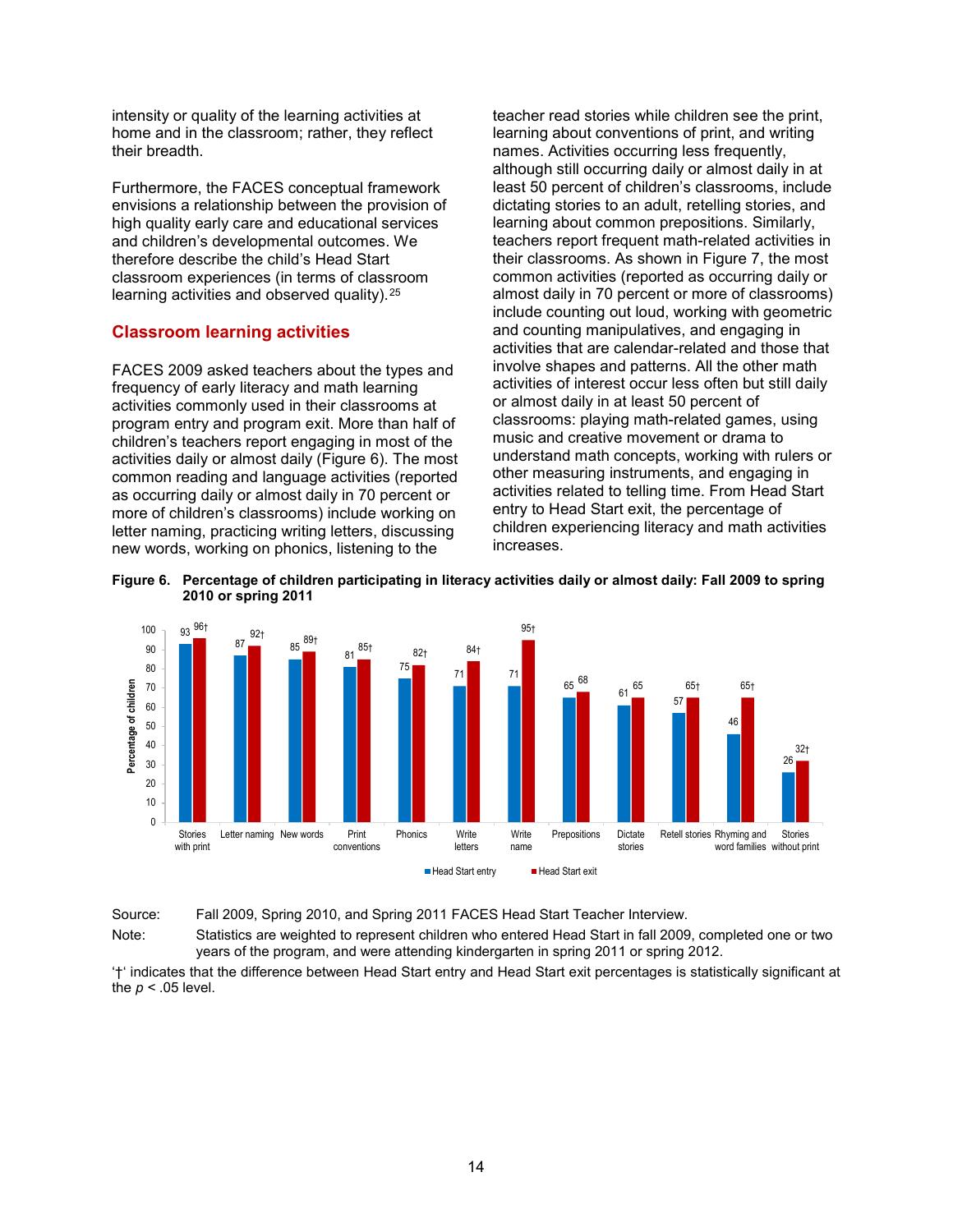



Source: Fall 2009, Spring 2010, and Spring 2011 FACES Head Start Teacher Interview.

Note: Statistics are weighted to represent children who entered Head Start in fall 2009, completed one or two years of the program, and were attending kindergarten in spring 2011 or spring 2012.

'†'indicates that the difference between Head Start entry and Head Start exit percentages is statistically significant at the *p* < .05 level.

#### <span id="page-24-0"></span>**Classroom observations**

<span id="page-24-1"></span>To measure the quality of Head Start classrooms, FACES 2009 used the Classroom Assessment Scoring System (CLASS; Pianta et al. 2008) in conjunction with a shortened version of the Early Childhood Environment Rating Scale-Revised (ECERS-R; Harms et al. 1998) in spring 2010 and spring 2011. The CLASS measures classroom quality in terms of both instructional and socialemotional aspects of the environment across three domains of interaction: Instructional Support, Emotional Support, and Classroom Organization. Instructional Support measures the quality of instructional practices used in the classroom. Emotional Support measures the social and emotional functioning in the classroom. Finally, Classroom Organization measures the teacher's ability to organize the classroom to make efficient use of class time. The ECERS-R is a global rating of classroom quality based on structural features of the classroom. It has been used historically in FACES. However, for the first time in FACES, FACES 2009 used a shortened form of the ECERS-R that includes an abbreviated set of items based on findings from other large-scale studies, resulting in two factor scores: Provisions for Learning and Teaching and Interactions.[26](#page-33-0) The Provisions for Learning factor focuses on materials available in the classroom and the arrangement of classroom space,

whereas the Teaching and Interactions factor focuses on the quality of teacher-child interactions. The two factor scores reliably assess the areas of classroom quality most proximal to learning. Use of the two factors has grown, as reported in the Multi-State Study of Prekindergarten (Clifford et al. 2005) and the State-Wide Early Education Program (SWEEP; Early et al. 2005), among others.

Both the CLASS and the ECERS-R items are scored on a 7-point scale, with higher scores reflecting higher quality of care. Observations lasted for four hours, on average, and were typically completed in the morning.[27](#page-34-0)

The classroom quality data presented here represent child-level classroom quality at program exit (spring 2010 for 4-year-old children and spring 2011 for 3-year-old children) for children who entered Head Start for the first time in fall 2009, completed one or two years of the program, and were attending kindergarten in spring 2011 or spring 2012. Moiduddin et al. (2012) present nationally representative classroom quality data measured at the end of the first Head Start year (spring 2010).<sup>[28](#page-34-1)</sup>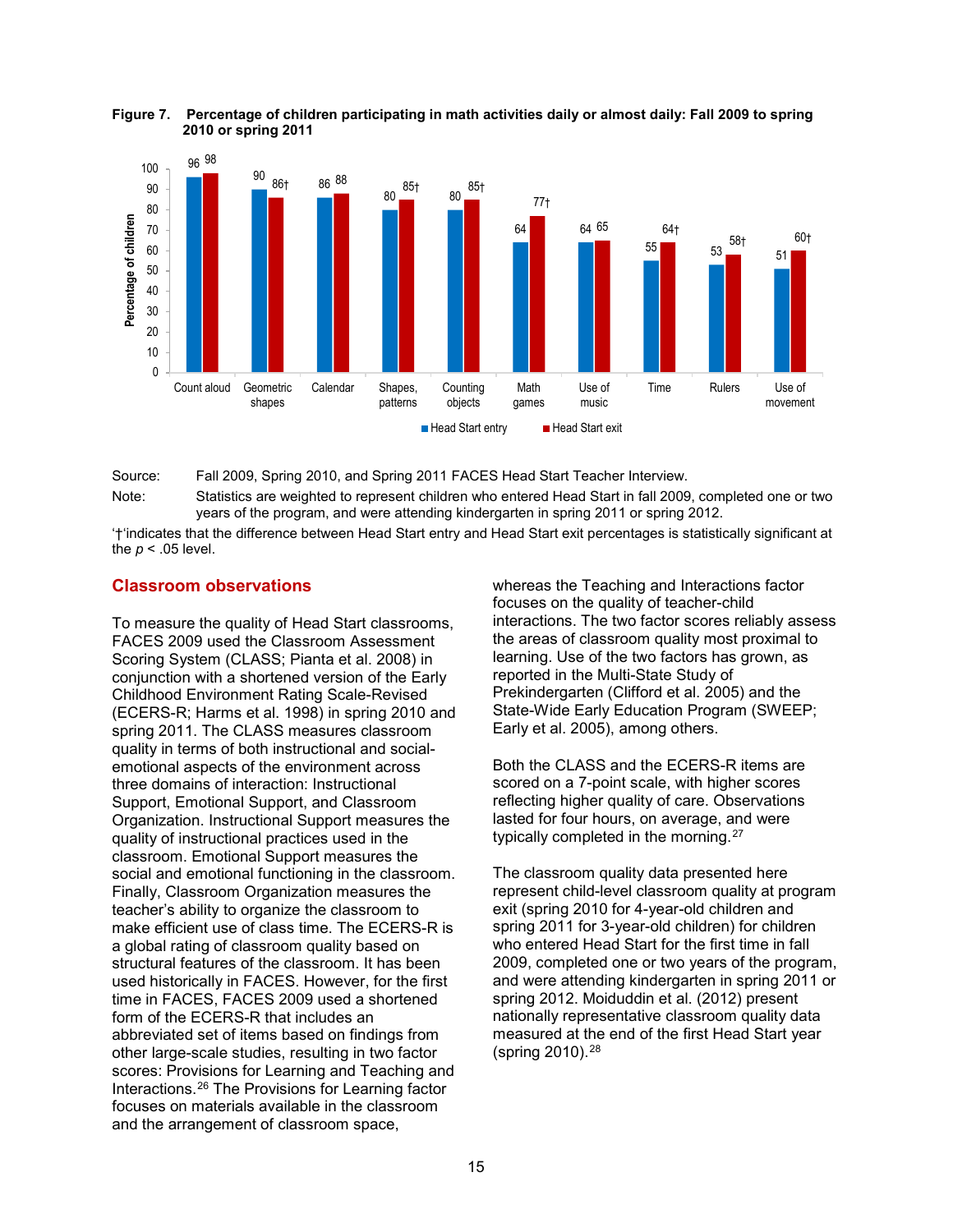At Head Start exit, children's classrooms were more likely to score high on the ECERS-R Teaching and Interactions subscale (4.8) than on the Provisions for Learning subscale (4.1). Ninety percent fell in the minimal to good range (3 through 5 out of a possible 7) on the Provisions for Learning subscale, and an additional 9 percent scored below 3 (considered the threshold for minimal quality). On the Teaching and Interactions subscale, 87 percent of children's observed classrooms scored 3 through 5, 4 percent scored below 3, and 8 percent scored 6 or higher. The overall pattern of scores is similar to that reported in previous studies (Clifford et al. 2005; Early et al. 2005).

At Head Start exit, children's classrooms scored at the low end of the 7-point scale in the Instructional Support domain of the CLASS. Average quality was 2.2, with the majority (90 percent) rated in the low range (1 or 2). Ten percent of classrooms scored in the middle range in the domain (3, 4, or 5), and none scored in the high range (6 or 7). In both the CLASS Emotional Support and Classroom Organization domains, classrooms scored in the middle range of the scale. Average quality was 5.3 on Emotional Support and 4.7 on Classroom Organization. Nearly all classrooms were rated in the middle range in both domains (92 and 98 percent, respectively). The pattern in the scores (low for Instructional Support and middle for Emotional Support and Classroom Organization) is comparable to that reported in previous studies (Atkins-Burnett et al. 2010; Pianta et al. 2008).

# **HOW DO SUPPORTS RELATED TO LEARNING ACTIVITIES COMPARE ACROSS CHILDREN'S HOME AND CLASSROOM ENVIRONMENTS?**

In this section, we focus on one aspect of parent and family engagement: the level of family participation in learning activities in the home and how it compares with participation in learning activities in the classroom. To analyze Head Start children's home and classroom supports, we compare the level of activities provided across the two settings as well as the average observed quality among groups of children with different levels of learning activities in the home. We defined the learning environments based on observation scores for the ECERS-R Provisions for Learning factor (as an indicator of the resources available) and the CLASS Instructional Support domain (as an indicator of the quality of instruction and teacher feedback), along with the

level of learning activities reported by parents (for the home) and teachers (for the classroom). Home learning activities include those that took place within the home in the past week (for example, told a story) and outside the home in the past month (for example, visited a library). We constructed indices for the level of home learning activities by summing the number of home activities reported by the parent during the time a child attended Head Start.[29](#page-35-0) Home activities fall into one of four indices: language and literacy, math, cognitive/cultural, and other supportive activities. We categorized classroom learning activities (as reported by teachers during the child's time in Head Start) into a language and literacy index and a math index. Given that the number of activities differs across domain indices, we collapsed each domain index into three categories, as follows:

- High—all activities reported
- Middle—one-half or more but not all activities reported
- Low—less than one-half of all activities reported

Again, it is important to note that the measures reflect the breadth rather than the intensity or quality of the learning activities. In addition, they capture participation in a set of learning activities in the home or classroom rather than the full range of home and classroom supports for children's learning

# **Home learning activities**

On average, children experience several activities during Head Start that demonstrate a stimulating home learning environment (Table 1). For example, the language and literacy index included 5 parent-reported items (such as telling the child a story and the frequency of reading to the child). On average, Head Start children experience 3.8 of these home learning activities. Children experience most of the math and other supportive activities measured (1.9 out of 2 and 6.2 out of 7, respectively). Cognitive/cultural activities (such as visiting a museum) are less common, with an average of 4.9 activities experienced out of 8 measured.

We find that, during their time in Head Start, most children experience a variety of home learning activities, with 90 percent receiving middle or high levels of literacy activities, 76 percent receiving middle or high levels of cognitive/cultural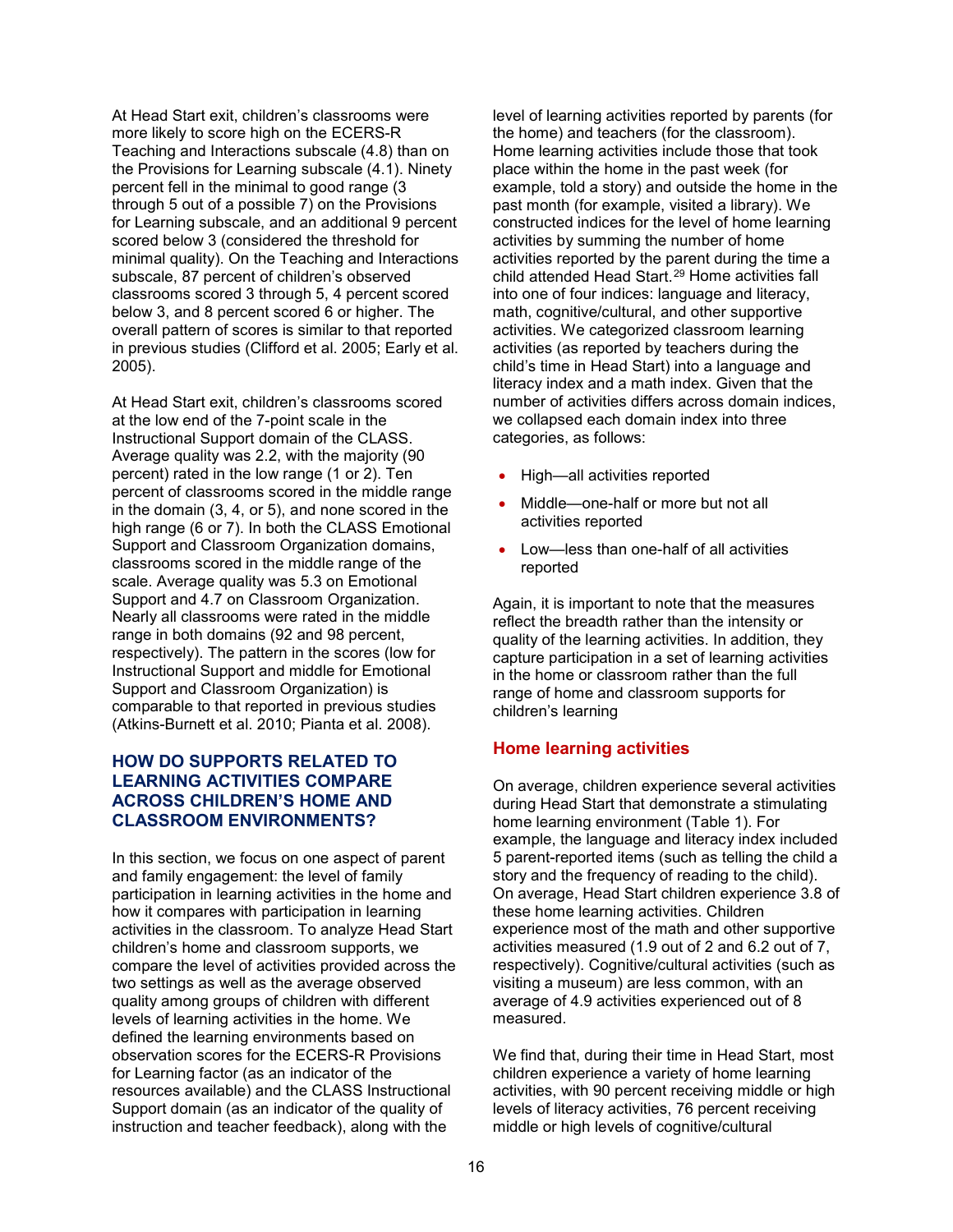activities, and 99 percent receiving middle or high levels of other supportive activities (more typically middle-level activities). Ninety-three percent of children receive high levels of math activities

(Figure 8). It is important to note, however, that the indices reflect occurrence of activities (mostly indicated by yes/no items) and not quality or more-detailed frequency or intensity.

| <b>Domain</b>                                                                                      | <b>Mean</b> | <b>Potential range</b>                                                                                                                                                                            | <b>Activities/resource</b>                                                                                                                                                                                                                                                                               |  |  |  |  |
|----------------------------------------------------------------------------------------------------|-------------|---------------------------------------------------------------------------------------------------------------------------------------------------------------------------------------------------|----------------------------------------------------------------------------------------------------------------------------------------------------------------------------------------------------------------------------------------------------------------------------------------------------------|--|--|--|--|
| Home learning activities                                                                           |             |                                                                                                                                                                                                   |                                                                                                                                                                                                                                                                                                          |  |  |  |  |
| Language and literacy index                                                                        | 3.8         | $0 - 5$<br>Visited library in past month, told story in<br>past week; taught letters, words, or<br>numbers in past week; read to three or<br>more times in past week; 50 or more books<br>in home |                                                                                                                                                                                                                                                                                                          |  |  |  |  |
| Math index                                                                                         | 1.9         | $0 - 2$                                                                                                                                                                                           | Counted different items in past week;<br>played counting games in past week                                                                                                                                                                                                                              |  |  |  |  |
| Cognitive/cultural index                                                                           | 4.9         | $0 - 8$                                                                                                                                                                                           | Experience of community resources in past<br>month: play, concert, show; art gallery,<br>museum, historic site; zoo or aquarium;<br>talked about family history or ethnic<br>heritage; community group event; church<br>activity<br>Cultural activities in past week: songs or<br>music; arts and crafts |  |  |  |  |
| Other supportive activity index                                                                    | 6.2         | $0 - 7$                                                                                                                                                                                           | Activities in past week: errands; chores;<br>talked about what happened at Head Start;<br>talked about TV or videos; played inside;<br>played board or card game; played with<br>blocks                                                                                                                  |  |  |  |  |
| <b>Classroom learning activities</b>                                                               |             |                                                                                                                                                                                                   |                                                                                                                                                                                                                                                                                                          |  |  |  |  |
| Language and literacy index                                                                        | 10.5        | $0 - 12$                                                                                                                                                                                          | Letter naming; letter writing; discussed new<br>words; dictated stories; phonics; listened to<br>stories where print is visible; listened to<br>stories where print is not visible; retold<br>stories; print conventions; wrote name;<br>rhyming words and word families; common<br>prepositions         |  |  |  |  |
| Math index                                                                                         | 8.9         | $0 - 10$                                                                                                                                                                                          | Counted out loud; geometric manipulatives;<br>counting manipulatives; played math<br>games; used music; used creative<br>movement; used rulers; calendar activities;<br>telling time; shapes and patterns                                                                                                |  |  |  |  |
| Fall 2009, Spring 2010, and Spring 2011 FACES Head Start Parent and Teacher Interviews.<br>Source: |             |                                                                                                                                                                                                   |                                                                                                                                                                                                                                                                                                          |  |  |  |  |

|  | Table 1. Children's home and classroom learning activity indices: Fall 2009 to spring 2010 or spring 2011 |
|--|-----------------------------------------------------------------------------------------------------------|
|--|-----------------------------------------------------------------------------------------------------------|

Note: Statistics are weighted to represent children who entered Head Start in fall 2009, completed one or two years of the program, and were attending kindergarten in spring 2011 or spring 2012.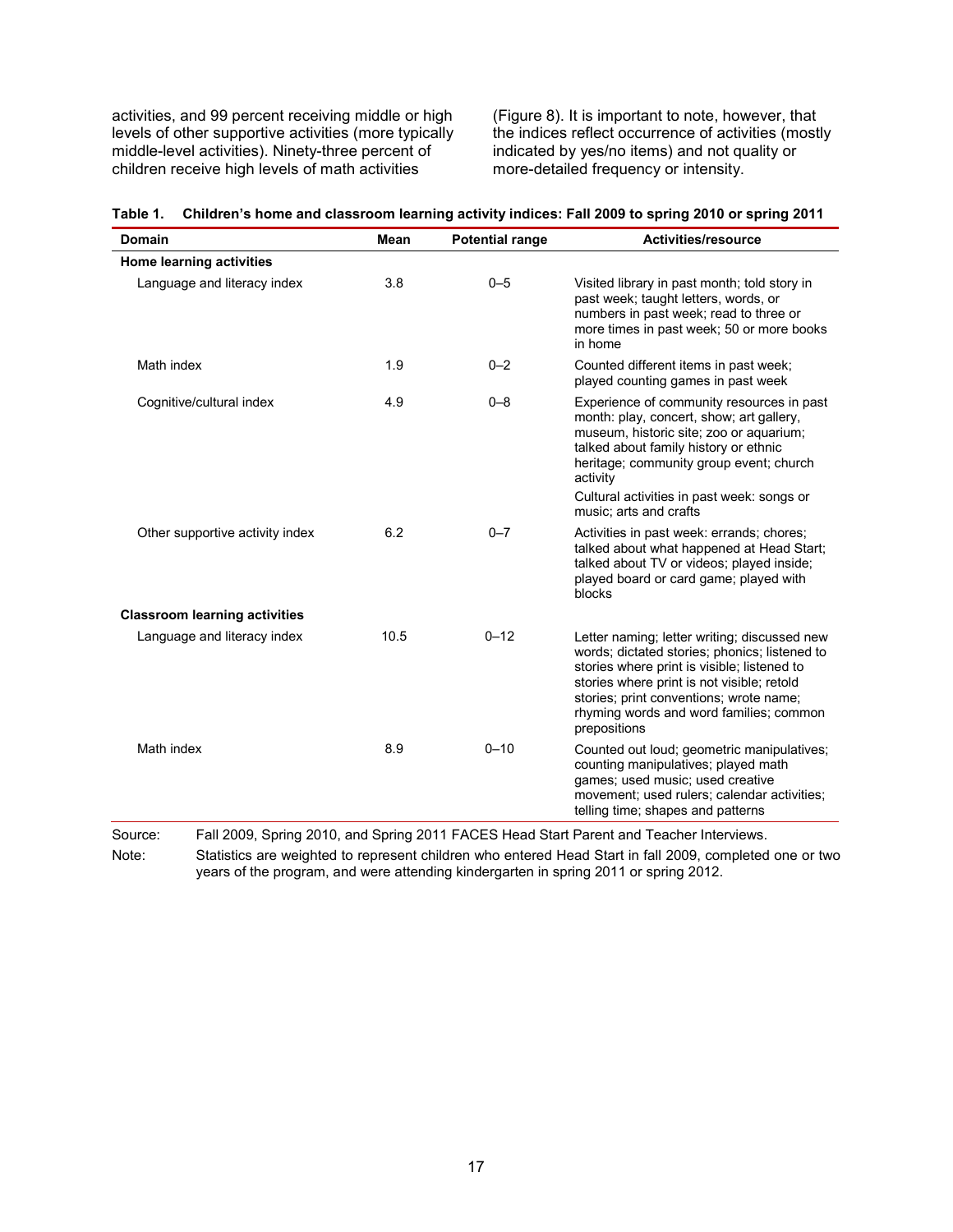



Source: Fall 2009, Spring 2010, and Spring 2011 FACES Parent Interview. Note: Estimates may not sum to 100 because of rounding.

Statistics are weighted to represent children who entered Head Start in fall 2009, completed one or two years of the program, and were attending kindergarten in spring 2011 or spring 2012.

n = number of activities measured

# **Classroom learning activities**

For the classroom literacy and math items, our indices reflect the number of activities that occurred daily or almost daily during Head Start in fall 2009 or spring 2010 or (for 3-year-old children) in spring 2011. As seen in Table 1, the classroom language and literacy index relied on 12 items (such as practicing writing letters, learning the names of letters, and retelling stories), with children's teachers reporting that 10.5 activities on average occur daily or almost daily between Head Start entry and Head Start exit. On average, children's teachers report that about 9 of the 10 math activities (such as working with manipulatives to learn operations and working with rulers) occur daily or almost daily. Similar to the home learning activities, we collapsed the classroom indices into three categories reflecting activity levels. Most children experience middle or high levels of literacy and math activities. Sixtythree percent experience middle and 36 percent experience high levels of literacy activities; for math, 44 percent experience middle and 53 percent experience high levels of activities.

# **Classroom and home learning environment comparison**

To describe children's experiences of learning activities (number and/or frequency) across the home and classroom environments, we compare the categorical indices across the two settings as well as children's average observed classroom quality (ECERS-R Provisions for Learning and CLASS Instructional Support, measured at Head Start exit) among groups of children with different levels of home activity indices. We conducted chisquare tests to examine the likelihood that children experience particular levels of homeclassroom activities (for example, middle-level home activities with high-level classroom activities versus high-level home activities with high-level classroom activities). We also conducted t-tests to examine differences in observed quality between children who experience middle levels of activities in homes and those who experience high levels of activities in homes.[30](#page-29-0) Consistent with the rest of this report, we considered a p-level less than or equal to .05 as indicating a statistically significant difference in the level of classroom activities between groups of children with varying levels of home learning activities.

Overall, we find that the Head Start classroom environment is similar for children from different home learning environments. Given that very few children experience low levels of both home and classroom activities, the finding is not unexpected. Chi-square tests of home and classroom activities demonstrate that the classroom learning environment does not vary by the home learning environment. About one-half of children experience high levels of total classroom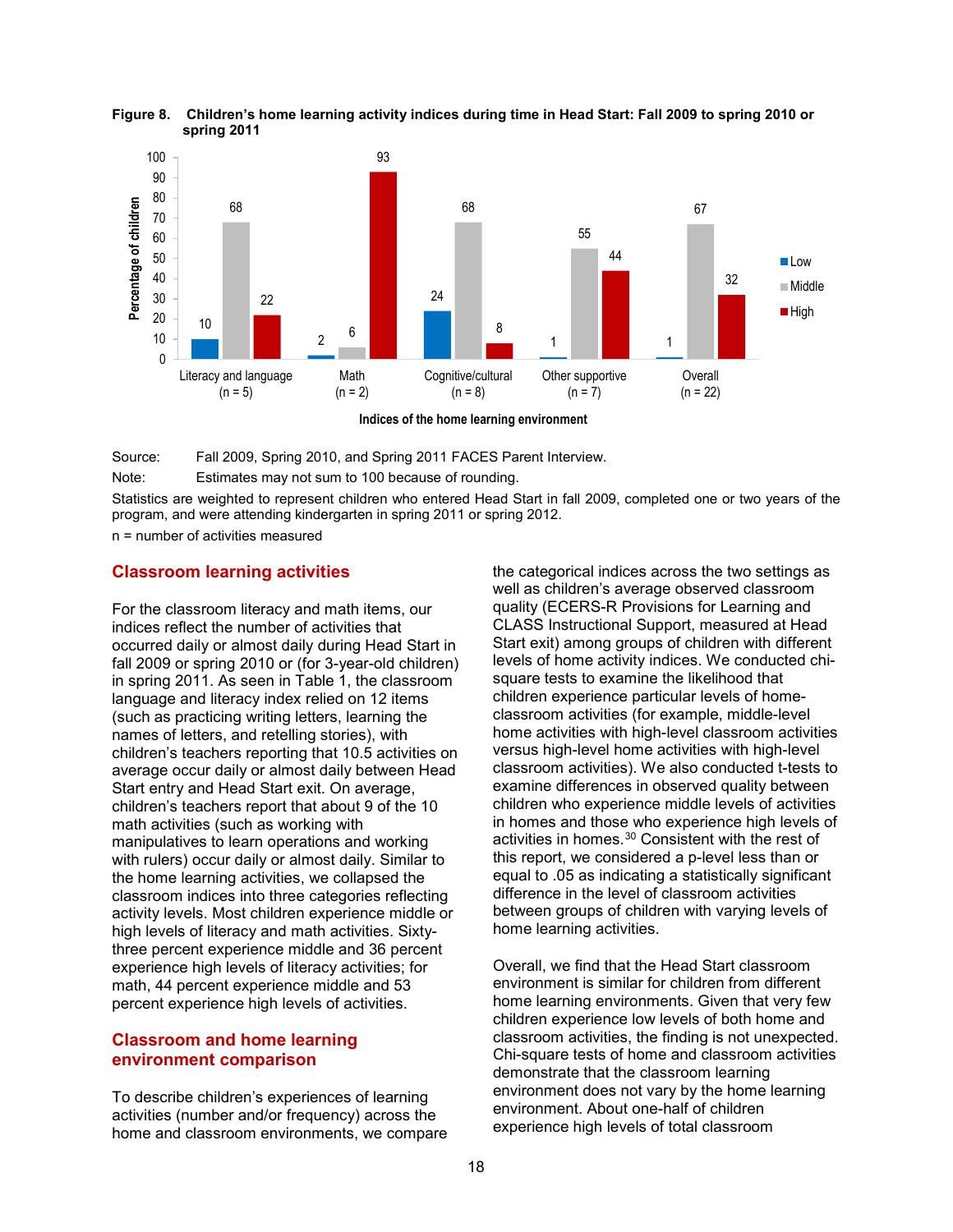activities, regardless of their total home learning activity level (ranging from 42 to 54 percent).  $31$ The same holds for math activities, regardless of their home math activity level, over one-half of children experience high levels of classroom math activities (ranging from 53 to 55 percent). In a comparison of the literacy environments across settings, about one-third of children who experience low-, middle-, and high-level home literacy activities experience a high level of classroom literacy activities (34, 37, and 35 percent, respectively). For observed quality, the average ECERS-R and CLASS scores did not differ between children from home learning environments with middle or high levels of activities (for a total level across all activities).

# **HOW ARE HOME AND CLASSROOM LEARNING ACTIVITIES AND CLASSROOM QUALITY DURING HEAD START ASSOCIATED WITH CHILDREN'S KINDERGARTEN DEVELOPMENTAL OUTCOMES?**

Children's kindergarten outcomes reflect experiences both before schooling and during the kindergarten year. Head Start actively supports parents as educators and sets standards for high quality classrooms, recognizing that children's school readiness skills are built on a foundation of both home and early care and education experiences. Home learning activities can foster children's social and cognitive development (Bradley et al. 2001; McWayne et al. 2004), and classroom quality has been shown to relate to positive child development (Zaslow et al. 2010). Furthermore, research suggests that home and classroom learning environments may interact to support children's development. Head Start classroom quality may provide a buffer for homes with fewer resources (Bryant et al. 1994) or provide additional support, as Head Start children with richer home environments may experience greater benefits from high quality classrooms than children in home environments with fewer resources (Bulotsky-Shearer et al. 2012).

We used multiple regression analysis to examine the associations between children's home and classroom learning environments and different child outcomes, controlling for a set of child, family, Head Start, and kindergarten characteristics that may account for differences in children's outcomes and learning environments. We also explored whether the quality of children's Head Start classrooms and the classroom learning environment moderates the relationship

between home learning activities and later child outcomes.

As with the descriptive findings, we weighted the analyses to represent children who entered Head Start for the first time in fall 2009, completed one or two years of the program, and were attending kindergarten in spring 2011 or spring 2012. All analyses account for the multistage clustering of the sample (children within classrooms and classrooms within programs), because children in the same programs share a common set of preschool experiences, so their outcomes are not independent. The analyses exclude children with missing data on any of the covariates.[32](#page-29-2)

We estimated six separate models of children's developmental status in the spring of kindergarten. Outcomes included children's receptive vocabulary (PPVT–4); letter-word knowledge (WJ III Letter-Word Identification); phonetic skills (WJ III Word Attack); math (WJ III Applied Problems); executive functioning (performance on the pencil tapping task); and social-emotional development (teachers' ratings of children's approaches to learning). The language, literacy, and math outcomes in the models used standard scores, which allow for comparisons of an individual's performance to that of children of the same age (or grade) in the general population. Standard scores have a mean of 100 and a standard deviation of 15. An increase in a standard score signifies that the child is making progress relative to others of the same age (or grade) in the general population. The executive functioning and social-emotional development outcomes in the models used raw scores, allowing for measurement of change or growth in performance over time. Raw scores are, however, an indicator of absolute, rather than relative, performance. For the cognitive outcomes, analyses focus on children assessed in English in spring of kindergarten, with one exception. Analysis of the PPVT–4, which is available for all children regardless of language of assessment, includes all children with a valid score on the spring kindergarten assessment.<sup>[33](#page-29-3)</sup> All outcomes were z-scored, allowing the coefficients to be interpreted as the change in child outcome in standard deviation units for each one-point increase in the respective independent variable.

In the spring of kindergarten, Head Start children score below norms in receptive vocabulary and math but above norms in letter-word knowledge and phonetic skills.<sup>[34](#page-29-4)</sup> For the pencil tapping task, on average, children are able to inhibit their initial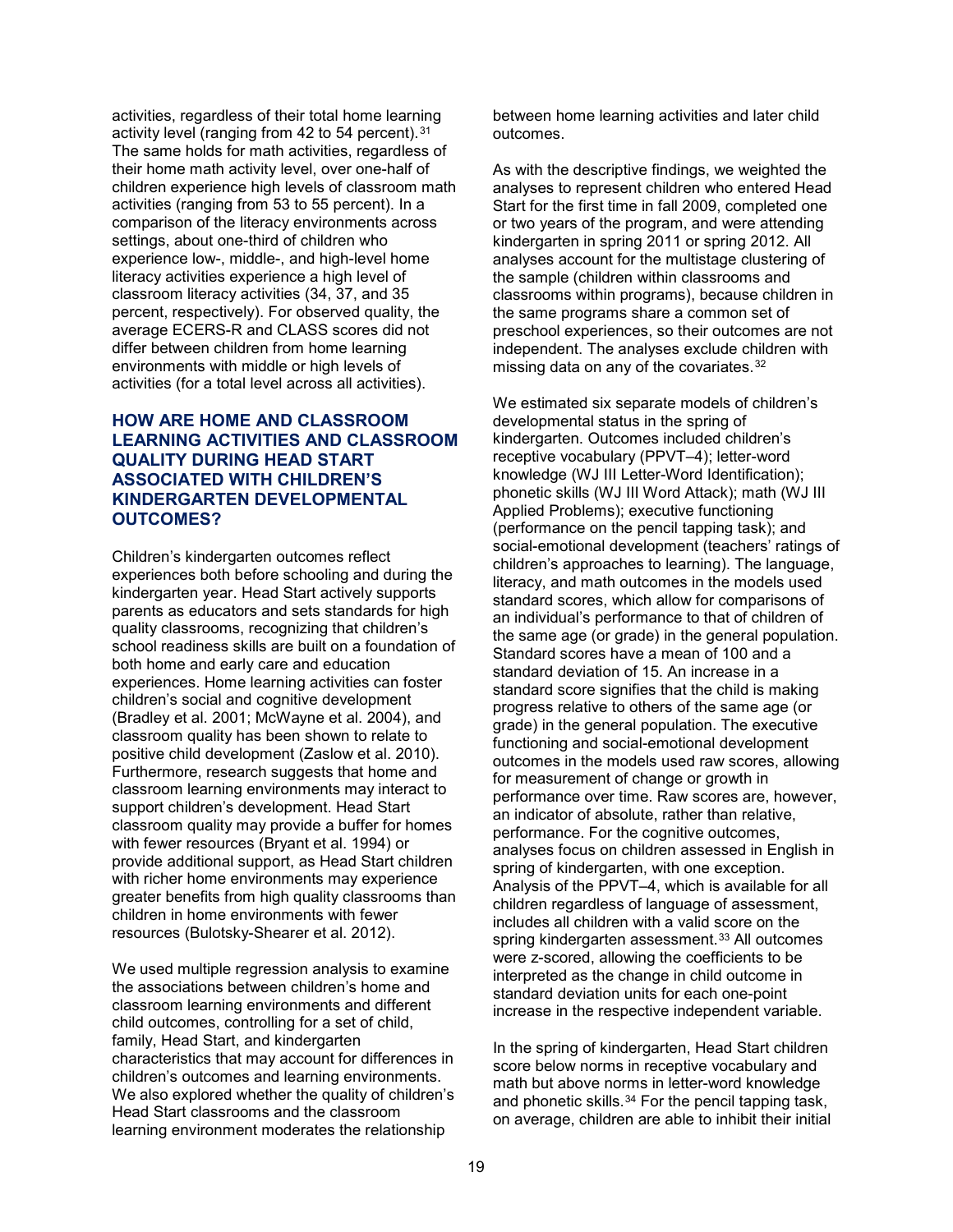impulse and respond correctly 87 percent of the time by the end of kindergarten. On average, kindergarten teachers rate children's approaches to learning above the midpoint of the scale, indicating that children "often" display positive approaches to learning.

<span id="page-29-1"></span><span id="page-29-0"></span>The child and family control variables included child age at assessment, gender, race/ethnicity, household language, household poverty ratio, maternal education, parental depressive symptoms, and children's fall standard score from the Expressive One-Word Picture Vocabulary Test (EOWPVT). The Head Start control variables included teacher education, program type (fullversus part-day program), and exposure to Head Start (one versus two years). The kindergarten control variables included teacher education, program type (full- versus part-day program), and classroom composition by percentage of classmates with limited English proficiency and eligibility for free or reduced-price lunch. Aikens et al. (2017) present detailed information about children's kindergarten outcomes and school environments.

<span id="page-29-2"></span>Stepwise regressions were modeled. For each child outcome, we first examined variables measuring the home learning environment during Head Start for three of four indices: language and literacy, cognitive/cultural, and other supportive activities (for example, going on errands, talking about what happened at Head Start, playing board or card games; Table 1). We excluded the index of at-home math activities given limited variation, with virtually all children experiencing both measured activities. Then we added variables measuring the classroom learning environment: activities across Head Start (language and literacy and math) and observed classroom quality at Head Start exit (ECERS-R Provisions for Learning and CLASS Instructional Support). Next, we entered the set of controls. Finally, we tested for three interactions between home and classroom learning environments: the home language and literacy index separately with the classroom language and literacy index, ECERS-R Provisions for Learning, and CLASS Instructional Support.

<span id="page-29-4"></span><span id="page-29-3"></span>We present effect sizes (ES), which may be interpreted as the standard deviation change in the child outcome associated with a standard deviation change in the respective independent variable. For example, an effect size of 0.10 on the home language and literacy index on math skills would indicate that children with one home language and literacy activity would perform on average 0.10 standard deviations (or 1.5 points for a standard score) higher than children with no activities or that children with all five activities present would perform 0.50 standard deviations higher than children with no activities. Consistent with the rest of this report, we considered a p-level less than or equal to 0.05 as indicating that the association between family and classroom supports and outcomes is statistically significant.

# **Children's cognitive outcomes**

**Home learning environment.** Initially (for the models with only the home learning indices), the home language and literacy index was associated with all four cognitive outcomes in kindergarten (ES = .11 to .30). Other home learning indices are not associated with cognitive outcomes except for the other supportive activities with receptive vocabulary (ES = .06). Once all of the control and classroom learning environment variables are considered, children's home language and literacy indices are associated with kindergarten receptive vocabulary ( $ES = .10$ ) and phonetic skills ( $ES =$ 0.09). We found no other associations between the home learning indices and kindergarten cognitive outcomes.

**Classroom learning environment.** A second step in our models was to consider the classroom learning indices and observed quality association above and beyond the home learning environment. Initially, without controls, the CLASS Instructional Support domain is associated with language, literacy, and math outcomes except for children's phonetic skills measured by WJ III Word Attack (ES = .12 to .15). Children's phonetic skills are initially associated with the classroom literacy and math indices and the ECERS-R Provisions for Learning  $(ES = -.07, .06, and .08, respectively).$  In addition, the ECERS-R Provisions for Learning are initially associated with receptive vocabulary (ES = .10). Once all controls are included, most classroom learning factors are no longer associated with children's kindergarten outcomes. Children's receptive vocabulary, however, is positively associated with the ECERS-R Provisions for Learning (ES = .07), and children's math skills on the WJ III Applied Problems are positively associated with the CLASS Instructional Support domain (ES = .14).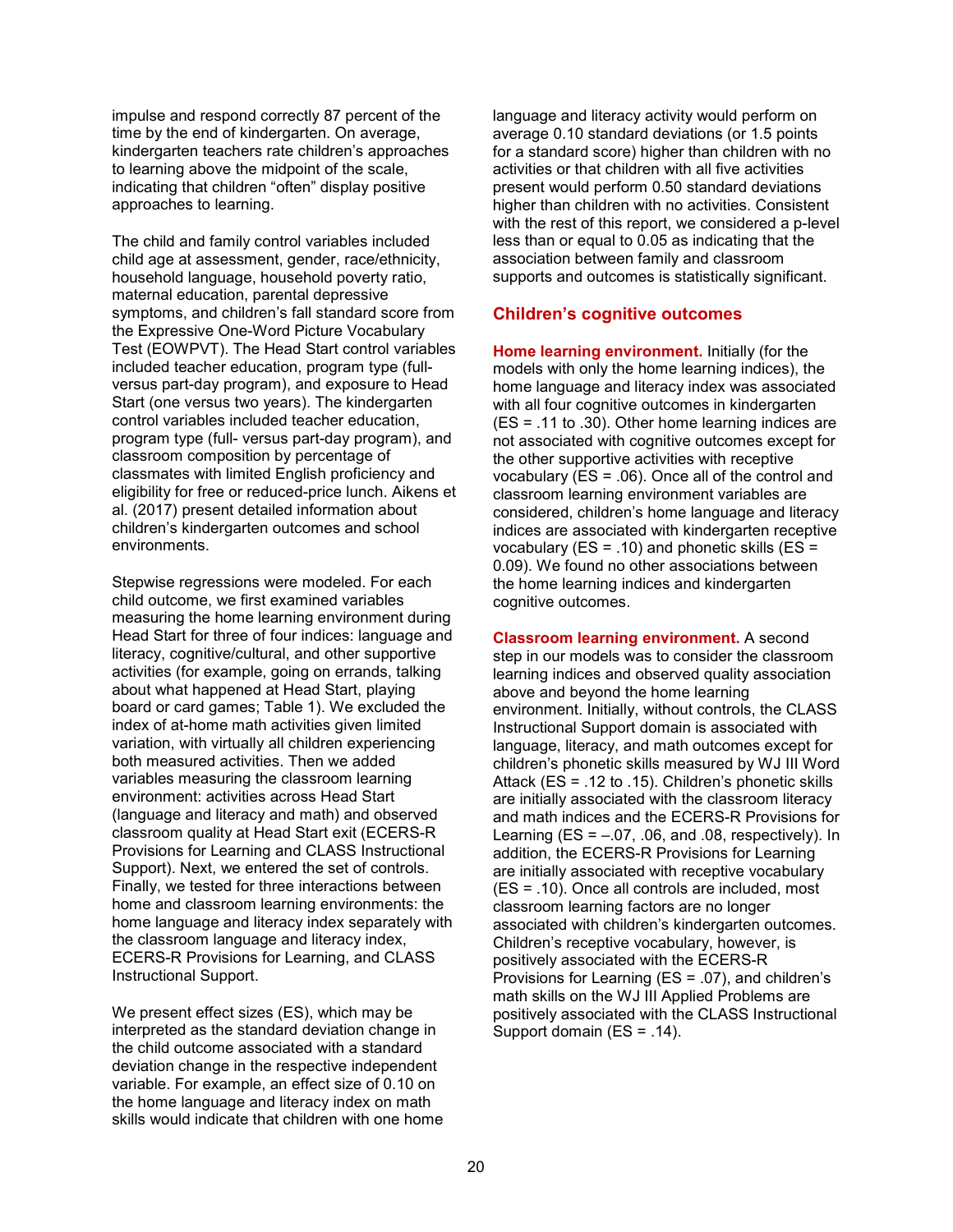#### **Table 2. Summary of associations of children's home and classroom learning environments with spring kindergarten outcomes from several regression models, controlling for child, family, Head Start, and kindergarten characteristics**

|                                        | PPVT-4 | WJ III:<br>Letter-<br>Word | WJ III:<br>Word<br><b>Attack</b> | WJ III:<br><b>Applied</b><br><b>Problems</b> | Pencil<br>tapping | ECLS-K<br><b>Approaches</b><br>to Learning |
|----------------------------------------|--------|----------------------------|----------------------------------|----------------------------------------------|-------------------|--------------------------------------------|
| Home language and literacy index       | 0.10   | --                         | 0.09                             |                                              |                   |                                            |
| Home cognitive/cultural index          |        |                            | --                               |                                              | --                |                                            |
| Home other supportive index            |        |                            | --                               | --                                           | --                |                                            |
| Classroom language and literacy index  |        |                            | --                               |                                              |                   |                                            |
| Classroom math index                   |        |                            | --                               | --                                           | --                | --                                         |
| <b>ECERS-R Provisions for Learning</b> | 0.07   |                            |                                  |                                              |                   |                                            |
| <b>CLASS Instructional Support</b>     |        |                            |                                  | 0.14                                         | --                | --                                         |

Source: Fall 2009 and Spring 2011 or Spring 2012 FACES Direct Child Assessment; Fall 2009 and Spring 2010 or Spring 2011 FACES Parent Interview; Fall 2009 and Spring 2010 or Spring 2011 FACES Head Start Teacher Interview; Spring 2010 or Spring 2011 FACES Classroom Observation; Spring 2011 or Spring 2012 FACES Kindergarten Teacher Questionnaire.

Notes: Analyses are weighted to be representative of children who entered Head Start for the first time in fall 2009, completed one or two years of the program, and were attending kindergarten in spring 2011 or 2012. Estimates are significant at the p ≤ .05 level and represent effect sizes for the standardized mean difference in the kindergarten outcomes for a one-unit change in the learning environment variable.

-- not statistically significant

**Home-classroom learning environment** 

**interactions.** No significant interactions occur between home language and literacy activities and classroom learning environment and children's kindergarten cognitive outcomes. Even though the home or classroom learning environments experienced by children may be associated with language, literacy, or math outcomes separately, the association between the classroom environment and children's outcomes does not differ for children in homes with different levels of home learning environment. That is, there is no evidence that children demonstrate improved outcomes when they experience high levels of learning activities in both home and classroom environments or that the classroom experience can offset any adverse effects of a home with few learning activities. As described in the previous section, most children experience at least half of the activities.

# **Children's social-emotional outcomes**

<span id="page-30-0"></span>**Home learning environment.** In general, we did not identify any significant associations between children's home learning indices during Head Start and their executive functioning or approaches to learning in the spring of kindergarten (either initially or with all controls considered). One exception is that the home language and literacy activity index is initially associated with approaches to learning (ES = .11), but not once all controls are considered.

**Classroom learning environment.** We did not identify any significant associations between children's Head Start classroom learning activities or observed quality and their executive functioning or approaches to learning in the spring of kindergarten (either initially or with all controls considered).

# **Home-classroom learning environment**

**interactions.** There is no evidence of significant interactions between the home language and literacy index and classroom learning and children's executive functioning or approaches to learning.

# **Summary**

We examined associations between home and classroom learning environments during Head Start and children's kindergarten outcomes. We found few associations between outcomes and home activities, classroom activities, or observed quality (Table 2). Home language and literacy activities during Head Start, however, are associated with Head Start children's receptive vocabulary and phonetic skills measured in the spring of kindergarten. Observed classroom quality in terms of materials (that is, ECERS-R Provisions for Learning) is associated with receptive vocabulary in kindergarten, and the quality of teacher-child interactions (CLASS Instructional Support) is associated with math outcomes.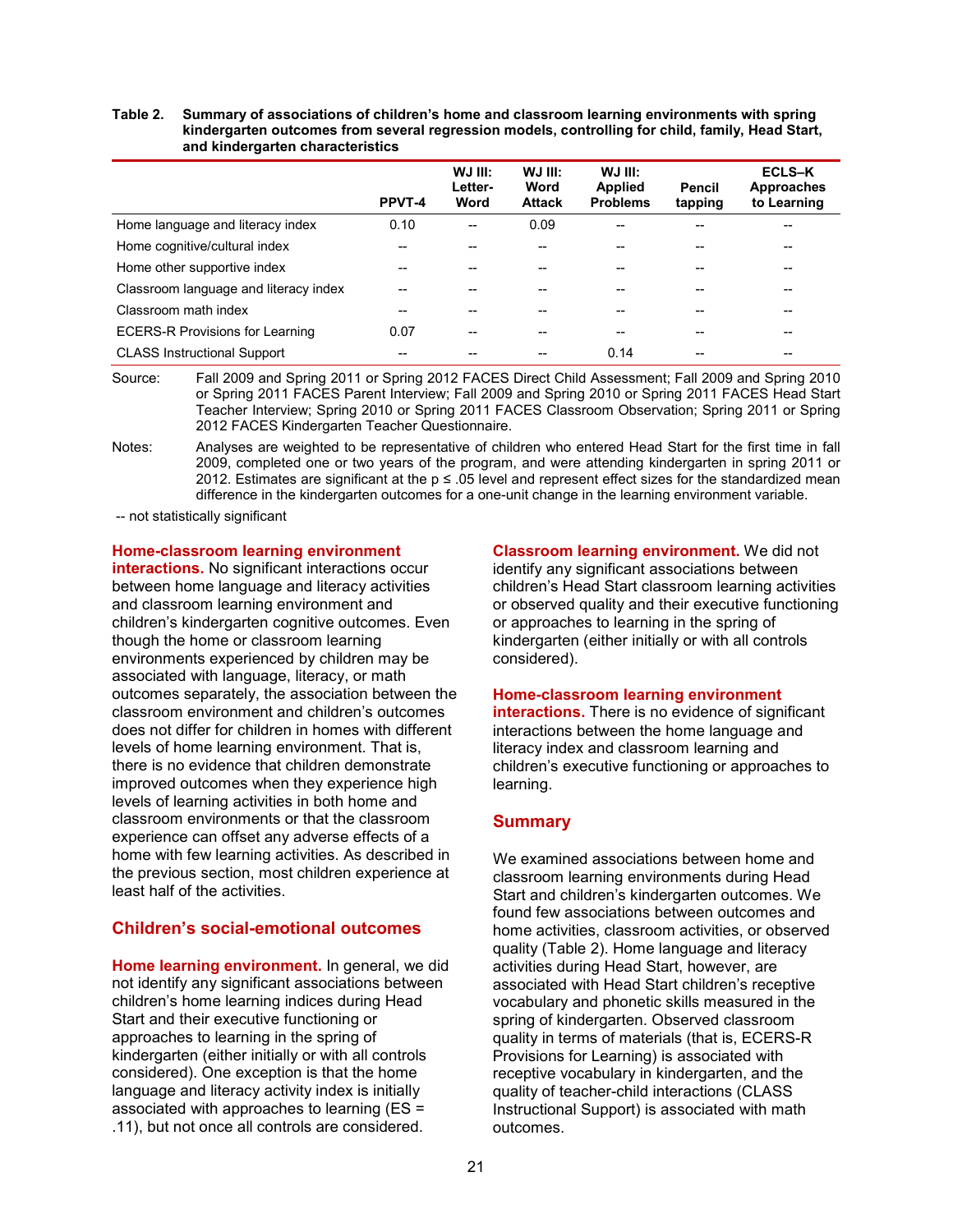The limited associations between outcomes and classroom and home learning environments (along with the interaction between them) may reflect limitations of the measures of learning environments. By relying on parent or teacher reports, our indices sometimes included a limited number of activities. In terms of observed quality, research on the association of classroom quality with child outcomes shows consistent although modest associations (Burchinal et al. 2011; Zaslow et al. 2010), but the possible existence of threshold effects means stronger associations at the higher end of the quality continuum (Burchinal et al. 2011, 2010). Further, some activities are not fully aligned with all of the skills directly assessed, particularly for math, and the measurement of classroom quality is not domain-specific (that is, not specific to literacy and math practices). Domain- or content-specific observations may demonstrate stronger associations with school readiness outcomes than more global classroom environment observations (Zaslow et al. 2010, 2011). The lack of alignment in measurement may underestimate possible associations between home and classroom learning environments and children's outcomes. In addition, as mentioned, the indices are based on the occurrence of a set of activities. Information on the quality or dosage (beyond breadth) of these activities may be critical for understanding their relationships. Finally, there was limited variation in children's learning activities, with few children experiencing low levels of home and classroom activities.

Nonetheless, understanding the role of children's home and classroom environments can support policy and programmatic decisions about how practices can foster children's school readiness in order to sustain development over the long term. Such an understanding, along with information on the activities occurring across settings, can guide program decisions about home-program alignment, family initiatives, and quality improvement.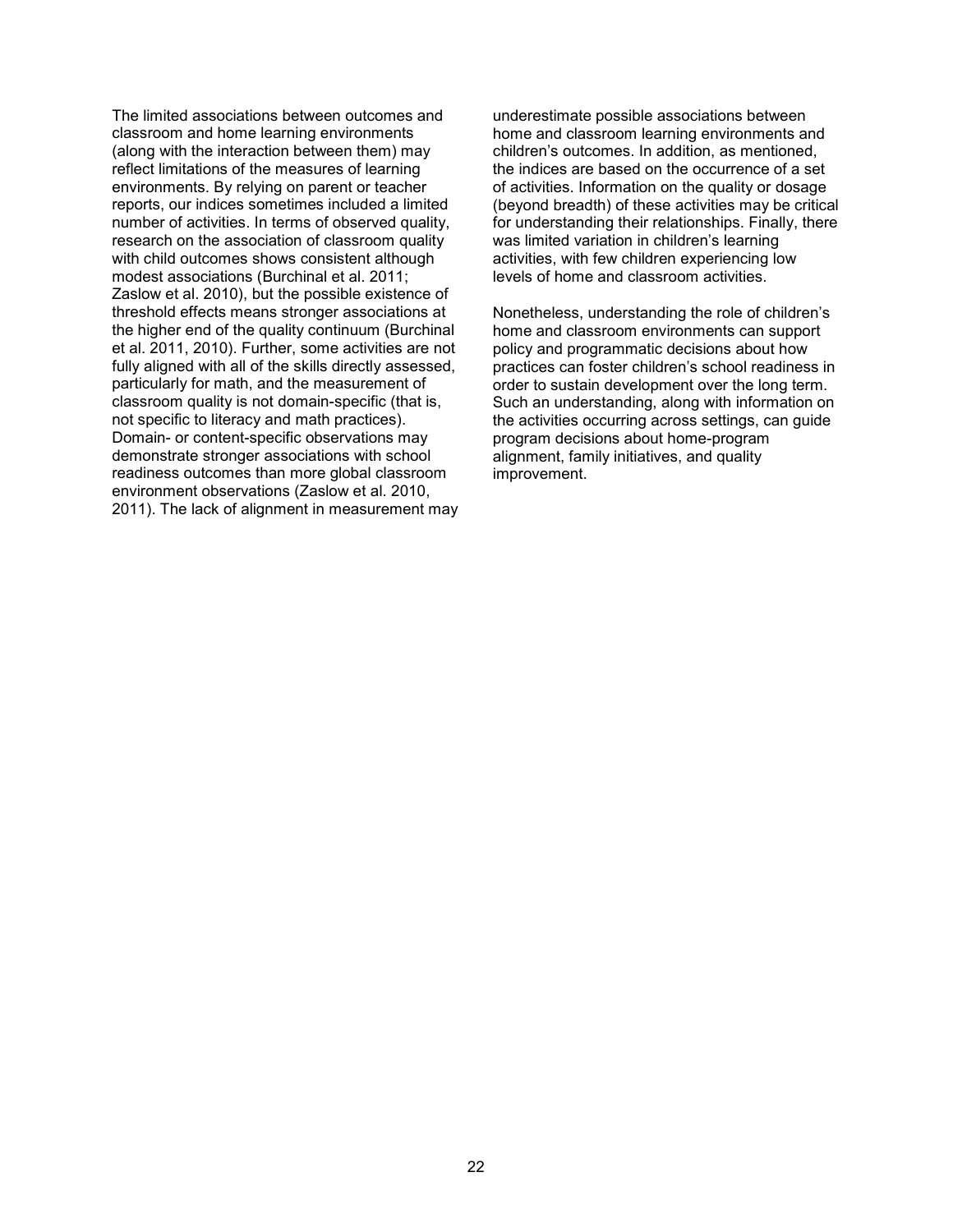## **REFERENCES**

- Aikens, N., A. Kopack Klein, L. Tarullo, and J. West. "Getting Ready for Kindergarten: Children's Progress during Head Start. FACES 2009 Report." OPRE Report 2013- 21a. Washington, DC: Office of Planning, Research and Evaluation, Administration for Children and Families, U.S. Department of Health and Human Services, 2013.
- Aikens, N., L. Malone, A. Kopack Klein, J. West and L. Tarullo. "Head Start Children's Developmental Progress and Kindergarten Experiences: FACES 2009." OPRE Report 2017-71. Washington, DC: Office of Planning, Research and Evaluation, Administration for Children and Families, U.S. Department of Health and Human Services, 2017.
- American Academy of Pediatrics, Committee on Public Education. "Children, Adolescents, and Television." *Pediatrics,* vol. 107, no. 2, February 2001, pp. 423–426.
- Atkins-Burnett, S., and N. Aikens. "Sweet Dreams: Linkages between Sleep Quality and Quantity and Children's Developmental Outcomes in a Head Start Sample." Paper presented at the Society for Research in Child Development Biennial Meeting, Montreal, Quebec, Canada, March 2011.
- Atkins-Burnett, S., Y. Xue, A. Kopack, M. Induni, and E. Moiduddin. "Instructional Practices in Los Angeles Universal Preschool." Final Report. Washington, DC: Mathematica Policy Research, June 2010.
- Beals, D.E., and C.E. Snow. "Mealtime Talk that Supports Literacy Development." *New Directions for Child and Adolescent Development,* vol. 111, 2006, pp. 51–66.
- Bickel, G., M. Nord, C. Price, W. Hamilton, and J. Cook. *Guide to Measuring Household Food Security, Revised 2000.* Alexandria, VA: U.S. Department of Agriculture, Food and Nutrition Service, March 2000.
- Blair, C. "School Readiness: Integrating Cognition and Emotion in a Neurobiological Conceptualization of Children's Functioning at School Entry." *American Psychologist,*  vol. 57, 2002, pp. 111–127.
- Block, J.H. "The Child-Rearing Practices Report (CRPR): A Set of Q Items for the Description of Parental Socialization Attitudes and Values." Unpublished manuscript. Institutes of Human Development, 1965.
- Bradley, R.H., R.F. Corwyn, M. Burchinal, H. Pipes McAdoo, and C. García Coll. "The Home Environments of Children in the United States Part II: Relations with Behavioral Development through Age 13." *Child Development,* vol. 72, no. 6, 2001, pp. 1868–1886.
- Brownell, R. *Expressive One-Word Picture Vocabulary Test.* San Antonio, TX: Harcourt Assessment, 2000.
- Bryant, D.M., M. Burchinal, L.B. Lau, and J.J. Spauling. "Family and Classroom Correlates of Head Start Children's Developmental Outcomes." *Early Childhood Research Quarterly,* vol. 9, 1994, pp. 289–309.
- Bulotsky-Shearer, R.J., X. Wen, A.-M. Faria, D.L. Hahs-Vaughn, and J. Korfmacher. "National Profiles of Classroom Quality and Family Involvement: A Multilevel Examination of Proximal Influences on Head Start Children's School Readiness." *Early Childhood Research Quarterly,* vol. 27, no. 4, 2012, pp. 627–639.
- Burchinal, M.R., A. Follmer, and D.M. Bryant. "The Relations of Maternal Social Support and Family Structure with Maternal Responsiveness and Child Outcomes." *Developmental Psychology,* vol. 32, no. 6, 1996, pp. 1073–1083.
- Burchinal, M. R., K. Kainz, and Y. Cai. "How Well Are our Measures of Quality Predicting to Child Outcomes: A Meta-Analysis and Coordinated Analyses of Data from Large Scale Studies of Early Childhood Settings." In *Measuring Quality in Early Childhood Settings,* edited by M. Zaslow, I. Martinez-Beck, K. Tout, and T. Halle. Baltimore, MD: Brookes Publishing, 2011a.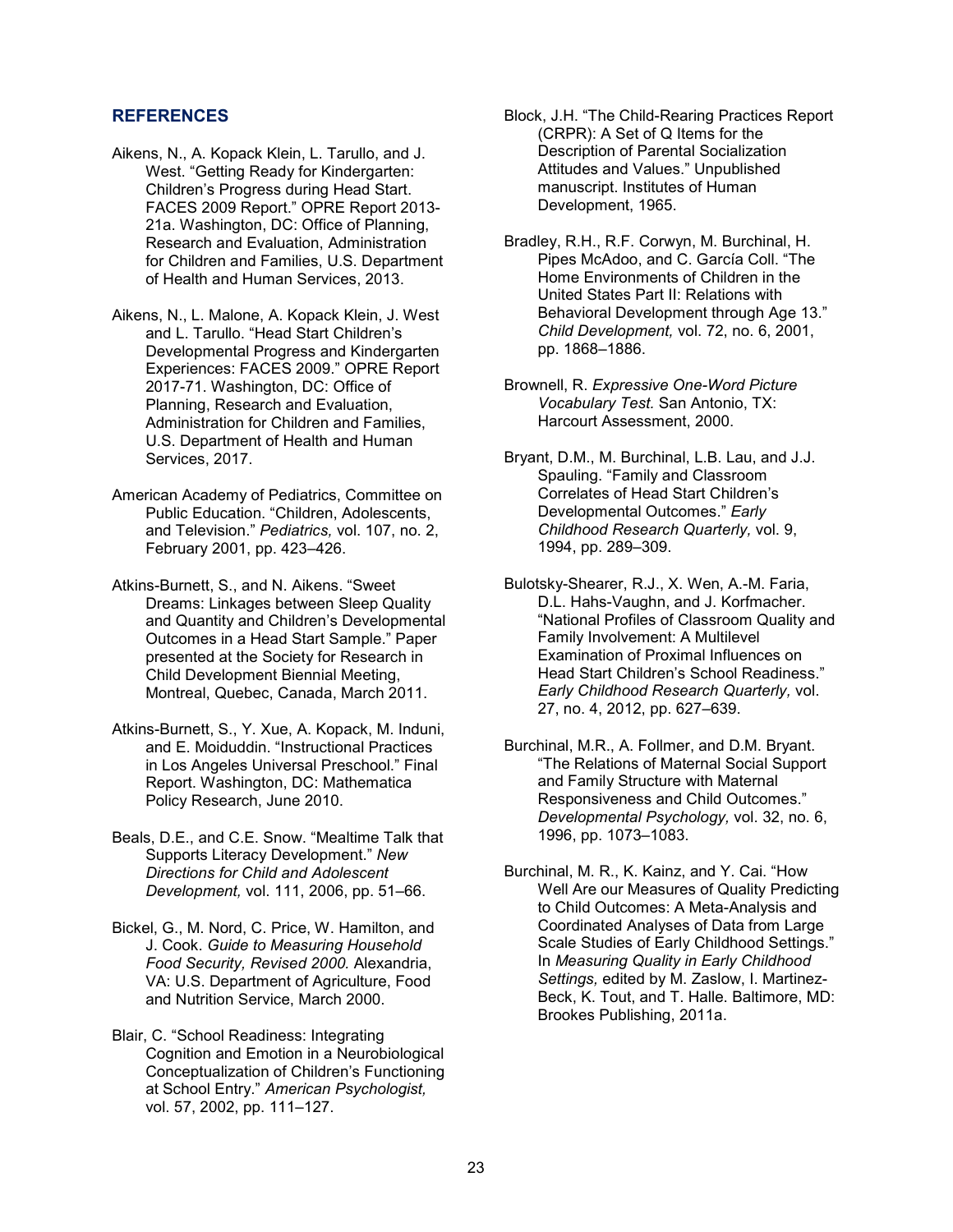Burchinal, M.R., N. Vandergrift, R. Pianta, and A.J. Mashburn. "Threshold Analysis of Association between Child Care Quality and Child Outcomes for Low-Income Children in Prekindergarten Programs." *Early Childhood Research Quarterly,* vol. 25, no. 2, 2010, pp. 166–176.

<span id="page-33-0"></span>Carlson, B., and J. West. "Analyzing Nonresponse Bias among Kindergarten Teachers in the Head Start Family and Child Experiences Survey." In *American Statistical Association, 2010 Proceedings of the Section on Survey Research Methods.* Alexandria, VA: American Statistical Association, August 2010.

Clifford, R.M., O. Barbarin, F. Chang, D.M. Early, D. Bryant, C. Howes, M. Burchinal, and R. Pianta. "What Is Pre-Kindergarten? Characteristics of Public Pre-Kindergarten Programs." *Applied Developmental Science,* vol. 9, 2005, pp. 126–143.

Coley, R.L., T. Leventhal, A.D. Lynch, and M. Kull. "Relations between Housing Characteristics and the Well-Being of Low-Income Children and Adolescents." *Developmental Psychology,* vol. 49, no. 9, 2013, pp. 1775–1789.

Crockenberg, S.B. "Infant Irritability, Mother Responsiveness, and Social Support Issues on the Security of Infant Mother Attachment." *Child Development,* vol. 52, 1981, pp. 857–865.

Diamond, A., and C. Taylor. "Development of an Aspect of Executive Control: Development of the Abilities to Remember What I Said and to 'Do as I Say, Not as I Do.'" *Developmental Psychobiology,* vol. 29, 1996, pp. 315–334.

Downey, D.B., P.T. von Hippel, and B. Broh. "Are Schools the Great Equalizer? Cognitive Inequality during the Summer Months and the School Year." *American Sociological Review,* vol. 69, no. 5, 2004, pp. 613–635.

Downey, G., and J.C. Coyne. "Children of Depressed Parents: An Integrated Review." Psychological Bulletin, vol. 108, 1990, pp. 50–76.

Duncan, G., P.A. Morris, P.A., and C. Rodrigues. "Does Money Really Matter? Estimating Impacts of Family Income on Children's Achievement with Data from Social Policy Experiments." *Developmental Psychology,* vol. 47, no. 5, 2011, pp. 1263– 1279.

Dunn, L.M., and D.M. Dunn. *Peabody Picture Vocabulary Test. Fourth Edition.* Circle Pines, MN: American Guidance Service, 2006.

Early, Diane, Oscar Barbarin, Donna Bryant, Margaret Burchinal, Florence Chang, Richard Clifford, Gisele Crawford, Wanda Weaver, Carollee Howes, Sharon Ritchie, Marcia Kraft-Sayre, Robert Pianta, and W. Steven Barnett. "Pre-Kindergarten in Eleven States: NCEDL's Multi-State Study of Pre-Kindergarten and Study of State-Wide Early Education Programs (SWEEP)." Preliminary descriptive report. NCEDL working paper. Chapel Hill, NC: University of North Carolina, Chapel Hill, May 24, 2005.

Fantuzzo, J., C. McWayne, and M. Perry. "Multiple Dimensions of Family Involvement and Their Relations to Behavioral and Learning Competencies for Urban, Low-Income Children." *School Psychology Review,* vol. 33, no. 4, 2004, pp. 467–480.

Field, T.M. "Infants of Depressed Mothers." In *Stress, Coping, and Depression,* ed. S.L. Johnson, A.M. Hayes, T.M. Field, N. Schneiderman, and P.M. McGabe. Mahwah, NJ: Lawrence Erlbaum Associates, 2000.

Foster, M.A., R. Lambert, M. Abbott-Shim, F. McCarty, and S. Franze. "A Model of Home Learning Environment and Social Risk Factors in Relation to Children's Emergent Literacy and Social Outcomes." *Early Childhood Research Quarterly,* vol. 20, 2005, pp. 13–36.

Fowler, Patrick J., C.J. Tompsett, J.M. Braciszewski, A.J. Jacques-Tiura, and B.B. Baltes. "Community Violence: A Meta Analysis on the Effect of Exposure and Mental Health Outcomes of Children and Adolescents." *Development and Psychopathology,* vol. 21, 2009, pp. 227– 259.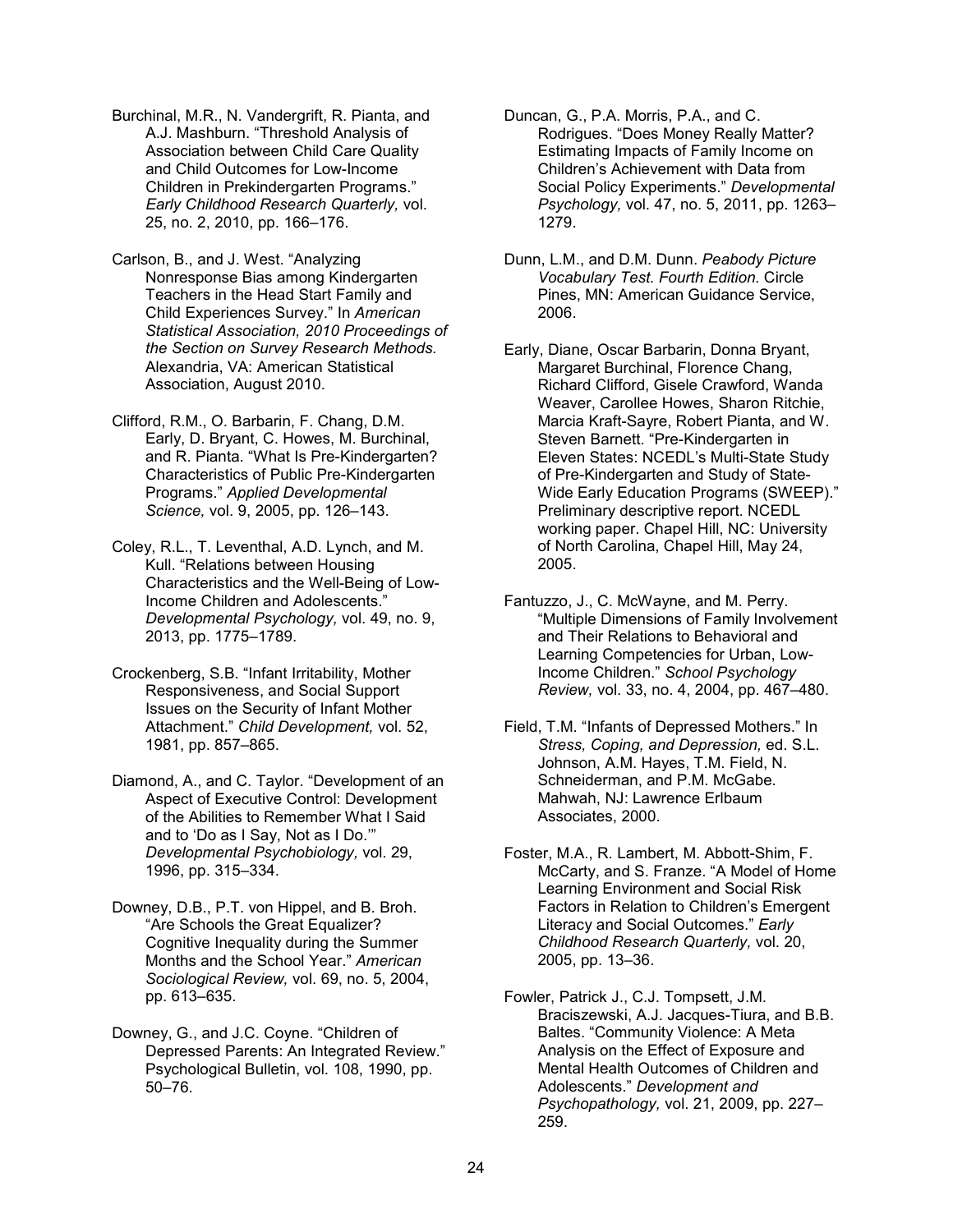Gaylor, E., X. Wei, and M.M. Burnham. "Associations between Nighttime Sleep and Developmental Outcomes in a Nationally Representative Sample of Preschool-Age Children." Paper presented at the 24th Annual Meeting of the Associated Professional Sleep Societies, San Antonio, Texas, June 5–9, 2010.

Gershoff, E. "Corporal Punishment by Parents and Associated Child Behaviors and Experiences: A Meta-Analytic and Theoretical Review. *Psychological Bulletin,* vol. 128, no. 4, 2002, pp. 539-579.

<span id="page-34-0"></span>Harding, J.F. "Increases in Maternal Education and Children's Cognitive and Behavioral Outcomes." *Developmental Psychology,* vol. 51, no. 5, 2015, pp. 583–599.

Harms, Thelma, Richard Clifford, and Debby Cryer. *Early Childhood Environment Rating Scale–Revised (ECERS-R).* New York, NY: Teachers College Press, 1998.

Head Start Resource Center. "The Head Start Parent, Family, and Community Engagement Framework." Office of Head Start, Administration for Children and Families, U.S. Department of Health and Human Services, 2011. Available at http://eclkc.ohs.acf.hhs.gov/ hslc/standards/ims/2011/pfceframework.pdf. Accessed June 4, 2013.

Hofferth, S.L., and J.F. Sandberg. "How American Children Spend Their Time." *Journal of Marriage and the Family,* vol. 63, no. 2, 2001, pp. 295–308.

<span id="page-34-1"></span>Hulsey, L.K., N. Aikens, A. Kopack, J. West, E. Moiduddin, and L. Tarullo. "Head Start Children, Families, and Programs: Present and Past Data from FACES." OPRE Report 2011-33a. Washington, DC: Office of Planning, Research and Evaluation, Administration for Children and Families, U.S. Department of Health and Human Services, 2011.

Jackson, A.P. "The Effects of Nonresident Father Involvement on Single Black Mothers and Their Young Children." *Social Work,* vol. 44, no. 2, 1999, pp. 156–166.

Jyoti, Diana F., E.A. Frongillo, and S.J. Jones. "Food Insecurity Affects School Children's Academic Performance, Weight Gain, and Social Skills." *Journal of Nutrition,* vol. 135, no. 12, 2005, pp. 2831–2839.

Kopack Klein, A., L. Malone, J. West, N. Aikens, and L. Tarullo. "Data Tables for FACES 2009 Report: Head Start Family and Classroom Supports for Kindergarten Achievement." OPRE Report 2017-70. Washington, DC: Office of Planning, Research and Evaluation, Administration for Children and Families, U.S. Department of Health and Human Services, 2017.

Koplan, J.P., C.T. Liverman, and V.A. Kraak, eds. *Preventing Childhood Obesity: Health in the Balance.* Washington, DC: Committee on Prevention of Obesity in Children and Youth, National Academies Press, 2005.

Leventhal, T., and S. Newman. "Housing and Child Development." *Children and Youth Services Review,* vol. 9, 2010, pp. 1165– 1174.

Lonigan, C.J., and G.J. Whitehurst. "Relative Efficacy of Parent and Teacher Involvement in a Shared-Reading Intervention for Preschool Children from Low-Income Backgrounds." *Early Childhood Research Quarterly,* vol. 13, no. 2, 1998, pp. 263– 290.

Magnuson, K., H.R. Sexton, P.E. Davis-Kean, and A.C. Huston. "Increases in Maternal Education and Young Children's Language Skills." *Merrill-Palmer Quarterly,* vol. 55, no. 3, 2009, pp. 319–350.

Malone, L., B. Lepidus Carlson, N. Aikens, E. Moiduddin, A. Kopack Klein, J. West, A. Kelly, C. Meagher, A. Bloomenthal, L. Hulsey, and K. Rall. "Head Start Family and Child Experiences Survey: 2009 User's Manual." Report submitted to the U.S. Department of Health and Human Services, Administration for Children and Families, Office of Planning, Research and Evaluation. Washington, DC: Mathematica Policy Research, April 2013.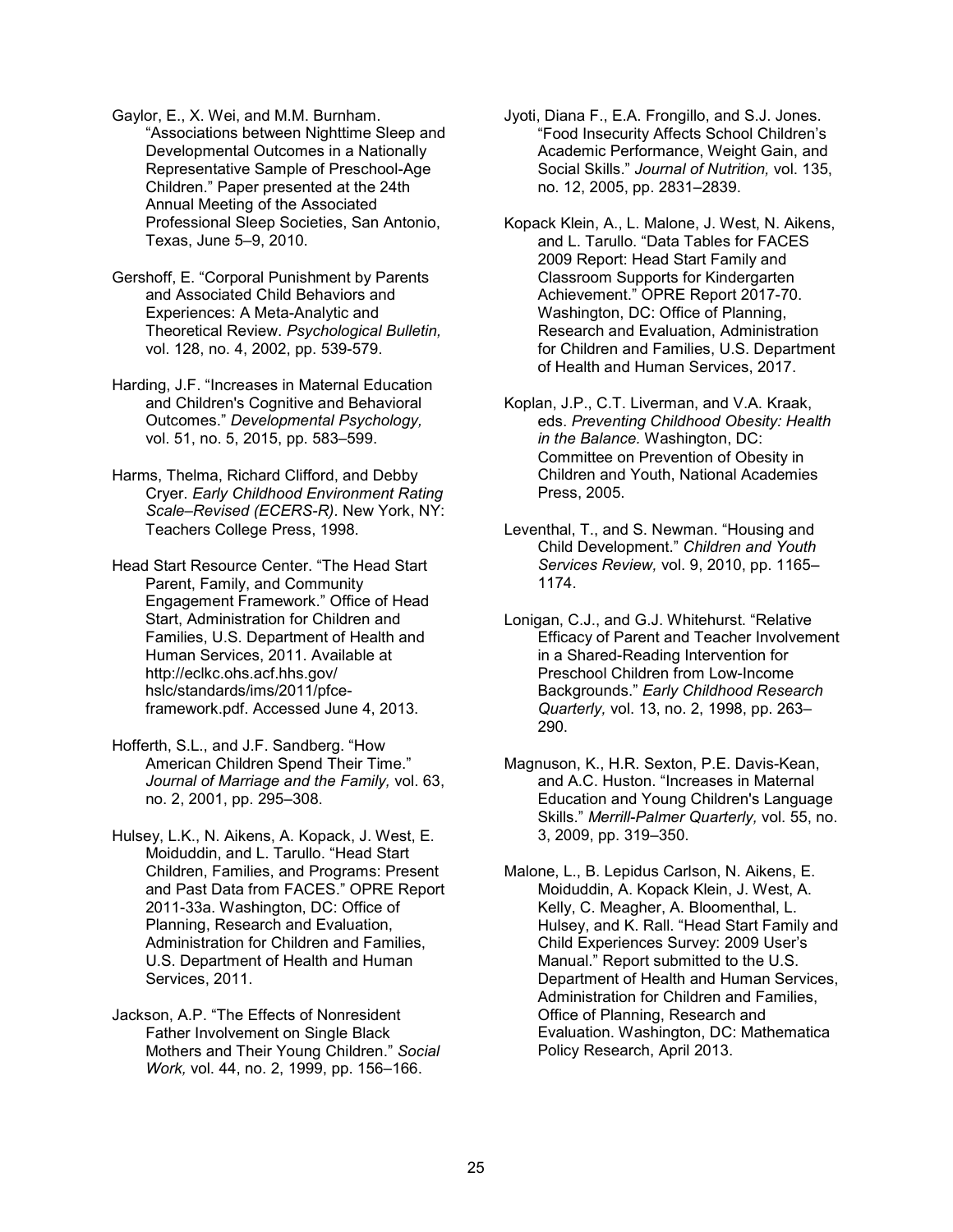- McWayne, C., V. Hampton, J. Fantuzzo, H.L. Cohen, and Y. Sekino. "A Multivariate Examination of Parent Involvement and the Social and Academic Competencies of Urban Kindergarten Children." *Psychology in the Schools,* vol. 41, no. 3, 2004, pp. 363–377.
- Moiduddin, E., N. Aikens, L. Tarullo, J. West, and Y. Xue. "Child Outcomes and Classroom Quality in FACES 2009." OPRE Report 2012-37a. Washington, DC: Office of Planning, Research and Evaluation, Administration for Children and Families, U.S. Department of Health and Human Services, 2012.
- Moiduddin, E., A. Kopack Klein, N. Aikens, L. Tarullo, and J. West. "A Portrait of Head Start Programs: Findings from FACES 2009." OPRE Report 2017-72. Washington, DC: Office of Planning, Research and Evaluation, Administration for Children and Families, U.S. Department of Health and Human Services, 2017.
- National Association for the Education of Young Children. "New Guidance on NAEYC Accreditation Criteria," 2013. Available at http://www.naeyc.org/academy/files/acade my/file/NewGuidanceOnNAEYCAccreditati onCriteriaEffectiveApril2013.pdf. Accessed October 2013.
- Payne, A.C., G.J. Whitehurst, and A.L. Angell. "The Role of Home Literacy Environment in the Development of Language of Preschool Children from Low-Income Families." *Early Childhood Research Quarterly,* vol. 9, no. 3/4, 1994, pp. 427–440.
- <span id="page-35-0"></span>Pianta, R., K. LaParo, and B. Hamre. *The Classroom Assessment Scoring System Pre-K Manual.* Charlottesville, VA: University of Virginia, 2008.
- Pianta, R., S. Nimetz, and E. Bennett. "Mother-Child Relationships, Teacher-Child Relationships, and School Outcomes in Preschool and Kindergarten." *Early Childhood Research Quarterly,* vol. 12, pp. 263-280.
- Rose-Jacobs, R., M.M. Black, P.H. Casey, J.T. Cook, D.B. Cutts, M. Chilton, T. Heeren, S.M. Levenson, A.F. Meyers, and D.A. Frank. "Household Food Insecurity: Associations with At-Risk Infant and Toddler Development." *Pediatrics,* vol. 121, no. 1, 2008, pp. 65–72.
- Ross, C.E., J. Mirowsky, and J. Huber. "Dividing Work, Sharing Work, and In-Between: Marriage Patterns and Depression." *American Sociological Review,* vol. 48, no. 6, December 1983, pp. 809–823.
- Senechal, M. "Testing the Home Literacy Model: Parent Involvement in Kindergarten Is Differentially Related to Grade 4 Reading Comprehension, Fluency, Spelling, and Reading for Pleasure." *Scientific Studies in Reading,* vol. 10, no. 1, 2006, pp. 59–87.
- Sheldon, S.B. "Parents' Social Network and Beliefs as Predictors of Parent Involvement." *The Elementary School Journal,* vol. 102, no. 4, 2002, pp. 301–316.
- Shonkoff, J.P., and D.A. Phillips. From Neurons to Neighborhoods: *The Science of Early Childhood Development.* Washington, DC: National Academy Press, 2000.
- Smith-Donald, R., C. Raver, T. Hayes, and B. Richardson. "Preliminary Construct and Concurrent Validity of the Preschool Self-Regulation Assessment (PSRA) for Field-Based Research." *Early Childhood Research Quarterly,* vol. 22, 2007, pp. 173– 187.
- U.S. Department of Agriculture. "Definitions of Food Security," 2013. Available at http://www.ers.usda.gov/topics/foodnutrition-assistance/food-security-in-theus/definitions-of-food-security.asp. Accessed October 2013.
- U.S. Department of Education, National Center for Education Statistics. "Early Childhood Longitudinal Study—Kindergarten Class of 1998–99 (ECLS–K), Psychometric Report for Kindergarten through First Grade." NCES 2002–05. Washington, DC: U.S. Department of Education, Institute of Education Sciences, NCES, 2002.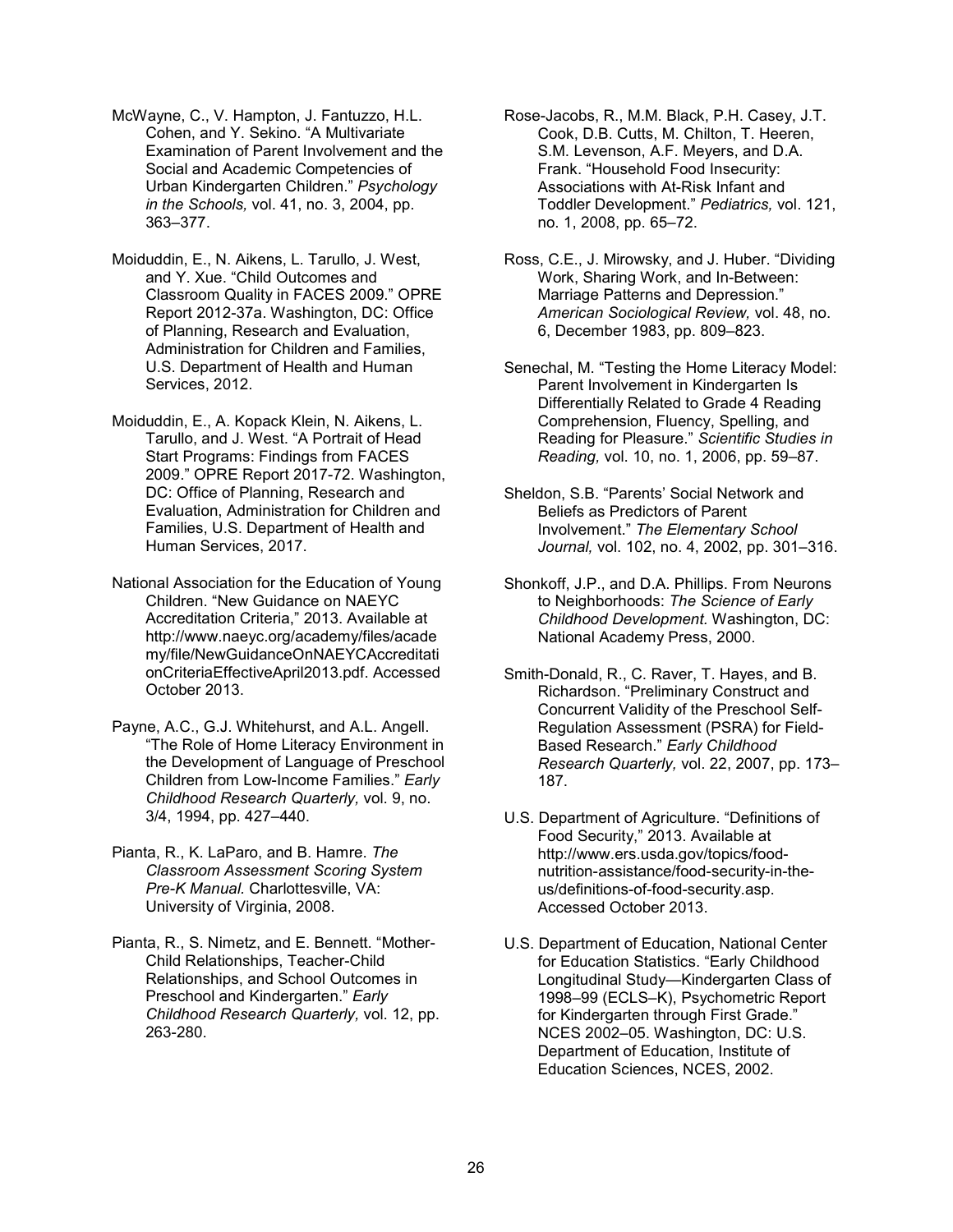- Veltman, Marijcke W.M., and K.D. Browne. "Three Decades of Child Maltreatment Research: Implications for the School Years." *Trauma, Violence, and Abuse,* vol. 2, no. 3, 2001, pp. 215–239.
- Weiss, H., M. Caspe, and M.E. Lopez. "Family Involvement in Early Childhood Education: Family Involvement Makes a Difference." Cambridge, MA: Harvard Family Research Project, 2006.
- West, J., K. Denton, and L. Reaney. *The Kindergarten Year.* NCES 2001-023. Washington, DC: National Center for Education Statistics, 2001.
- Woodcock, R.W., K. McGrew, and N. Mather. *Woodcock-Johnson III Tests of Achievement.* Itasca, IL: Riverside Publishing, 2001.
- Yeung, W. J., Linver, M.R., and Brooks-Gunn, J. "Money Matters for Young Children's Development: Parental Investment and Family Processes." *Child Development,* vol. 73, no. 6, 2002, pp 1861–1879.
- Zaslow, M., R. Anderson, Z. Redd, J. Wessel, L. Tarullo, and M. Burchinal. "Quality Dosage, Thresholds, and Features in Early Childhood Settings: A Review of the Literature." OPRE 2011-5. Washington, DC: Office of Planning, Research and Evaluation, Administration for Children and Families, U.S. Department of Health and Human Services, 2010.
- Zaslow, M., M. Burchinal, L. Tarullo, and I. Martinez-Beck. "Quality Thresholds, Features, and Dosage in Early Care and Education: Discussion and Conclusions. *"Monographs of the Society for Research in Child Development,"* vol. 81, 2016, pp. 75- 87.
- Zaslow, M., I. Martinez-Beck, K. Tout, and T. Halle, eds. *Measuring Quality in Early Childhood Settings.* Baltimore, MD: Paul H. Brookes Publishing, 2011.
- Zill, N., and J. West. *Findings from the Condition of Education 2000: Entering Kindergarten Children.* NCES 2001-035. Washington, DC: National Center for Education Statistics, 2001.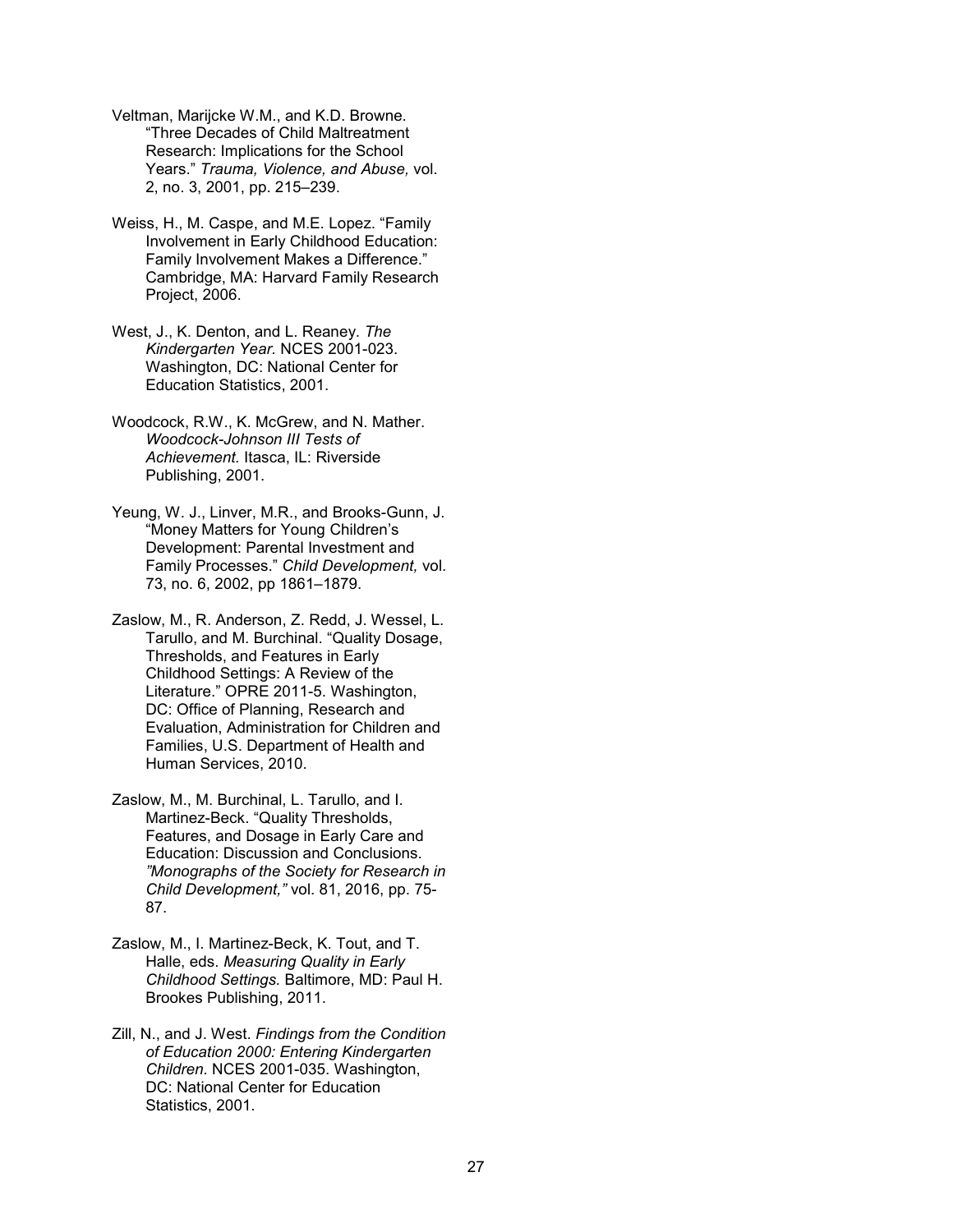## **NOTES**

<sup>1</sup> Two cohorts of children are included in FACES 2009—those who entered Head Start at age 3 and those who entered at age 4. Children entering at age 3 completed the program in spring 2011, and those entering at age 4 completed it in spring 2010.

<sup>2</sup> Head Start Resource Center 2011; [http://eclkc.ohs.acf.hhs.gov/sites/default/files/do](http://eclkc.ohs.acf.hhs.gov/sites/default/files/docs/policy-im/pfce-framework.pdf) [cs/policy-im/pfce-framework.pdf.](http://eclkc.ohs.acf.hhs.gov/sites/default/files/docs/policy-im/pfce-framework.pdf)

<sup>3</sup> The sample frame excluded Migrant and Seasonal Head Start (MSHS) programs, American Indian and Alaska Native (AI/AN) programs, programs in Puerto Rico and other U.S. territories, and programs serving 3-, 4-, and 5-year-old children (such as Early Head Start). The Office of Head Start provided information about any defunded (or soon-to-be defunded) programs before sampling, and we deleted these programs from the sample frame.

<sup>4</sup> Mathematica data collection teams assessed the children at their Head Start centers while they were in Head Start and at their homes while they were in kindergarten. In fall 2009, 84 percent of parents were interviewed by telephone and the rest in person during a weeklong visit by FACES data collection teams. In the subsequent waves, parent interviews were completed by telephone. Parents who did not have telephones, who preferred not to be called at home, or who did not want to use their cell phone minutes had the option of completing the interview by telephone at their children's Head Start center or face to face with a member of the data collection staff. Only 2 percent of parent interviews in spring 2010 were completed in person. In spring 2011 and spring 2012, all parent interviews were completed by telephone. A computer-assisted personal interview was conducted with Head Start teachers, and kindergarten teachers were asked to complete a web-based survey (optionally, they could complete a paper version of the survey). Head Start teachers completed 79 percent of teacher child reports on the web in fall 2009 and 80 percent in spring 2010. Preference for the webbased teacher child report over the paper instrument continued to increase through subsequent waves.

<sup>5</sup> To be eligible for the kindergarten wave of data collection, a child had to be enrolled in kindergarten and to have been enrolled in Head Start the previous spring.

<sup>6</sup> By the spring of kindergarten, 2,324 of the original 3,349 children remained in the study. Sample attrition was related to several reasons. During Head Start, children may have left before completing the program  $(n = 731)$  or transferred to a Head Start program not in FACES (n = 155). Other children completed Head Start in a sampled program but were not in kindergarten by the spring 2012 wave  $(n = 31)$ , or their status could not be determined ( $n = 106$ ). Only two cases that originally consented later refused to participate in subsequent rounds.

<sup>7</sup> Children whose kindergarten teachers responded differ along several characteristics (such as child's and teacher's race/ethnicity and whether child's school was eligible for Title I funding) from those children whose teachers did not respond. The differences do not, however, translate into meaningful differences in the profiles of the children whose kindergarten teachers responded as compared to all children eligible for kindergarten data collection (Carlson and West 2010). From this, we can infer that we suffer little bias attributable to kindergarten teacher nonresponse when analyzing key childlevel measures in kindergarten, especially when we use nonresponse-adjusted weights.

<sup>8</sup> Response rates are unweighted marginal response rates and do not account for earlier stages of sampling and participation. The cumulative weighted response rates, which take into account the response rates for earlier stages of the sample (such as program, center, and child response rates), as well as fall 2009 consent rates, are by definition lower. The cumulative child response rate is 86 percent. The corresponding cumulative response rates associated with completing the child assessments, parent interviews, and teacher surveys and ratings are 72, 69, and 64 percent, respectively.

<sup>9</sup> The preferred respondent for the spring interviews was the child's biological mother or the fall 2009 respondent. Ninety-five percent of the spring 2010 interviews were completed by the same respondents who were interviewed in fall 2009 (and 87 percent were the children's biological mothers); 93 percent of the spring 2011 interviews were completed by the same respondents who were interviewed in fall 2009 (and 87 percent were the children's biological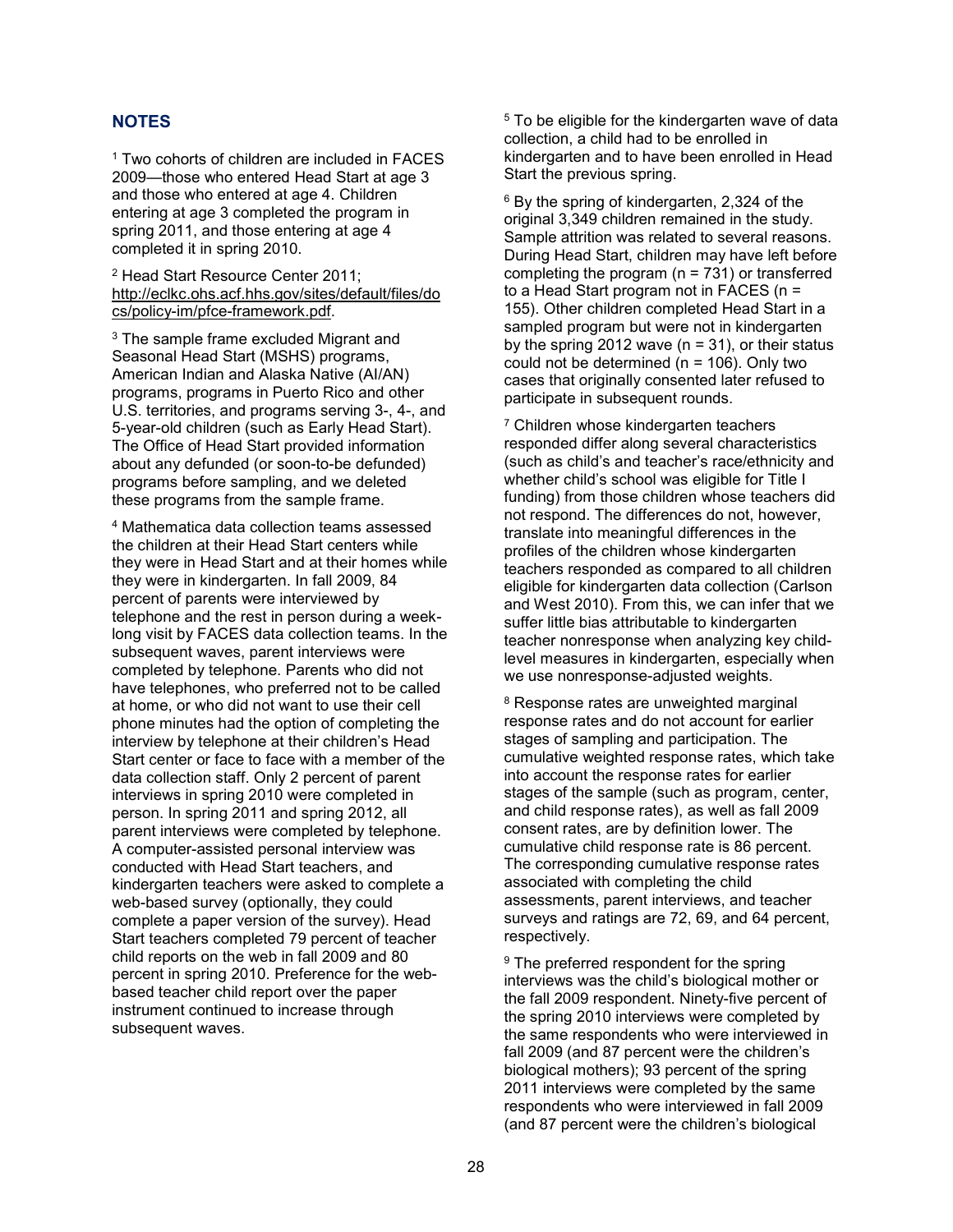mothers); and 92 percent of the spring 2012 interviews were completed by the same respondents who were interviewed in fall 2009 (and 82 percent were the children's biological mothers).

<sup>10</sup> Teachers had the option of responding by using a paper-and-pencil version of the survey and teacher child report, but most opted for the web-based versions.

<sup>11</sup> Due to the difference in populations analyzed, estimates may differ across reports for similar time points.

<sup>12</sup> Weights compensate for the differential probabilities of selection at the sampling stage (for example, we selected programs, centers, and classrooms with probability proportional to size, and we selected a fixed number of children per classroom out of a variable number of eligible children) and adjust for changes in children's eligibility status and the effects of nonresponse. The child-level weight used to prepare this report, PRA16OCW, has a positive value for those children who have at least one parent interview in combination with either teacher child report data or direct child assessment data in all rounds through kindergarten (spring 2011 or spring 2012) as well as teacher survey data and classroom observation data in the prekindergarten year (spring 2010 or spring 2011) and teacher survey data in the kindergarten year (spring 2011 or spring 2012).

<sup>13</sup> We do not describe all statistically significant differences in this report or in the accompanying set of data tables (Kopack Klein et al. 2017). Some differences and coefficients, although statistically significant, are very small and may not always be practically meaningful (for example, those with a difference smaller than 5 percentage points or an effect size smaller than .25).

<sup>14</sup> All references to African American pertain to African American, non-Hispanic; all references to White pertain to White, non-Hispanic.

<sup>15</sup> All references to mothers, fathers, or parents include both biological and adoptive parents.

<sup>16</sup> FACES measured some topics (for example, household food sufficiency) in only one or two waves, so status or change estimates may not be calculated.

<sup>17</sup> Among the seven PFCE Framework outcomes, FACES 2009 did not capture detailed parent information related to Family Engagement in Transitions. The information on Families as Advocates or Leaders is combined with information on Families as Educators, given that the leadership information relates to parent involvement in children's programs. .

<sup>18</sup> Household income is not used to estimate [eligibility for Head Start. Head Start q](http://eclkc.ohs.acf.hhs.gov/hslc/tta-system/family/center/rtp-series.html)ualifying criteria are based on family (not household) income, and there are other (non-income) ways to qualify for the program.

<sup>19</sup> These percentages pertain to children who live in houses, apartments, or trailers with their families or with one or more other families. Separate analyses indicate that .05 percent of all children who entered Head Start in fall 2009 live at entry in transitional housing or homeless shelters.

<sup>20</sup> Responses were on a scale of often, sometimes, or never true in the past 12 months.

 $21$  The average number of days per week that children's families eat dinner together also does not change between Head Start entry (5.3 days), Head Start exit (5.4 days), and the spring of kindergarten (5.4 days).

<sup>22</sup> The average number of nights in the past week that children brushed their teeth before going to bed increased, but only slightly, between Head Start entry (5.7 nights) and exit (5.9 nights).

<sup>23</sup> The first interview asked about parent education, with updates in subsequent interviews. The respondent reported on his or her own education and that of the other parent. Though it happened infrequently (less than 10 percent of the time), a different respondent completed later interviews, which could have resulted in differences in reporting over time. If a particular wave was missing education data, we used the level reported in the previous wave.

<sup>24</sup> References to children living with their mothers include those living with the mother only or with the mother and a nonbiological father. References to children living with their fathers include those living with the father only or with the father and a nonbiological mother.

<sup>25</sup> A previous FACES 2009 report titled *Child Outcomes and Classroom Quality in FACES*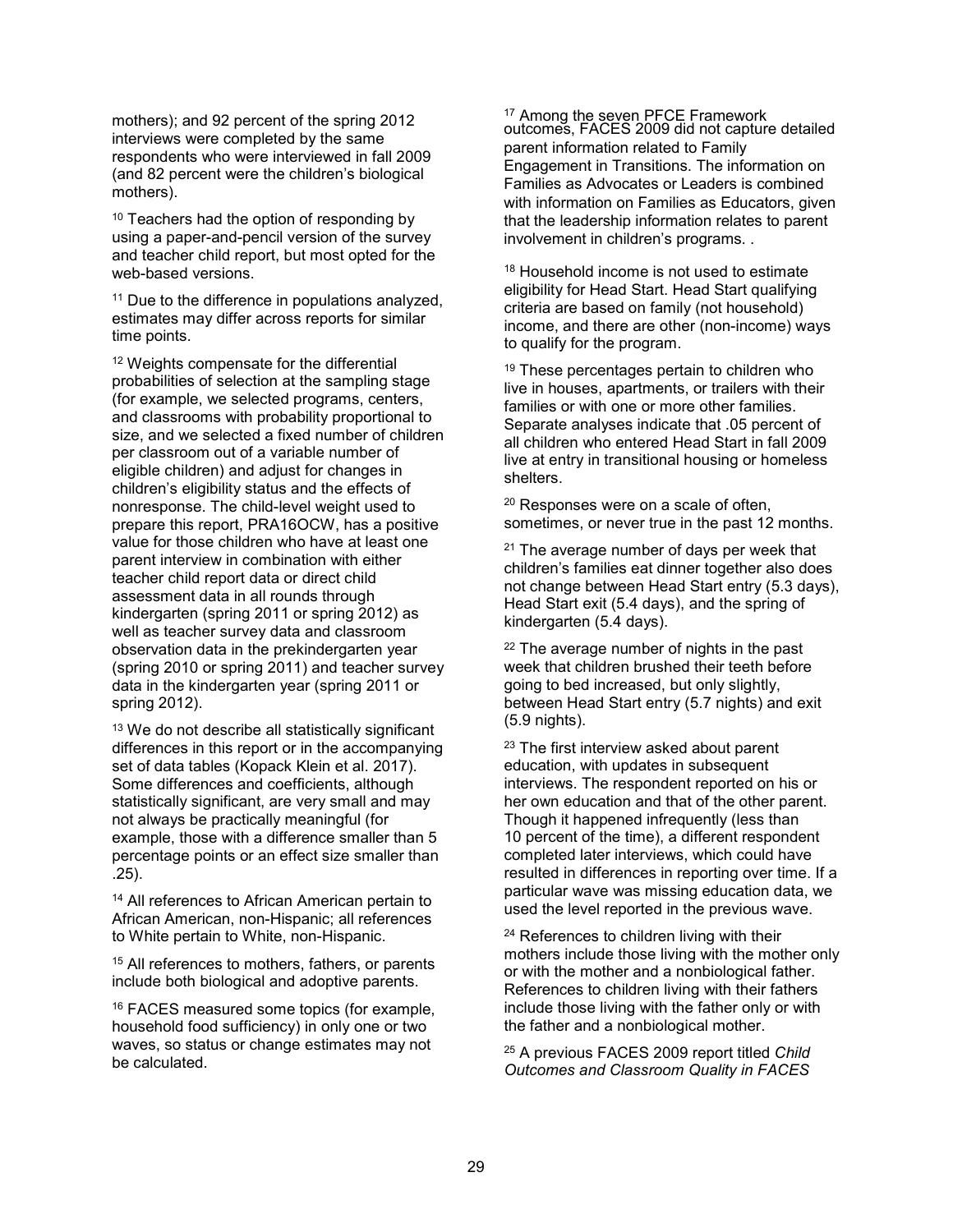*2009* (Moiduddin et al. 2012) provided a description of classroom quality at the end of the first year in Head Start (that is, spring 2010). Another report, titled *A Portrait of Head Start Programs: Findings from FACES 2009* (Moiduddin et al. 2017), considered classroom quality at the end of the first year at the program level. The current report presents classroom quality information at Head Start exit (that is, spring 2010 for most 4-year-old children and spring 2011 for most 3-year-old children).

<sup>26</sup> The Multi-State Study of Prekindergarten (Clifford et al. 2005) identifies 21 items that represent the key dimensions of quality tapped by the 43 items on the full ECERS-R. The items are used in FACES 2009.

<sup>27</sup> Classroom observations were completed in a representative sample of 320 classrooms of 3 and 4-year-old children at Head Start exit. Observers were trained and certified to meet reliability standards showing proficiency to administer each instrument. Reliability was defined as within one point of the gold standard observer on the scale or dimension score at least 80 percent of the time. Sixteen of the 17 classroom observer/gold standard observer pairs were in agreement at least 80 percent of the time on the ECERS-R, and 100 percent of the observer and gold standard scores were within one point of each other on the CLASS. To minimize observer drift, one quality assurance visit (that is, a paired observation) was conducted during the field period. If a discrepancy occurred between the observer and the gold standard, the gold standard score was used as the final score.

<sup>28</sup> The FACES 2009 report titled *Child Outcomes and Classroom Quality in FACES 2009* (Moiduddin et al. 2012) reported observation scores from spring 2010. The current averages (for two years) are very similar (within 0.1 point).

<sup>29</sup> We see, on average, increasing numbers of children experiencing home learning activities from Head Start entry to Head Start exit. At the child level, about 10 percent of children's parents report an activity in the fall but not in the spring. Therefore, to capture children's experiences fully, we define participation in activities as at least one wave of participation (entry or exit) because the child would have had some experience during his or her time in Head Start (fall 2009 to spring 2010 or spring 2011).

Therefore, the index for 3-year-old children was based on three time points; for 4-year-old children, it was based on two time points. We followed the same approach for classroom learning activities reported by the teacher.

<sup>30</sup> The number of children experiencing low levels of home activities was less than 1 percent; therefore, we did not compare the observed quality of those children's classrooms to children experiencing middle or high levels of activities in their homes.

<sup>31</sup> The definition of total activity levels was based on the specific cut points across all indices. For total home activities, low reflects 0 to 8 activities experienced (the child would have at least one of four home indices at a "low" level), middle reflects 9 to 18 activities, and high reflects 19 to 22 activities (so that a child had to experience at least one of the four home indices at a "high" level to be considered at high level overall). It is important to note that the minimum value for the total home activities was 5. In creating the total classroom activity levels, we considered the two classroom indices' cut points: low indicates 0 to 9 activities experienced (the child would have at least one classroom domain at a "low" level), middle indicates 10 to 20 activities, and high represents 21 to 22 activities (so that a child had to experience at least one classroom domain at a "high" level to be considered at a high level overall).

<sup>32</sup> Of the 3.349 children who participated in the study in fall 2009, 1,167 to 1,336 had kindergarten outcomes. Final models with child, family, Head Start, and kindergarten characteristics resulted in the inclusion of 812 to 835 children in the analysis, based on available data from parents and teachers.

<sup>33</sup> In spring 2011 and spring 2012, most children were assessed in English. We tested a model with only those children assessed in English, finding no differences in significant findings or effect sizes.

<sup>34</sup> FACES 2009 administers the third edition of the Woodcock Johnson to children. The Woodcock Johnson III norms were developed using U.S. Census population projections for 2000. Thus, standard scores on the assessment compare children to same-age peers in 2000, predating the time when most children in the United States were attending preschool.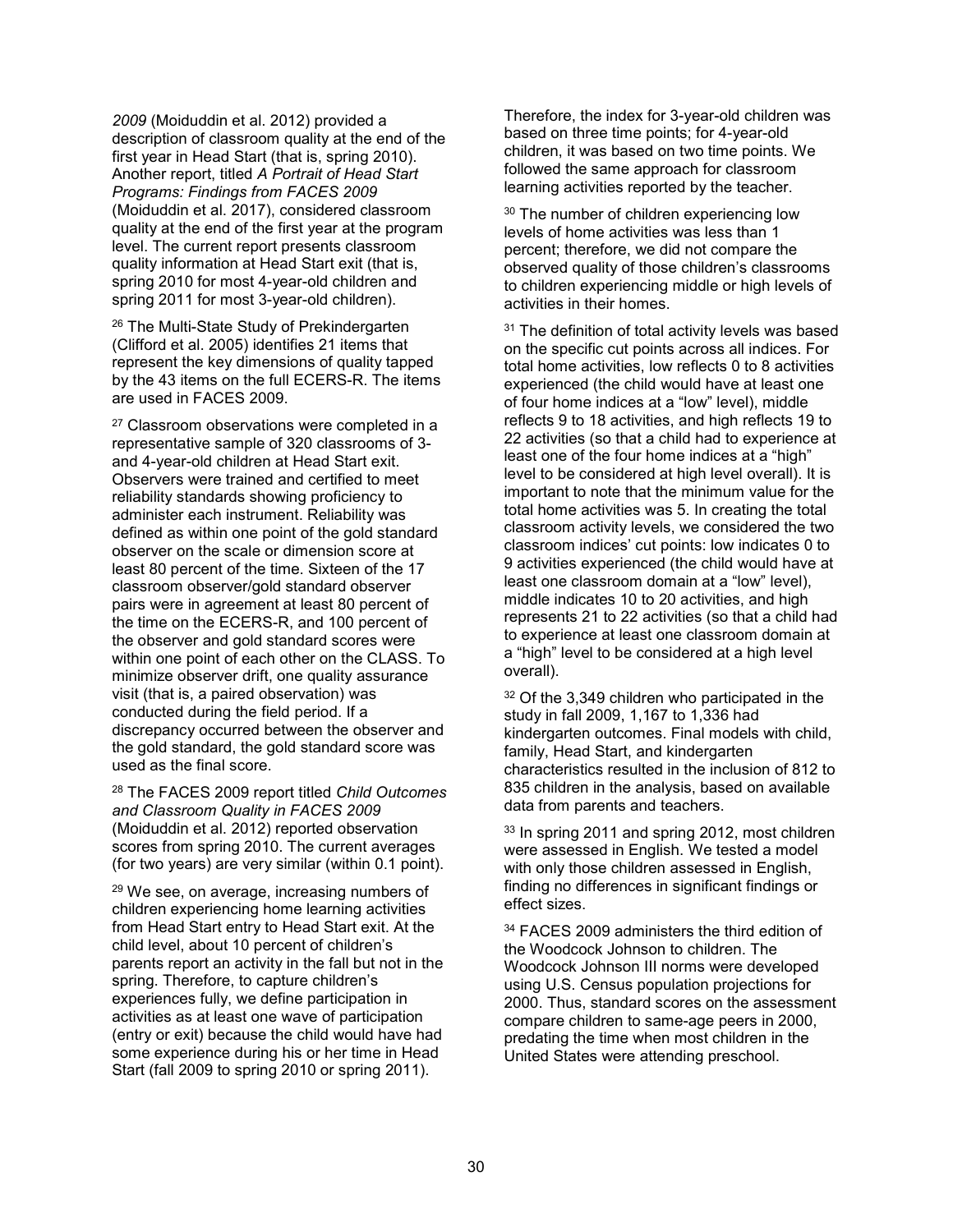## **FACES 2009 COPYRIGHT PERMISSIONS**

*Peabody Picture Vocabulary Test, Fourth Edition (PPVT-4).* Copyright © 2007, Wascana Limited Partnership. Reproduced with permission of the publisher NCS Pearson, Inc. All rights reserved.

*Test de Vocabulario en Imagenes Peabody (TVIP).* Copyright © 1987, Dunn Educational Services, Inc. Reproduced with permission of the publisher NCS Pearson, Inc. All rights reserved.

*Social Skills Rating System (SSRS).* Copyright © 1990, NCS Pearson, Inc. This adaptation Copyright © 2006. Reproduced with permission of the publisher. All rights reserved.

*Woodcock-Johnson® III (WJ III®)*, *WJ III*® *Tests of Achievement.* Copyright © 2001, 2007, The Riverside Publishing Company. Reproduced with permission of the publisher. All rights reserved.

No part of this work may be reproduced or transmitted in any form or by any means, electronic or mechanical, including photocopying and recording or by any information storage or retrieval system without the proper written permission of The Riverside Publishing Company unless such copying is expressly permitted by federal copyright law. Address inquiries to Contracts and Permissions Department, The Riverside Publishing Company, 3800 Golf Road, Rolling Meadows, Illinois 60008- 4015.

*Batería III Woodcock-Muñoz ®.* Copyright © 2004, 2007, The Riverside Publishing Company. Reproduced with permission of the publisher. All rights reserved.

No part of this work may be reproduced or transmitted in any form or by any means, electronic or mechanical, including photocopying and recording or by any information storage or retrieval system without the proper written permission of The Riverside Publishing Company unless such copying is expressly permitted by federal copyright law. Address inquiries to Contracts and Permissions Department, The Riverside Publishing Company, 425 Spring Lake Drive, Itasca, Illinois 60143-2079.

*PreLAS 2000*, by Sharon E. Duncan, Ph.D., and Edward A. DeAvila, Ph.D. Copyright © 1998 CTB/McGraw-Hill LLC, a subsidiary of The McGraw-Hill Companies, Inc. Reproduced by permission of CTB/McGraw-Hill LLC.

*Leiter International Performance Scale-Revised Examiner Ratings.* Copyright © 1997, 2002 Stoelting Co., 620 Wheat Lane, Wood Dale, IL 60191. All rights reserved.

*Classroom Assessment Scoring System*™ *(CLASS™)* by Robert C. Pianta, Karen M La Paro, and Bridget K. Hamre. Copyright © 2008 by Paul H. Brooks Publishing Co. Used with permission of publisher.

*Early Childhood Environment Rating Scale, Revised Edition* by Thelma Harms, Richard M. Clifford, and Debby Cryer. Copyright © 2005. New York: Teacher College Press. Reproduced with permission from the authors and the publisher. This copyrighted material may not be sold, copied, or distributed for any reason. All rights reserved.

*Expressive One-Word Picture Vocabulary Test (EOWPVT)*. Copyright © 2000, Academic Therapy Publications, 20 Commercial Boulevard, Novato, CA, 94949-6191. All rights reserved. Reproduced by permission of Academic Therapy Publications.

*Expressive One-Word Picture Vocabulary Test—Spanish-Bilingual Edition*. Copyright © 2001, Academic Therapy Publications, 20 Commercial Boulevard, Novato, CA, 94949-6191. All rights reserved. Reproduced by permission of Academic Therapy Publications.

Adaptation of the Diamond and Taylor (1996) *Peg-Tapping Executive Functioning Task*. Copyright © 1996; Blair 2002; Smith-Donald, Raver, Hayes, and Richardson, 2007.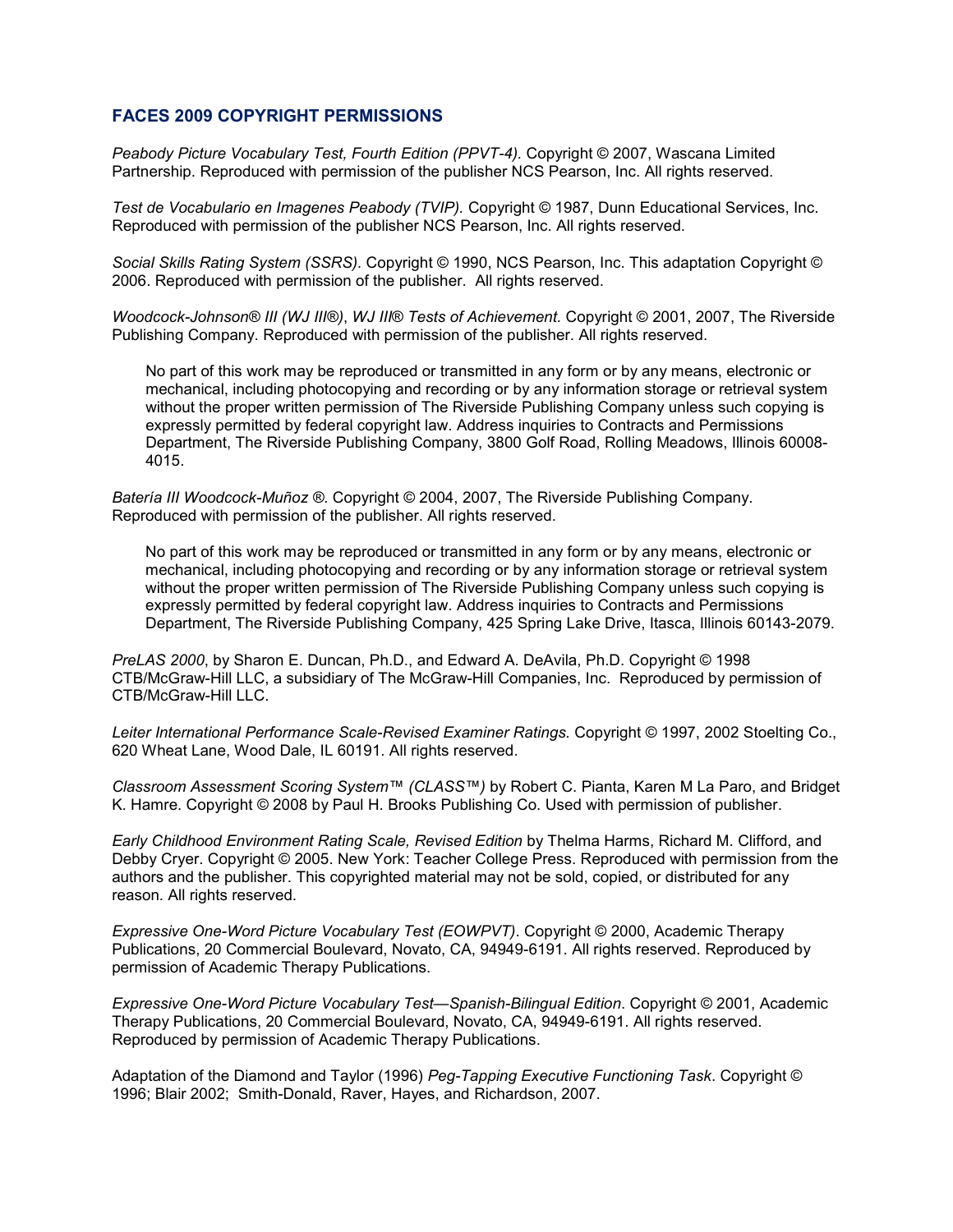Selected items from the *Early Childhood Longitudinal Study, Kindergarten Class of 1998-99 (ECLS-K)*, National Center for Education Statistics. To include items reproduced from the *Test of Early Mathematics Ability, 3rd Ed. (TEMA-3),* by H.P. Ginsburg, and A.J. Baroody. Copyright © 2003, Pro Ed, Inc. Used with permission.

Selected items from the *Early Childhood Longitudinal Study, Birth Cohort (ECLS-B),* National Center for Education Statistics. Used with permission.

*Preschool Learning Behavior Scale*. Copyright © 2000 by Edumetric and Clinical Science. Reproduced (or adapted) with permission. All rights reserved.